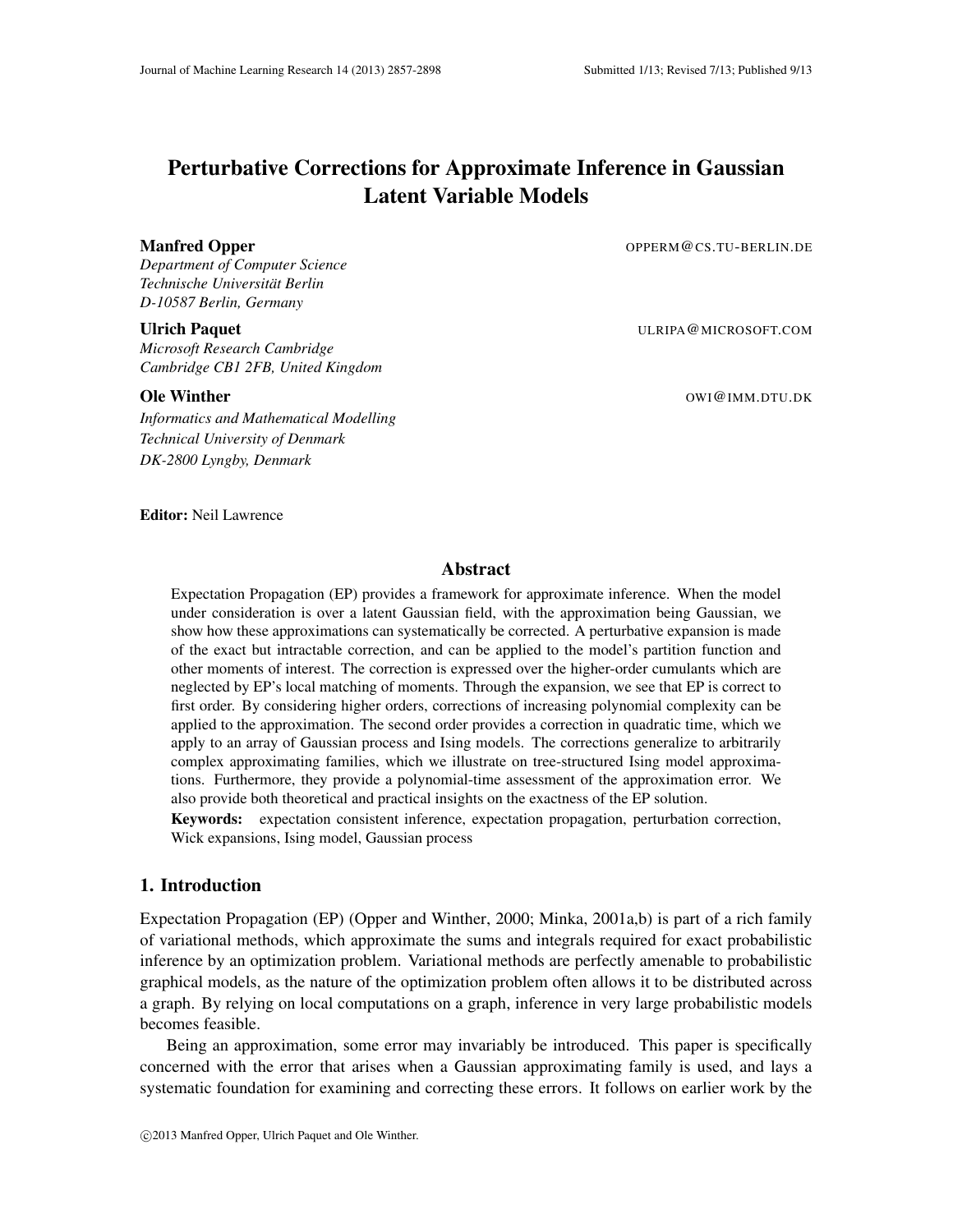authors (Opper et al., 2009). The error that arises when the free energy (the negative logarithm of the partition function or normalizer of the distribution) is approximated, may for instance be written as a Taylor expansion (Opper et al., 2009; Paquet et al., 2009). A pleasing property of EP is that, at its stationary point, the first order term of such an expansion is zero. Furthermore, the quality of the approximation can then be ascertained in polynomial time by including corrections beyond the first order, or beyond the standard EP solution. In general, the corrections improve the approximation when they are comparatively small, but can also leave a question mark on the quality of approximation when the lower-order terms are large.

The approach outlined here is by no means unique in correcting the approximation, as is evinced by cluster-based expansions (Paquet et al., 2009), marginal corrections for EP (Cseke and Heskes, 2011) and the Laplace approximation (Rue et al., 2009), and corrections to Loopy Belief Propagation (Chertkov and Chernyak, 2006; Sudderth et al., 2008; Welling et al., 2012).

#### 1.1 Overview

EP is introduced in a general way in Section 3, making it clear how various degrees of complexity can be included in its approximating structure. The partition function will be used throughout the paper to explain the necessary machinery for correcting any moments of interest. In the experiments, corrections to the marginal and predictive means and variances are also shown, although the technical details for correcting moments beyond the partition function are relegated to Appendix D. The Ising model, which is cast as a Gaussian latent variable model in Section 2, will furthermore be used as a running example throughout the paper.

The key to obtaining a correction lies in isolating the "intractable quantity" from the "tractable part" (or EP solution) in the true problem. This is done by considering the cumulants of both: as EP locally matches lower-order cumulants like means and variances, the "intractable part" exists as an expression over the higher-order cumulants which are neglected by EP. This process is outlined in Section 4, which concludes with two useful results: a shift of the "intractable part" to be an average over complex Gaussian variables with *zero* diagonal relation matrix, and Wick's theorem, which allows us to evaluate the expectations of polynomials under centered Gaussian measures. As a last stage, the "intractable part" is expanded in Sections 5 and 7 to obtain corrections to various orders. In Section 6, we provide a theoretical analysis of the radius of convergence of these expansions.

Experimental evidence is presented in Section 8 on Gaussian process (GP) classification and (non-Gaussian) GP regression models. An insightful counterexample where EP diverges under increasing data, is also presented. Ising models are examined in Section 9.

Numerous additional examples, derivations, and material are provided in the appendices. Details on different EP approximations can be found in Appendix A, while corrections to tree-structured approximations are provided in Appendix B. In Appendix C we analytically show that the correction to a tractable example is zero. The main body of the paper deals with corrections to the partition function, while corrections to marginal moments are left to Appendix D. Finally, useful calculations of certain cumulants appear in Appendix E.

## 2. Gaussian Latent Variable Models

Let  $\mathbf{x} = (x_1, \ldots, x_N)$  be an unobserved random variable with an intractable distribution  $p(\mathbf{x})$ . In the Gaussian latent variable model (GLVM) considered in this paper, terms  $t_n(x_n)$  are combined over a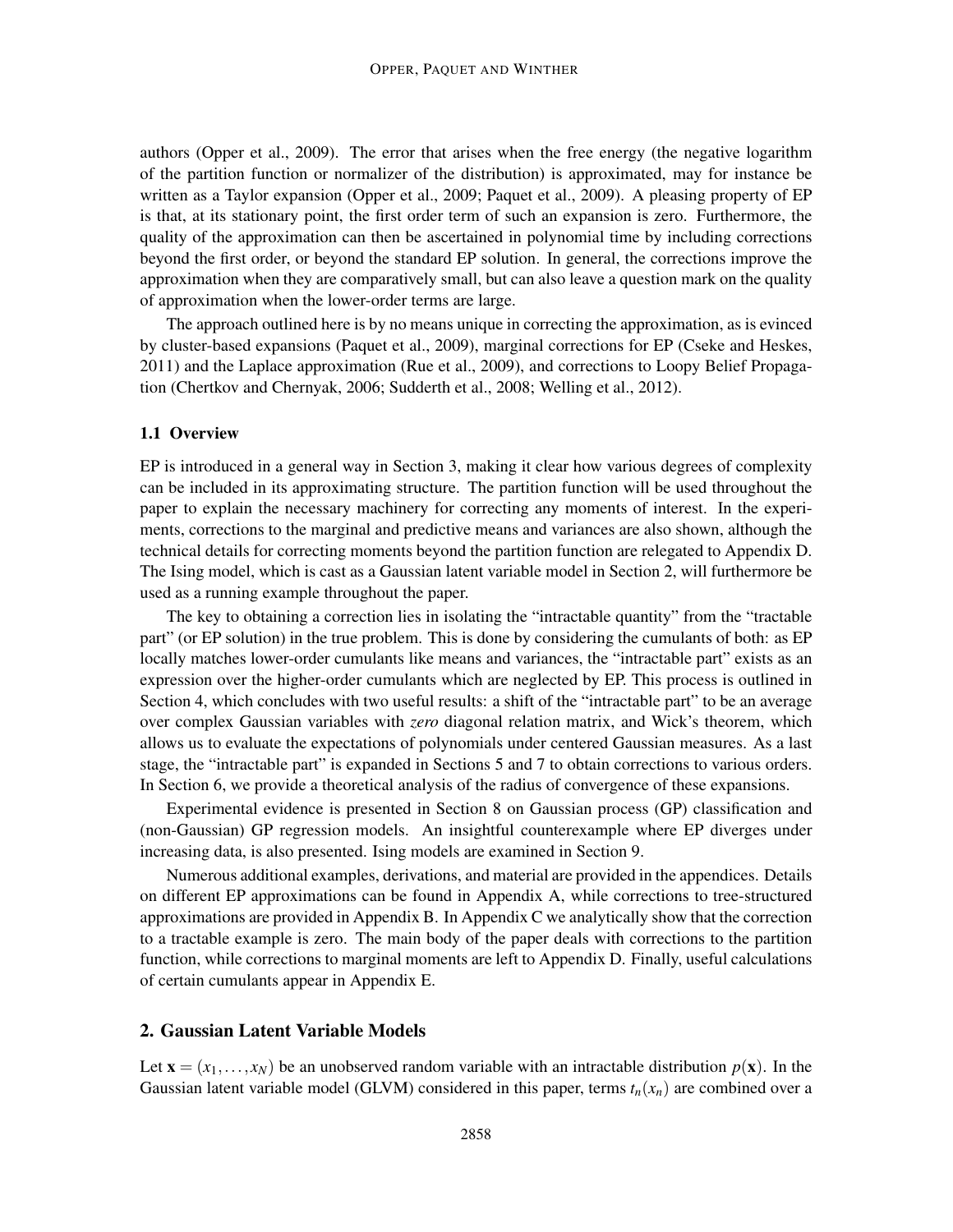quadratic exponential  $f_0(\mathbf{x})$  to give

$$
p(\mathbf{x}) = \frac{1}{Z} \prod_{n=1}^{N} t_n(x_n) f_0(\mathbf{x})
$$
\n(1)

with partition function (normalizer)

$$
Z = \int \prod_{n=1}^N t_n(x_n) f_0(\mathbf{x}) d\mathbf{x} .
$$

This model encapsulates many important methods used in statistical inference. As an example, *f*<sup>0</sup> can encode the covariance matrix of a Gaussian process (GP) prior on latent function observations *x<sub>n</sub>*. In the case of GP classification with a class label *y<sub>n</sub>* ∈ { $-1$ , +1} on a latent function evaluation  $x_n$ , the terms are typically probit link functions, for example

$$
p(\mathbf{x}) = \frac{1}{Z} \prod_{n=1}^{N} \Phi(y_n x_n) \mathcal{N}(\mathbf{x}; \mathbf{0}, \mathbf{K})
$$
 (2)

The probit function is the standard cumulative Gaussian density  $\Phi(x) = \int_{-\infty}^{x} \mathcal{N}(z; 0, 1) dz$ . In this example, the partition function is not analytically tractable but for the one-dimensional case  $N = 1$ .

An Ising model can be constructed by letting the terms  $t_n$  restrict  $x_n$  to  $\pm 1$  (through Dirac delta functions). By introducing the symmetric coupling matrix **J** and field  $\theta$  into  $f_0$ , an Ising model can be written as

$$
p(\mathbf{x}) = \frac{1}{Z} \prod_{n=1}^{N} \left[ \frac{1}{2} \delta(x_n + 1) + \frac{1}{2} \delta(x_n - 1) \right] \exp\left\{ \frac{1}{2} \mathbf{x}^T \mathbf{J} \mathbf{x} + \boldsymbol{\theta}^T \mathbf{x} \right\}.
$$
 (3)

In the Ising model, the partition function *Z* is intractable, as it sums  $f_0(\mathbf{x})$  over  $2^N$  binary values of x. In the variational approaches, the intractability is addressed by allowing approximations to *Z* and other marginal distributions, decreasing the computational complexity from being exponential to polynomial in *N*, which is typically cubic for EP.

#### 3. Expectation Propagation

An approximation to *Z* can be made by allowing  $p(x)$  in Equation (1) to factorize into a product of *factors f<sub>a</sub>*. This factorization is not unique, and the structure of the factorization of  $p(x)$  defines the complexity of the resulting approximation, resulting in different structures in the approximating distribution. Where GLVMs are concerned, a natural and computationally convenient choice is to use Gaussian factors  $g_a$ , and as such, the approximating distribution  $q(x)$  in this paper will be Gaussian. Appendix A summarizes a number of factorizations for Gaussian approximations.

The tractability of the resulting inference method imposes a pragmatic constraint on the choice of factorization; in the extreme case  $p(x)$  could be chosen as a single factor and inference would be exact. For the model in Equation (1), a three-term product may be factorized as  $(t_1)(t_2)(t_3)$ , which gives the typical GP setup. When a division is introduced and the term product factorizes as  $(t_1t_2)(t_2t_3)/(t_2)$ , the resulting free energy will be that of the tree-structured EC approximation (Opper and Winther, 2005). To therefore allow for regrouping, combining, splitting, and dividing terms, a power  $D_a$  is associated with each  $f_a$ , such that

$$
p(\mathbf{x}) = \frac{1}{Z} \prod_{a} f_a(\mathbf{x})^{D_a} \tag{4}
$$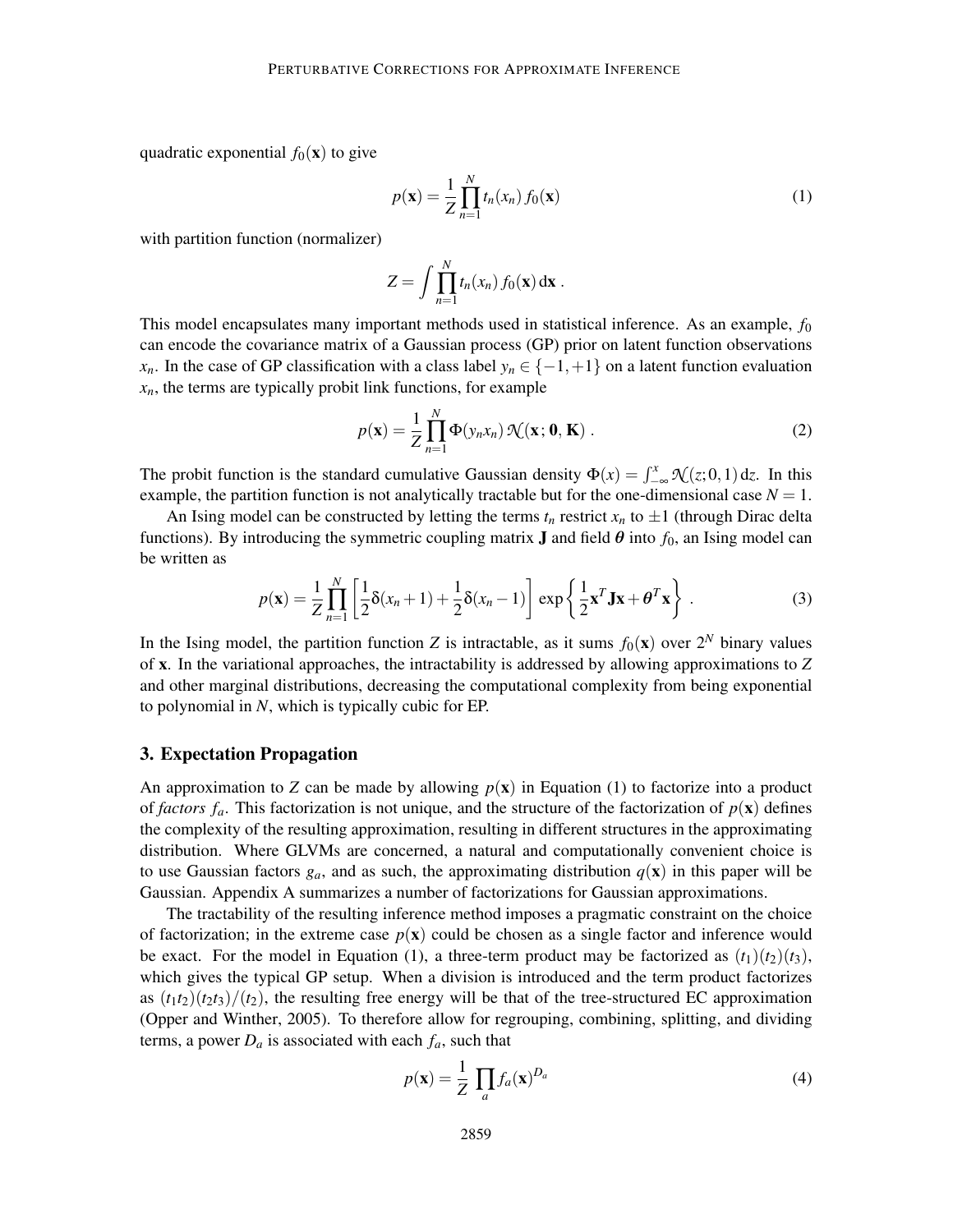with intractable normalization (or partition function)  $Z = \int \prod_a f_a(x)^{D_a} dx$ .<sup>1</sup> Appendix A shows how the introduction of  $D_a$  lends itself to a clear definition of tree-structured and more complex approximations.

To define an approximation to *p*, terms *ga*, which typically take an exponential family form, are chosen such that

$$
q(\mathbf{x}) = \frac{1}{Z_q} \prod_a g_a(\mathbf{x})^{D_a} \tag{5}
$$

has the same structure as *p*'s factorization. Although not shown explicitly, *f<sup>a</sup>* and *g<sup>a</sup>* have a dependence on the *same* subset of variables  $\mathbf{x}_a$ . The optimal parameters of the  $g_a$ -term approximations are found through a set of auxiliary *tilted* distributions, defined by

$$
q_a(\mathbf{x}) = \frac{1}{Z_a} \left( \frac{q(\mathbf{x}) f_a(\mathbf{x})}{g_a(\mathbf{x})} \right) . \tag{6}
$$

Here a *single* approximating term *g<sup>a</sup>* is replaced by an original term *fa*. Assuming that this replacement leaves  $q_a$  still tractable, the parameters in  $g_a$  are determined by the condition that  $q(\mathbf{x})$  and all  $q_a(\mathbf{x})$  should be made as similar as possible. This is usually achieved by requiring that these distributions share a set of generalised moments which usually coincide with the sufficient statistics of the exponential family. For example with sufficient statistics  $\phi(\mathbf{x})$  we require that

$$
\langle \phi(\mathbf{x}) \rangle_{q_a} = \langle \phi(\mathbf{x}) \rangle_q \quad \text{for all } a \,. \tag{7}
$$

Note that those factors  $f_a$  in  $p(x)$  which are already in the exponential family, such as the Gaussian terms in examples above, can trivially be solved for by setting  $g_a = f_a$ . The partition function associated with this approximation is

$$
Z_{\rm EP} = Z_q \prod_a Z_a^{D_a} \,. \tag{8}
$$

Appendix A.2 shows that the moment-matching conditions must hold at a stationary point of  $\log Z_{EP}$ . The EP algorithm iteratively updates the  $g_a$ -terms by enforcing  $q$  to share moments with each of the tilted distributions  $q_a$ ; on reaching a fixed point all moments match according to Equation (7) (Minka, 2001a,b). Although  $Z_{EP}$  is defined in the terminology of EP, other algorithms may be required to solve for the fixed point, and  $Z_{EP}$ , as a free energy, can be derived from the saddle point of a set of self-consistent (moment-matching) equations (Opper and Winther, 2005; van Gerven et al., 2010; Seeger and Nickisch, 2010). We next make EP concrete by applying it to the Ising model, which will serve as a running example in the paper. The section is finally concluded with a discussion of the interpretation of EP.

#### 3.1 EP for Ising Models

The Ising model in Equation (3) will be used as a running example throughout this paper. To make the technical developments more concrete, we will consider both the *N*-variate and bivariate cases. The bivariate case can be solved analytically, and thus allows for a direct comparison to be made between the exact and approximate solutions.

We use the factorized approximation as a running example, dividing  $p(x)$  in Equation (3) into *N* + 1 factors with  $f_0(\mathbf{x}) = \exp\{\frac{1}{2}$  $\frac{1}{2}$ **x**<sup>*T*</sup>**Jx** +  $\theta$ <sup>*T*</sup>**x**} and  $f_n(x_n) = t_n(x_n) = \frac{1}{2}\delta(x_n + 1) + \frac{1}{2}\delta(x_n - 1)$ , for

<sup>1.</sup> The factorization and EP energy function is expressed here in the form of Power EP (Minka, 2004).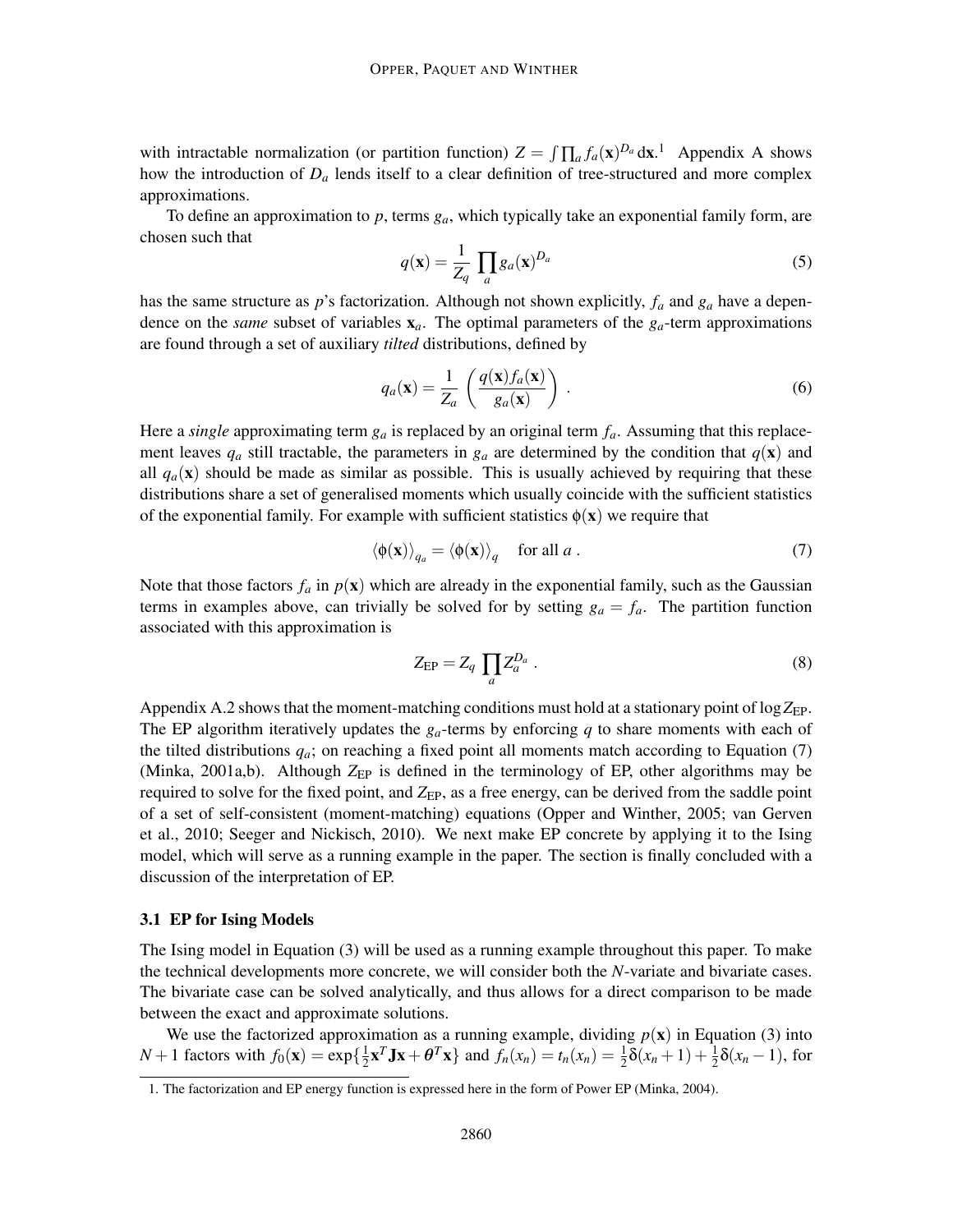$n = 1, \ldots, N$  (see Appendix A for generalizations). We consider the Gaussian exponential family such that  $g_n(x_n) = \exp\{\lambda_{n1}x_n - \frac{1}{2}\}$  $\frac{1}{2}\lambda_{n2}x_n^2$  and  $g_0(\mathbf{x}) = f_0(\mathbf{x})$ . The approximating distribution from Equation (5),  $q(\mathbf{x}) \propto f_0(\mathbf{x}) \prod_{n=1}^{N} g_n(x_n)$ , is thus a *full* multivariate Gaussian density, which we write as  $q(\mathbf{x}) = \mathcal{N}(\mathbf{x}; \boldsymbol{\mu}, \boldsymbol{\Sigma}).$ 

## 3.1.1 MOMENT MATCHING

The moment matching condition in Equation (7) involves only the mean and variance if  $q(\mathbf{x})$  fully factorizes according to  $p(x)$ 's terms. We therefore only need to match the mean and variances of marginals of  $q(\mathbf{x})$  and the tilted distribution  $q_n(\mathbf{x})$  in Equation (6). The tilted distribution may be decomposed into a Gaussian and a discrete part as  $q_n(\mathbf{x}) = q_n(\mathbf{x}_{\setminus n}|x_n)q_n(x_n)$ , where the vector  $\mathbf{x}_{\setminus n}$ consists of all variables apart from  $x_n$ . We may marginalize out  $\mathbf{x}_{\setminus n}$  and write  $q_n(x_n)$  in terms of two factors:

$$
q_n(x_n) \propto \underbrace{\frac{1}{2} \left[ \delta(x_n + 1) + \delta(x_n - 1) \right]}_{f_n(\mathbf{x}) = t_n(x_n)} \underbrace{\exp \left\{ \gamma x_n - \frac{1}{2} \Lambda x_n^2 \right\}}_{\propto \int d\mathbf{x}_{\setminus n} q(\mathbf{x})/g_n(\mathbf{x})}, \qquad (9)
$$

where we dropped the dependency of  $\gamma$  and  $\Lambda$  on *n* for notational simplicity. Through some manipulation, the tilted distribution is equivalent to

$$
q_n(x_n) = \frac{1 + m_n}{2} \delta(x_n - 1) + \frac{1 - m_n}{2} \delta(x_n + 1) , \quad m_n = \tanh(\gamma) = \frac{e^{\gamma} - e^{-\gamma}}{e^{\gamma} + e^{-\gamma}} . \tag{10}
$$

This discrete distribution has mean  $m_n$  and variance  $1 - m_n^2$ . By adapting the parameters of  $g_n(x_n)$ using for example the EP algorithm, we aim to match the mean and variance of the marginal  $q(x_n)$ (of  $q(\mathbf{x})$ ) to the mean and variance of  $q_n(x_n)$ . The reader is referred to Section 9 for benchmarked results for the Ising model.

#### 3.1.2 ANALYTIC BIVARIATE CASE

Here we shall compare the exact result with EP and the correction for the simplest non-trivial model, the  $N = 2$  Ising model with no external field

$$
p(\mathbf{x}) = \frac{1}{4} (\delta(x_1 - 1) + \delta(x_1 + 1)) (\delta(x_2 - 1) + \delta(x_2 + 1)) e^{Jx_1x_2}.
$$

In order to solve the moment matching conditions we observe that the mean values must be zero because the distribution is symmetric around zero. Likewise the linear term in the approximating factors disappears and we can write  $g_n(x_n) = \exp\{-\lambda x_n^2/2\}$  and  $q(\mathbf{x}) = \mathcal{N}(\mathbf{x}; \mathbf{0}, \Sigma)$  with  $\Sigma =$  λ −*J* −*J* λ  $1^{-1}$ . The moment matching condition for the variances,  $1 = \sum_{nn}$ , turns into a second order equation with solution  $\lambda = \frac{1}{2}$  $\frac{1}{2}$   $\left[J^2 + \sqrt{J^4 + 4}\right]$ . We can now insert this solution into the expression for the EP partition function in Equation (8). By expanding the result to the second order in  $J^2$ , we find that

$$
\log Z_{\rm EP} = -\frac{1}{2} + \frac{1}{2}\sqrt{1+4J^2} - \frac{1}{2}\log\left(\frac{1}{2}(1+\sqrt{1+4J^2})\right) = \frac{J^2}{2} - \frac{J^4}{4} + \dots
$$

Comparing with the exact expression

$$
\log Z = \log \cosh(J) = \frac{J^2}{2} - \frac{J^4}{12} + \dots
$$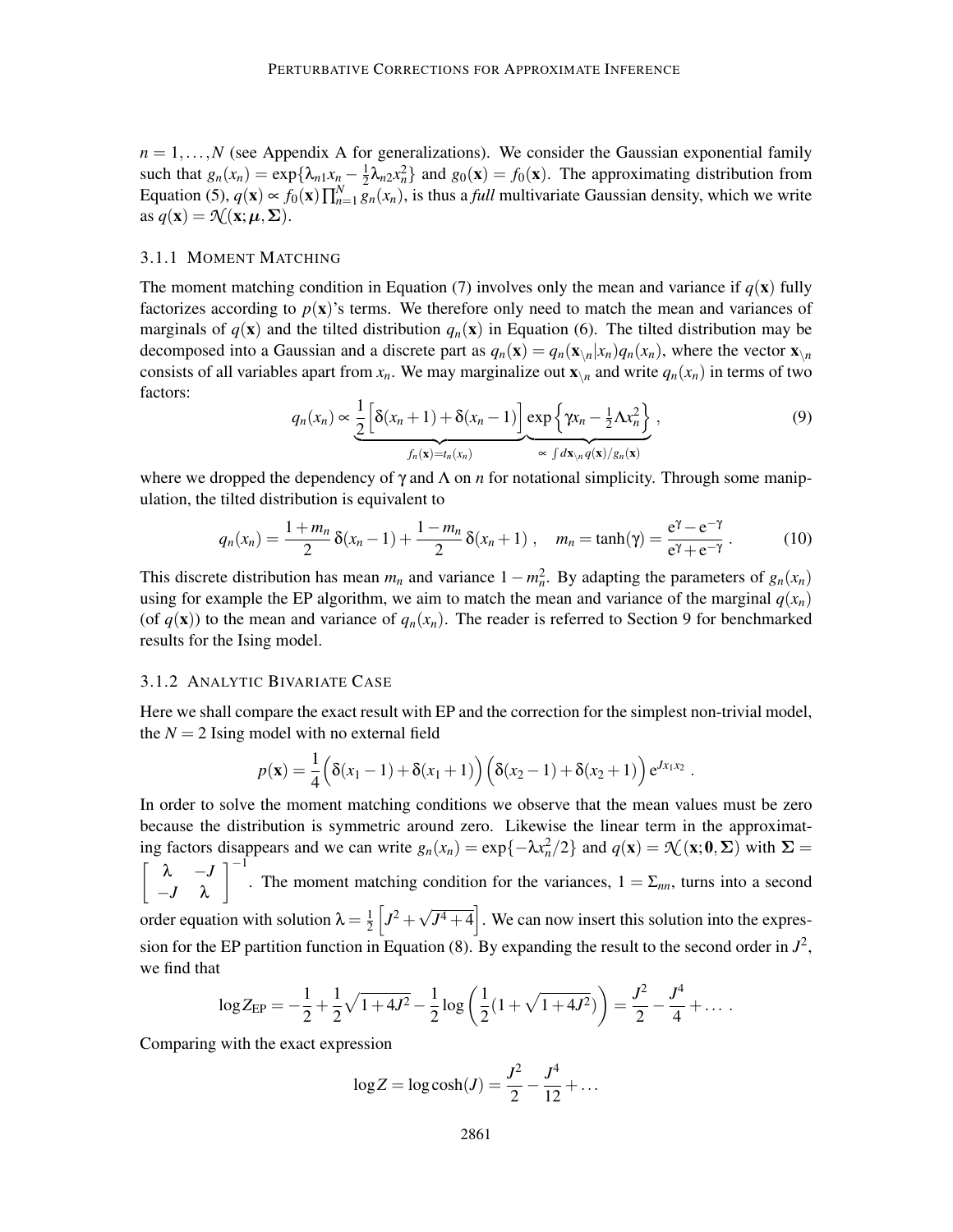we see that EP gives the correct  $J^2$  coefficient, but the  $J^4$  coefficient comes out wrong. In Section 4 we investigate how cumulant corrections can correct for this discrepancy.

## 3.2 Two Explanations Why Gaussian EP is Often Very Accurate

EP, as introduced above, is an algorithm. The justification for the algorithm put forward by Minka and adopted by others (see for example recent textbooks by Bishop 2006, Barber 2012 and Murphy 2012) is useful for explaining the steps in the algorithm but may be misleading in order to explain why EP often provides excellent accuracy in estimation of marginal moments and *Z*.

The general justification for EP (Minka, 2001a,b) is based upon a minimization of Kullback-Leiber (KL) divergences. Ideally, one would determine the approximating distribution  $q(\mathbf{x})$  as the minimizer of  $KL(p||q)$  in an exponential family of (in our case, Gaussian) densities. Since this is not possible—it would require the computation of exact moments—we instead iteratively minimize "local" KL-divergences  $KL(q_a||q)$ , between the tilted distribution  $q_a$  and  $q$ , with respect to  $g_a$  (appearing in *q*). This leads to the moment matching conditions in Equation (7). The argument for this procedure is essentially that this will ensure that the approximation  $q$  will capture high density regions of the intractable posterior *p*. Obviously, this argument cannot be applied to Ising models because the exact and approximate distributions are very different, with the former being discrete due to the Dirac  $\delta$ -functions that constrain  $x_n = \pm 1$  to be binary variables. Even though the optimization still implies moment matching, this discrete-continuous discrepancy makes local KL-divergences  $KL(q_a||q)$  *infinite!* 

In order to justify the usefulness of EP for Ising models we therefore need an alternative argument. Our argument is entirely restricted to *Gaussian* EP for our extended definition of GLVMs and do not extend to approximations with other exponential families. In the following, we will discuss these assumptions in inference approximations that preceded the formulation of EP, in order to provide a possibly more relevant justification of the method. Although this justification is not strictly necessary for practically using EP nor corrections to EP, it nevertheless provides a good starting point for understanding both.

The argument goes back to the mathematical analysis of the Sherrington-Kirkpatrick (SK) model for a disordered magnet (a so-called spin glass) (Sherrington and Kirckpatrick, 1975). For this Ising model, the couplings J are drawn at random from a Gaussian distribution. An important contribution in the context of inference for this model (the computations of partition functions and average magnetizations) was the work of Thouless et al. (1977) who derived *self-consistency equations* which are assumed to be valid with a probability (with respect to the drawing of random couplings) approaching one as the number of variables  $x_n$  grows to infinity. These so-called Thouless-Anderson-Palmer (TAP) equations are closely related to the EP moment matching conditions of Equation (7), but they differ by partly relying on the specific assumption of the randomness of the couplings. Self-consistency equations equivalent to the EP moment matching conditions which avoided such assumptions on the statistics of the random couplings were first derived by Opper and Winther (2000) by using a so-called cavity argument (Mézard et al., 1987). A new important contribution of Minka (2001a) was to provide an efficient algorithmic recipe for solving these equations.

We will now sketch the main idea of the cavity argument for the GLVM. Let  $\mathbf{x}_{\setminus n}$  (" $\mathbf{x}$  without *n*") denote the complement to  $x_n$ , that is  $\mathbf{x} = \mathbf{x}_{\setminus n} \cup x_n$ . Without loss of generality we will take the quadratic exponential term to be written as  $f_0(x) \propto \exp(-x^T J x/2)$ . With similar definitions of  $J_{\setminus n}$ ,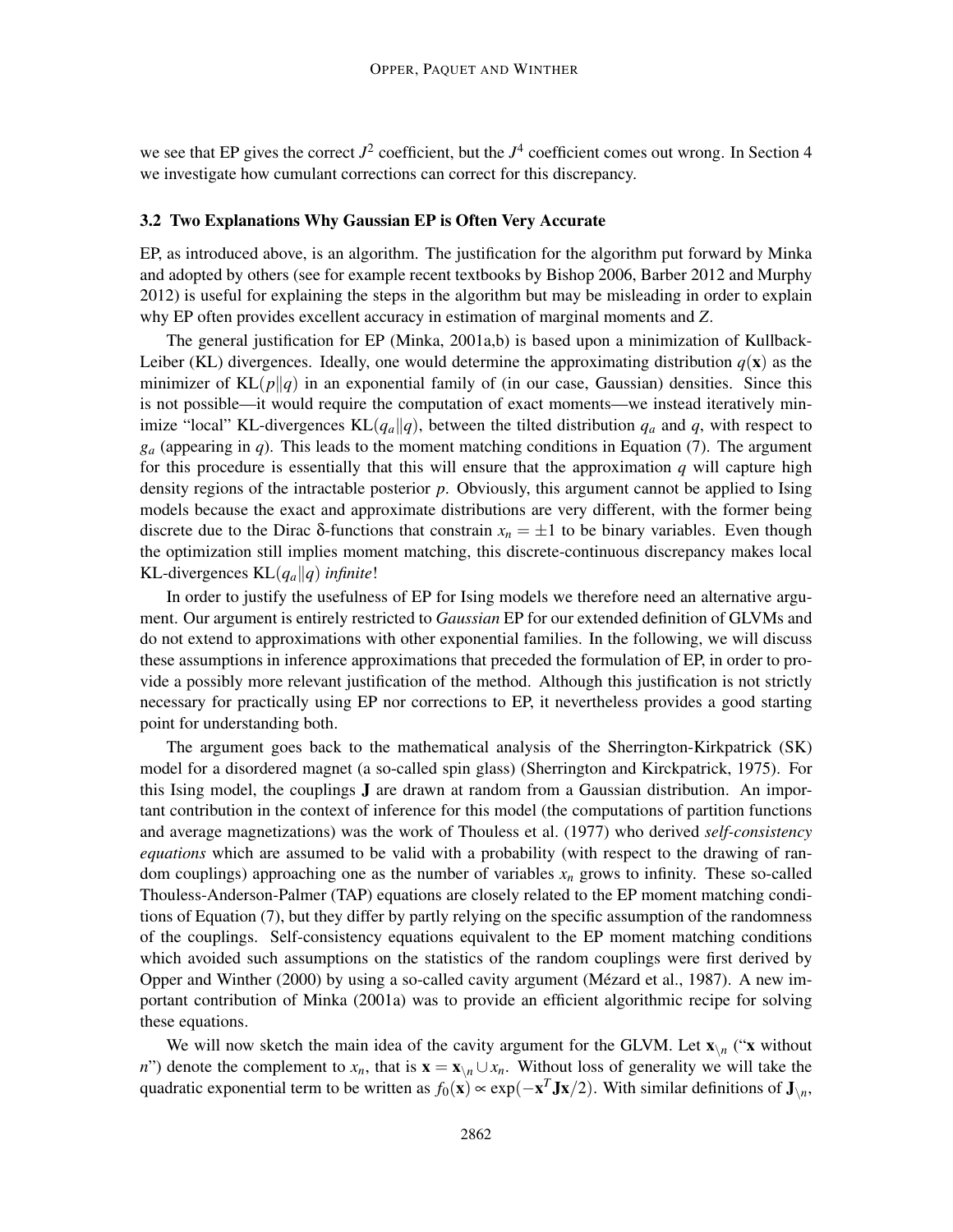the exact marginal distribution of  $x_n$  may be written as

$$
p_n(x_n) = \frac{1}{Z} t_n(x_n) \int \exp\left\{-\frac{1}{2} \mathbf{x}^T \mathbf{J} \mathbf{x}\right\} \prod_{n' \neq n} t_{n'}(x_{n'}) \, \mathrm{d}\mathbf{x}_{\setminus n}
$$
  
=  $\frac{t_n(x_n)}{Z} e^{-J_{nn} x_n^2/2} \int \exp\left\{-x_n \sum_{n' \neq n} J_{nn'} x_{n'} - \frac{1}{2} \mathbf{x}_{\setminus n}^T \mathbf{J}_{\setminus n} \mathbf{x}_{\setminus n}\right\} \prod_{n' \neq n} t_{n'}(x_{n'}) \, \mathrm{d}\mathbf{x}_{\setminus n} .$ 

It is clear that  $p_n(x_n)$  depends entirely on the statistics of the random variable  $h_n \equiv \sum_{n' \neq n} J_{nn'} x_{n'}$ . This is the total *'field'* created by all other 'magnetic moments'  $x_n$  in the 'cavity' opened once  $x_n$  has been removed from the system. In the context of densely connected models with weak couplings, we can appeal to the central limit theorem<sup>2</sup> to approximate  $h_n$  by a Gaussian random variable with mean  $\gamma_n$  and variance  $V_n$ . When looking at the influence of the remaining variables  $\mathbf{x}_{\setminus n}$  on  $x_n$ , the non-Gaussian details of their distribution have been washed out in the marginalization. Integrating out the Gaussian random variable  $h_n$  gives the Gaussian cavity field approximation to the marginal distribution:

$$
p_n(x_n) \approx \text{const} \cdot t_n(x_n) e^{-J_{nn} x_n^2/2} \int e^{-x_n h} \mathcal{N}(h; \gamma_n, V_n) dh
$$
  
= const  $\cdot t_n(x_n) \exp \left\{-x_n \gamma_n - \frac{1}{2} (J_{nn} - V_n) x_n^2\right\}.$ 

This is precisely of the form of the marginal tilted distribution  $q_n(x_n)$  of Equation (9) as given by Gaussian EP. In the cavity formulation,  $q(x)$  is simply a *placeholder* for the sufficient statistics of the individual Gaussian cavity fields. So we may observe cases, with the Ising model or bounded support factors being the prime examples, where EP gives essentially correct results for the marginal distributions of the  $x_n$  and of the partition function *Z*, while  $q(\mathbf{x})$  gives a poor or even meaningless (in the sense of KL divergences) approximation to the multivariate posterior. Note however, that the entire *covariance matrix* of the  $x_n$  can be computed simply from a derivative of the free energy (Opper and Winther, 2005) resulting in an approximation of this covariance by that of  $q(\mathbf{x})$ . This may indicate that a good EP approximation of the free energy may also result in a good approximation to the full covariance. The near exactness of EP (as compared to exhaustive summation) in Section 9 therefore shows the central limit theorem at work. Conversely, mediocre accuracy or even failure of Gaussian EP, as also observed in our simulations in Sections 8.3 and 9, may be attributed to breakdown of the Gaussian cavity field assumption. Exact inference on the strongest couplings as considered for the Ising model in Section 9 is one way to alleviate the shortcoming of the Gaussian cavity field assumption.

## 4. Corrections to EP

The *Z*<sub>EP</sub> approximation can be corrected in a principled approach, which traces the following outline:

1. The exact partition function *Z* is re-written in terms of *Z*<sub>EP</sub>, scaled by a correction factor  $R = Z/Z_{\text{EP}}$ . This correction factor *R* encapsulates the intractability in the model, and contains a "local marginal" contribution by each *f<sup>a</sup>* (see Section 4.1).

<sup>2.</sup> In the context of sparsely connected models, other cavity arguments lead to loopy belief propagation.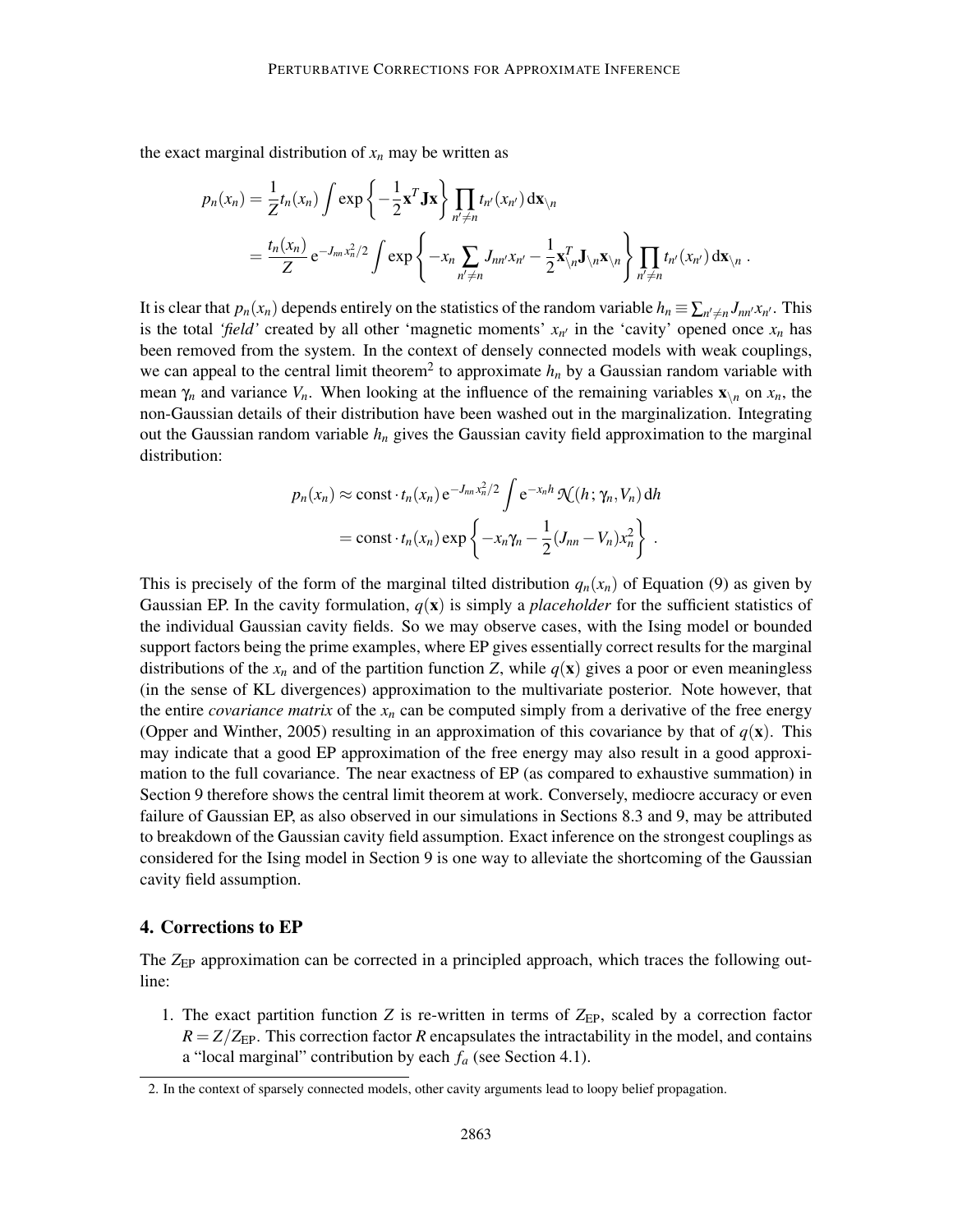- 2. A "handle" on *R* is obtained by writing it in terms of the cumulants (to be defined in Section 4.2) of  $q(\mathbf{x})$  and  $q_a(\mathbf{x})$  from Equations (5) and (6). As  $q_a(\mathbf{x})$  and  $q(\mathbf{x})$  share their two first cumulants, the mean and covariance from the moment matching condition in Equation (7), a cumulant expansion of *R* will be in terms of *higher-order* cumulants (see Section 4.2).
- 3. *R*, defined in terms of cumulant differences, is written as a complex Gaussian average. Each factor  $f_a$  contributes a complex random variable  $\mathbf{k}_a$  in this average (see Section 4.3).
- 4. Finally, the cumulant differences are used as "small quantities" in a Taylor series expansion of *R*, and the leading terms are kept (see Sections 5 and 7).

The series expansion is in terms of a complex expectation with a *zero* "self-relation" matrix, and this has two important consequences. Firstly, it causes all first order terms in the Taylor expansion to disappear, showing that *Z*<sub>EP</sub> is correct to first order. Secondly, due to Wick's theorem (introduced in Section 4.4), these zeros will contract the expansion by making many other terms vanish.

The strategy that is presented here can be re-used to correct other quantities of interest, like marginal distributions or the predictive density of new data when  $p(x)$  is a Bayesian probabilistic model. These corrections are outlined in Appendix D.

## 4.1 Exact Expression for Correction

We define the (intractable) correction *R* as  $Z = RZ_{EP}$ . We can derive a useful expression for *R* in a few steps as follows: First we solve for  $f_a$  in Equation (6), and substitute this into Equation (4) to obtain

$$
\prod_{a} f_a(\mathbf{x})^{D_a} = \prod_{a} \left( \frac{Z_a q_a(\mathbf{x}) g_a(\mathbf{x})}{q(\mathbf{x})} \right)^{D_a} = Z_{\text{EP}} q(\mathbf{x}) \prod_{a} \left( \frac{q_a(\mathbf{x})}{q(\mathbf{x})} \right)^{D_a} . \tag{11}
$$

We introduce  $F(\mathbf{x})$ 

$$
F(\mathbf{x}) \equiv \prod_{a} \left( \frac{q_a(\mathbf{x})}{q(\mathbf{x})} \right)^{D_a}
$$

to derive the expression for the correction  $R = Z/Z_{EP}$  by integrating Equation (11):

$$
R = \int q(\mathbf{x}) F(\mathbf{x}) \, \mathrm{d}\mathbf{x} \,, \tag{12}
$$

where we have used  $Z = \int \prod_a f_a(\mathbf{x})^{D_a} d\mathbf{x}$ . Similarly we can write:

$$
p(\mathbf{x}) = \frac{1}{Z} \prod_a f_a(\mathbf{x})^{D_a} = \frac{Z_{\rm EP}}{Z} q(\mathbf{x}) F(\mathbf{x}) = \frac{1}{R} q(\mathbf{x}) F(\mathbf{x}) . \tag{13}
$$

Corrections to the marginal and predictive densities of  $p(x)$  can be computed from this formulation. This expression will become especially useful because the terms in  $F(x)$  turn out to be "local", that is, they only depend on the marginals of the variables associated with factor *a*. Let  $f_a(\mathbf{x})$  depend on the subset  $\mathbf{x}_a$  of  $\mathbf{x}$ , and let  $\mathbf{x}\setminus a$  (" $\mathbf{x}$  without *a*") denote the remaining variables. The distributions in Equations (5) and (6) differ only with respect to their marginals on  $\mathbf{x}_a$ ,  $q_a(\mathbf{x}_a)$  and  $q(\mathbf{x}_a)$ , and therefore

$$
\frac{q_a(\mathbf{x})}{q(\mathbf{x})} = \frac{q(\mathbf{x}_{\setminus a}|\mathbf{x}_a)q_a(\mathbf{x}_a)}{q(\mathbf{x}_{\setminus a}|\mathbf{x}_a)q(\mathbf{x}_a)} = \frac{q_a(\mathbf{x}_a)}{q(\mathbf{x}_a)}.
$$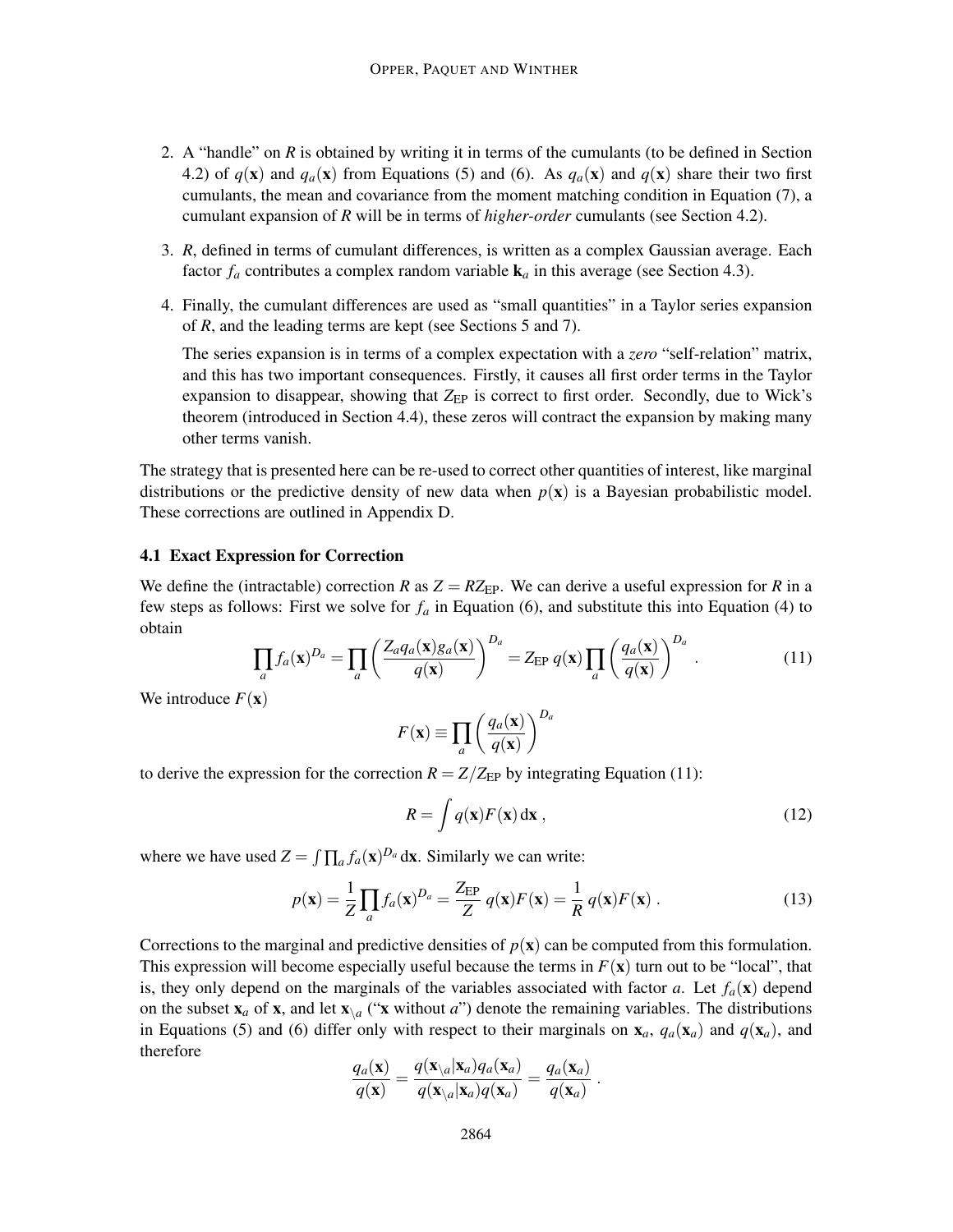Now we can rewrite  $F(\mathbf{x})$  in terms of marginals:

$$
F(\mathbf{x}) = \prod_{a} \left( \frac{q_a(\mathbf{x}_a)}{q(\mathbf{x}_a)} \right)^{D_a} .
$$
 (14)

The key quantity, then, is *F*, after which the key operation is to compute its expected value. The rest of this section is devoted to the task of obtaining a "handle" on *F*.

#### 4.2 Characteristic Functions and Cumulants

The distributions present in each of the ratios in  $F(\mathbf{x})$  in Equation (14) share their first two cumulants, mean and covariance. Cumulants and cumulant differences are formally defined in the next paragraph. This simple observation has a crucial consequence: As the  $q(\mathbf{x}_a)$ 's are Gaussian and do not contain any higher order cumulants (three and above), *F* can be expressed in terms of the higher cumulants of the *marginals*  $q_a(\mathbf{x}_a)$ . When the term-product approximation is fully factorized, these are simply cumulants of *one*-dimensional distributions.

Let  $N_a$  be the number of variables in subvector  $x_a$ . In the examples presented in this work,  $N_a$  is one or two. Furthermore, let  $\mathbf{k}_a$  be an  $N_a$ -dimensional vector  $\mathbf{k}_a = (k_1, \ldots, k_{N_a})_a$ . The characteristic function of *q<sup>a</sup>* is

$$
\chi_a(\mathbf{k}_a) = \int e^{i\mathbf{k}_a^T \mathbf{x}_a} q_a(\mathbf{x}_a) d\mathbf{x}_a = \langle e^{i\mathbf{k}_a^T \mathbf{x}_a} \rangle_{q_a},
$$
\n(15)

and is obtained through the Fourier transform of the density. Inversely,

$$
q_a(\mathbf{x}_a) = \frac{1}{(2\pi)^{N_a}} \int e^{-i\mathbf{k}_a^T \mathbf{x}_a} \chi_a(\mathbf{k}_a) \, \mathrm{d}\mathbf{k}_a \,. \tag{16}
$$

.

The cumulants  $c_{\alpha a}$  of  $q_a$  are the coefficients that appear in the Taylor expansion of log  $\chi_a(\mathbf{k}_a)$  around the zero vector,

$$
c_{\alpha a} = \left[(-i)^l \left(\frac{\partial}{\partial \mathbf{k}_a}\right)^{\alpha} \log \chi_a(\mathbf{k}_a)\right]_{\mathbf{k}_a = \mathbf{0}}
$$

By this definition of  $c_{\alpha a}$ , the Taylor expansion of  $\log \chi_a(\mathbf{k}_a)$  is

$$
\log \chi_a(\mathbf{k}_a) = \sum_{l=1}^{\infty} i^l \sum_{|\alpha|=l} \frac{c_{\alpha a}}{\alpha!} \mathbf{k}_a^{\alpha}.
$$

Some notation was introduced in the above two equations to facilitate manipulating a multivariate series. The vector  $\alpha = (\alpha_1, \dots, \alpha_{N_a})$ , with  $\alpha_j \in \mathbb{N}_0$ , denotes a multi-index on the elements of  $\mathbf{k}_a$ . Other notational conventions that employ  $\alpha$  (writing  $k_j$  instead of  $k_{aj}$ ) are:

$$
|\alpha| = \sum_j \alpha_j
$$
,  $\mathbf{k}_a^{\alpha} = \prod_j k_j^{\alpha_j}$ ,  $\alpha! = \prod_j \alpha_j!$ ,  $(\frac{\partial}{\partial \mathbf{k}_a})^{\alpha} = \prod_j \frac{\partial^{\alpha_j}}{\partial k_j^{\alpha_j}}$ .

For example, when  $N_a = 2$ , say for the edge-factors in a spanning tree, the set of multi-indices  $\alpha$ where  $|\alpha| = 3$  are  $(3,0)$ ,  $(2,1)$ ,  $(1,2)$ , and  $(0,3)$ .

There are two characteristic functions that come into play in  $F(\mathbf{x})$  and  $R$  in Equation (13). The first is that of the tilted distribution,  $\log \chi_a(\mathbf{k}_a)$ , and the other is the characteristic function of the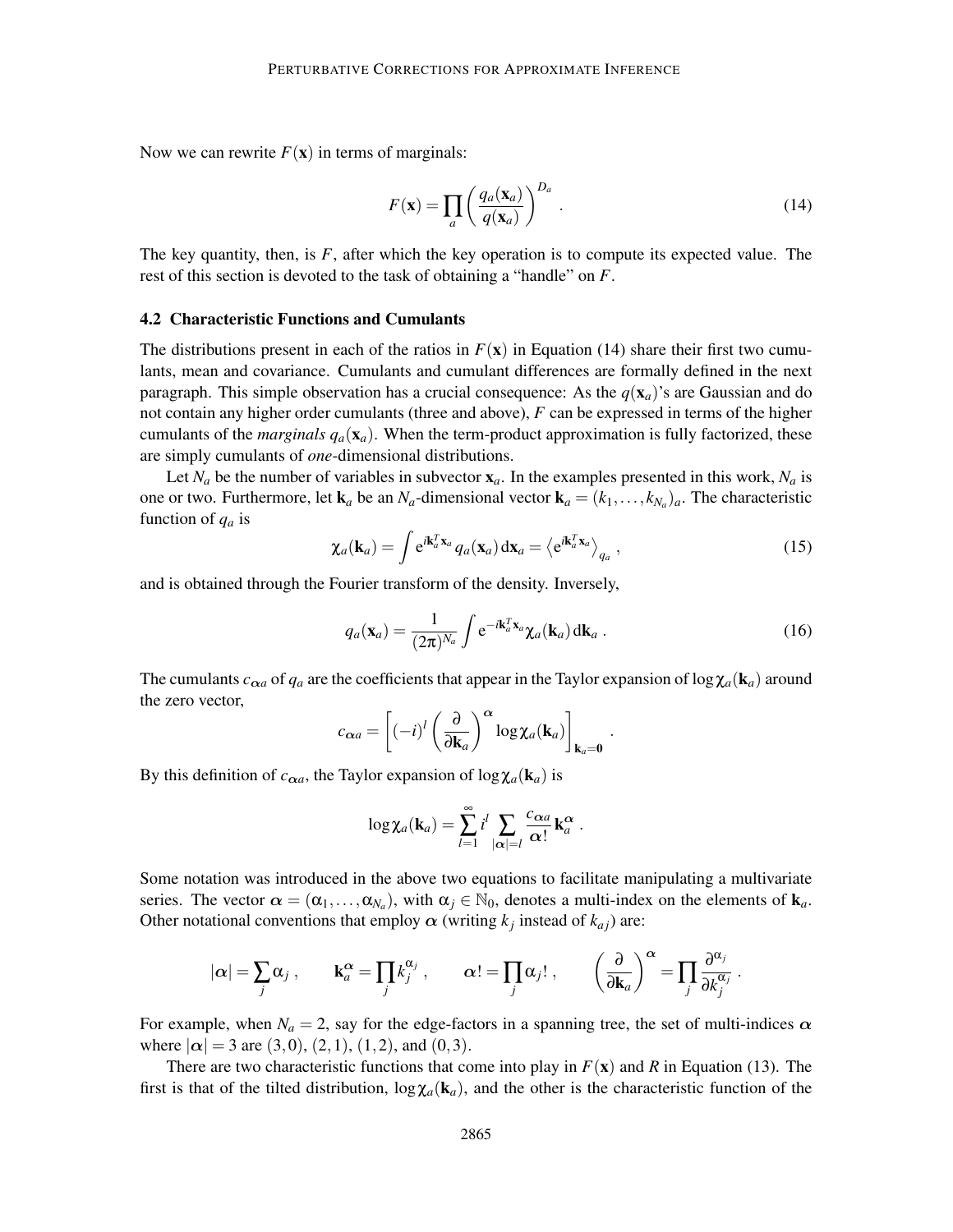EP marginal  $q(\mathbf{x}_a)$ , defined as  $\chi(\mathbf{k}_a) = \langle e^{i\mathbf{k}_a^T \mathbf{x}_a} \rangle_q$ . By virtue of matching the first two moments, and  $q(\mathbf{x}_a)$  being Gaussian with cumulants  $c'_{\alpha a}$ ,

$$
r_a(\mathbf{k}_a) = \log \chi_a(\mathbf{k}_a) - \log \chi(\mathbf{k}_a) = \sum_{l \ge 1} i^l \sum_{|\alpha| = l} \frac{c_{\alpha a} - c'_{\alpha a}}{\alpha!} \mathbf{k}_a^{\alpha}
$$

$$
= \sum_{l \ge 3} i^l \sum_{|\alpha| = l} \frac{c_{\alpha a}}{\alpha!} \mathbf{k}_a^{\alpha} \tag{17}
$$

contains the remaining higher-order cumulants where the tilted and approximate distributions *differ*. All our subsequent derivations rest upon moment matching being attained. This especially means that one cannot use the derived corrections if EP has not converged.

## 4.2.1 ISING MODEL EXAMPLE

The cumulant expansion for the discrete distribution in Equation (10) becomes

$$
\log \chi_n(k_n) = \log \int dx_n e^{ik_n x_n} q_n(x_n) = \log \left( \frac{1+m}{2} e^{ik_n} + \frac{1-m}{2} e^{-ik_n} \right)
$$
  
=  $im k_n - \frac{1}{2!} (1 - m^2) k_n^2 - \frac{i}{3!} (-2m + 2m^3) k_n^3 + \frac{1}{4!} (-2 + 8m^2 - 6m^4) k_n^4 + \cdots$ 

(we're compactly writing *m* for *mn*), from which the cumulants are obtained as

$$
c_{1n} = m , \t c_{2n} = 1 - m^2 , \t c_{3n} = -2m + 2m^3 , \t c_{5n} = 16m - 40m^3 + 24m^5 ,
$$
  
\n
$$
c_{3n} = -2m + 2m^3 , \t c_{6n} = 16 - 136m^2 + 240m^4 - 120m^6 .
$$

## 4.3 The Correction as a Complex Expectation

The expected value of *F*, which is required for the correction, has a dependence on a product of ratios of distributions  $q_a(\mathbf{x}_a)/q(\mathbf{x}_a)$ . In the preceding section it was shown that the contributing distributions share lower-order statistics, allowing a twofold simplification. Firstly, the ratio *qa*/*q* will be written as a single quantity that depends on  $r_a$ , which was introduced above in Equation (17). Secondly, we will show that it is natural to shift integration variables into the complex plane, and rely on complex Gaussian random variables (meaning that both real and imaginary parts are jointly Gaussian). These complex random variables that define the  $r_a$ 's have a peculiar property: they have a zero self-relation matrix! This property has important consequences in the resulting expansion.

#### 4.3.1 COMPLEX EXPECTATIONS

Assume that  $q(\mathbf{x}_a) = \mathcal{N}(\mathbf{x}_a; \mu_a, \Sigma_a)$  and  $q_a(\mathbf{x}_a)$  share the same mean and covariance, and substitute  $\log \chi_a(\mathbf{k}_a) = r_a(\mathbf{k}_a) + \log \chi(\mathbf{k}_a)$  in the definition of  $q_a$  in Equation (16) to give

$$
\frac{q_a(\mathbf{x}_a)}{q(\mathbf{x}_a)} = \frac{\int e^{-i\mathbf{k}_a^T \mathbf{x}_a + r_a(\mathbf{k}_a)} \chi(\mathbf{k}_a) d\mathbf{k}_a}{\int e^{-i\mathbf{k}_a^T \mathbf{x}_a} \chi(\mathbf{k}_a) d\mathbf{k}_a} \,. \tag{18}
$$

Although the  $\mathbf{k}_a$  variables have not been introduced as random variables, we find it natural to *interpret them as such*, because the rules of expectations over Gaussian random variables will be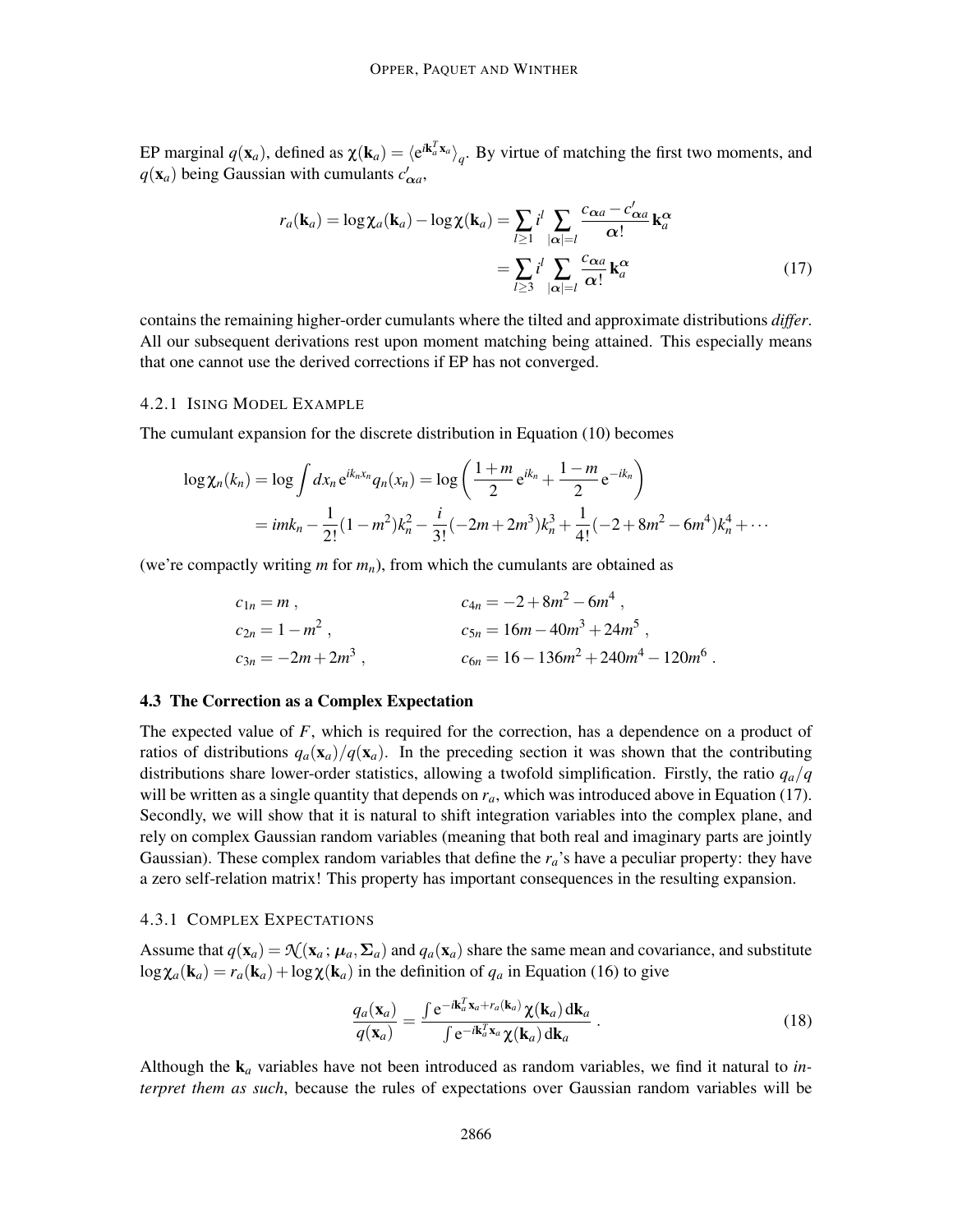

Figure 1: Equation (20) shifts  $k_a$  to the complex plane. In the simplest case the joint density  $p(k|x)q(x)$  is  $x \sim \mathcal{N}(\mu, \sigma^2)$ ,  $\Re(k) \sim \mathcal{N}(0, \sigma^{-2})$  and equality  $\Im(k) = -\sigma^{-2}(x-\mu)$ . Notice that  $\Re(k)$ 's variance is the *inverse* of that of *x*. The joint density is a two-dimensional flat ellipsoidal pancake that lives in three dimensions: *x* and the complex *k* plane (tilted ellipsoid). Integrating over *x* gives the marginal over a complex *k*, which is *still* a twodimensional random variable (upright ellipsoid). The marginal has  $\mathfrak{I}(k) \sim \mathfrak{I}(0, \sigma^{-2})$ , and hence *k* has relation  $\langle (\Re(k) + i\Im(k))^2 \rangle = \sigma^{-2} - \sigma^{-2} = 0$  and variance  $\langle k\bar{k} \rangle = 2\sigma^{-2}$ .

extremely helpful in developing the subsequent expansions. We will therefore write  $q_a(\mathbf{x}_a)/q(\mathbf{x}_a)$ as an expectation of  $\exp r_a(\mathbf{k}_a)$  over a density  $p(\mathbf{k}_a|\mathbf{x}_a) \approx e^{-i\mathbf{k}_a^T\mathbf{x}_a}\chi(\mathbf{k}_a)$ :

$$
\frac{q_a(\mathbf{x}_a)}{q(\mathbf{x}_a)} = \left\langle \exp r_a(\mathbf{k}_a) \right\rangle_{\mathbf{k}_a|\mathbf{x}_a}.
$$
\n(19)

By substituting  $log \chi(\mathbf{k}_a) = i\mu_a^T \mathbf{k}_a - \mathbf{k}_a^T \Sigma_a \mathbf{k}_a/2$  into Equation (18), we see that  $p(\mathbf{k}_a | \mathbf{x}_a)$  can be viewed as Gaussian, but not for real random variables! We have to consider k*<sup>a</sup>* as Gaussian random variables with a real and an imaginary part with

$$
\Re(\mathbf{k}_a) \sim \mathcal{N}\Big(\Re(\mathbf{k}_a); \mathbf{0}, \Sigma_a^{-1}\Big) , \qquad \Im(\mathbf{k}_a) = -\Sigma_a^{-1}(\mathbf{x}_a - \boldsymbol{\mu}_a) .
$$

For the purpose of computing the expectation in Equation (19),  $\mathbf{k}_a|\mathbf{x}_a$  is a degenerate complex Gaussian that shifts the coefficients  $\mathbf{k}_a$  into the complex plane. The expectation of  $\exp r_a(\mathbf{k}_a)$  is therefore taken over Gaussian random variables that have  $q(\mathbf{x}_a)$ 's *inverse* covariance matrix as their (real) covariance! As shorthand, we write

$$
p(\mathbf{k}_a|\mathbf{x}_a) = \mathcal{N}\Big(\mathbf{k}_a; -i\boldsymbol{\Sigma}_a^{-1}(\mathbf{x}_a - \boldsymbol{\mu}_a), \boldsymbol{\Sigma}_a^{-1}\Big) .
$$
 (20)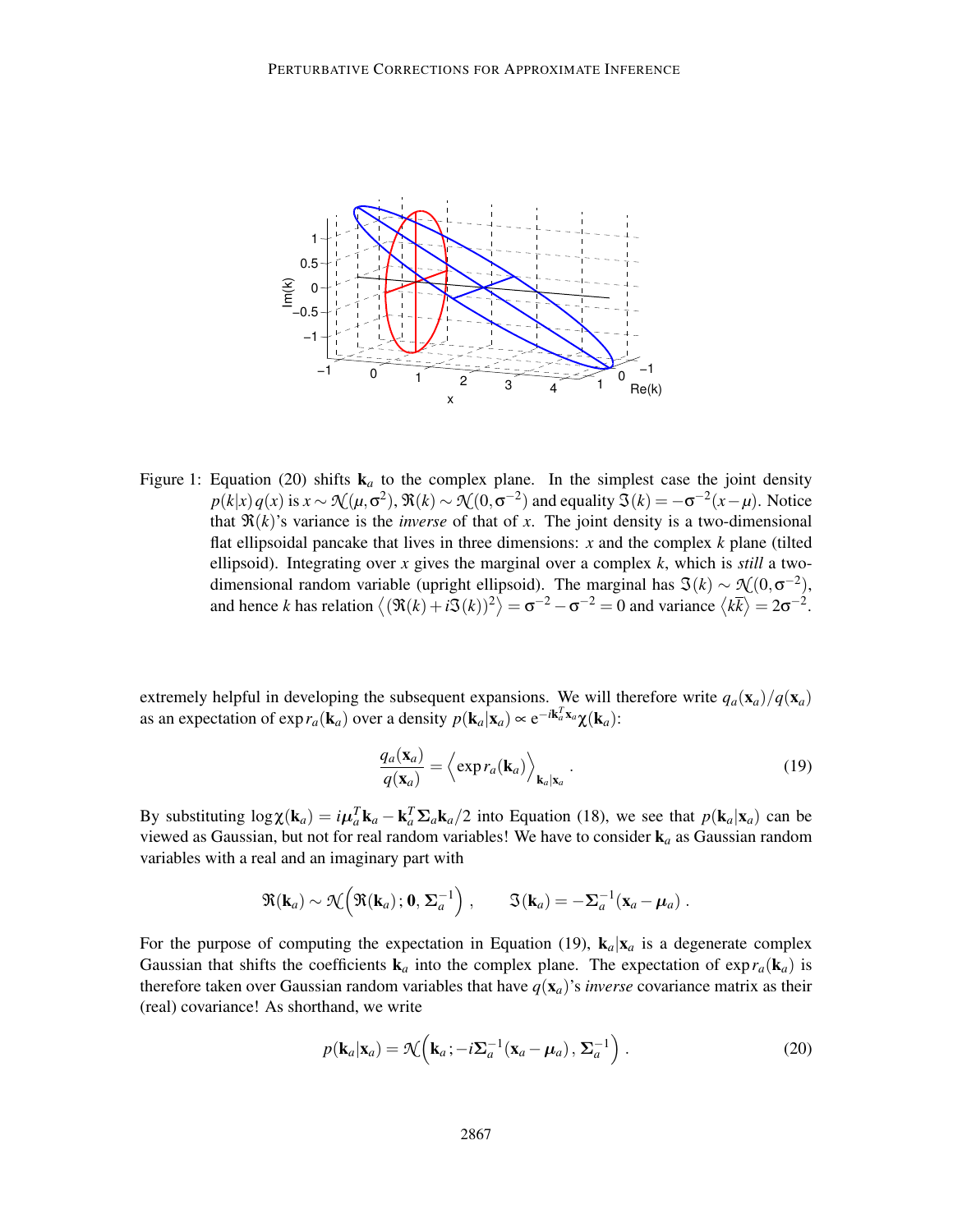Figure 1 illustrates a simple density  $p(\mathbf{k}_a|\mathbf{x}_a)$ , showing that the imaginary component is a deterministic function of  $\mathbf{x}_a$ . Once  $\mathbf{x}_a$  is averaged out of the joint density  $p(\mathbf{k}_a|\mathbf{x}_a)q(\mathbf{x}_a)$ , a *circularly symmetric complex Gaussian* distribution over  $\mathbf{k}_a$  remains. It is circularly symmetric as  $\langle \mathbf{k}_a \rangle = \mathbf{0}$ , relation matrix  $\langle k_a k_a^T\rangle = 0$ , and covariance matrix  $\langle k_a \overline{k_a}^T\rangle = 2\Sigma_a^{-1}$  (notation  $\overline{k}$  indicates the complex conjugate of *k*). For the purpose of computing the expected values with Wick's theorem (following in Section 4.4 below), we *only* need the relations  $\langle \mathbf{k}_a \mathbf{k}_b^T \rangle$  for pairs of factors *a* and *b*. All of these will be derived next:

According to Equation (12), a further expectation over  $q(\mathbf{x})$  is needed, after integrating over k*a*, to determine *R*. These variables will be *combined* into complex random variables to make the averages in the expectation easier to derive. By substituting Equation (19) into Equation (12), *R* is equal to

$$
R = \langle F(\mathbf{x}) \rangle_{\mathbf{x} \sim q(\mathbf{x})} = \left\langle \prod_{a} \left\langle \exp r_a(\mathbf{k}_a) \right\rangle_{\mathbf{k}_a|\mathbf{x}_a}^{\mathbf{D}_a} \right\rangle_{\mathbf{x}} . \tag{21}
$$

When **x** is given, the  $\mathbf{k}_a$ -variables are independent. However, when they are averaged over  $q(\mathbf{x})$ , the k*a*-variables become coupled. They are zero-mean complex Gaussians

$$
\langle \mathbf{k}_a \rangle = \langle \langle \mathbf{k}_a \rangle_{\mathbf{k}_a | \mathbf{x}_a} \rangle_{\mathbf{x}} = \langle -i \Sigma_a^{-1} (\mathbf{x}_a - \boldsymbol{\mu}_a) \rangle_{\mathbf{x}} = \mathbf{0}
$$

and are coupled with a zero self-relation matrix! In other words, if  $\Sigma_{ab} = \text{cov}(\mathbf{x}_a, \mathbf{x}_b)$ , the expected values  $\langle \mathbf{k}_a \mathbf{k}_b^T \rangle$  between the variables in the set  $\{ \mathbf{k}_a \}$  are

$$
\langle \mathbf{k}_a \mathbf{k}_b^T \rangle = \left\langle \langle \mathbf{k}_a \mathbf{k}_b^T \rangle_{\mathbf{k}_{a,b}|\mathbf{x}} \right\rangle_{\mathbf{x}} + i^2 \Sigma_a^{-1} \left\langle (\mathbf{x}_a - \boldsymbol{\mu}_a)(\mathbf{x}_b - \boldsymbol{\mu}_b)^T \right\rangle_{\mathbf{x}} \Sigma_b^{-1}
$$
  
= 
$$
\begin{cases} \mathbf{0} & \text{if } a = b \\ -\Sigma_a^{-1} \Sigma_{ab} \Sigma_b^{-1} & \text{if } a \neq b \end{cases}
$$
 (22)

Complex Gaussian random variables are additionally characterized by  $\langle \mathbf{k}_a \overline{\mathbf{k}_b}^T \rangle$ . However, these expectations are not required for computing and simplifying the expansion of log*R* in Section 5, and are not needed for the remainder of this paper. Figure 2 illustrates the structure of the resulting relation matrix  $\langle \mathbf{k}_a \mathbf{k}_b^T \rangle$  for two different factorizations of the same distribution. Each factor  $f_a$ contributes a k*<sup>a</sup>* variable, such that the tree-structured approximation's relation matrix will be larger than that of the fully factorized one.

Section 5 shows that when  $D_a = 1$ , the above expectation can be written directly over  $\{k_a\}$  and expanded. In the general case, discussed in Section 7, the inner expectation is first expanded (to treat the  $D_a$  powers) before computing an expectation over  $\{k_a\}$ . In both cases the expectation will involve polynomials in *k*-variables. The expected values of Gaussian polynomials can be evaluated with Wick's theorem.

#### 4.4 Wick's Theorem

Wick's theorem provides a useful formula for mixed central moments of Gaussian variables. Let  $k_{n_1}, \ldots, k_{n_\ell}$  be real or complex centered jointly Gaussian variables, noting that they do not have to be different. Then

$$
\langle k_{n_1} \cdots k_{n_\ell} \rangle = \sum_{\eta} \prod_{\eta} \langle k_{i_\eta} k_{j_\eta} \rangle \tag{23}
$$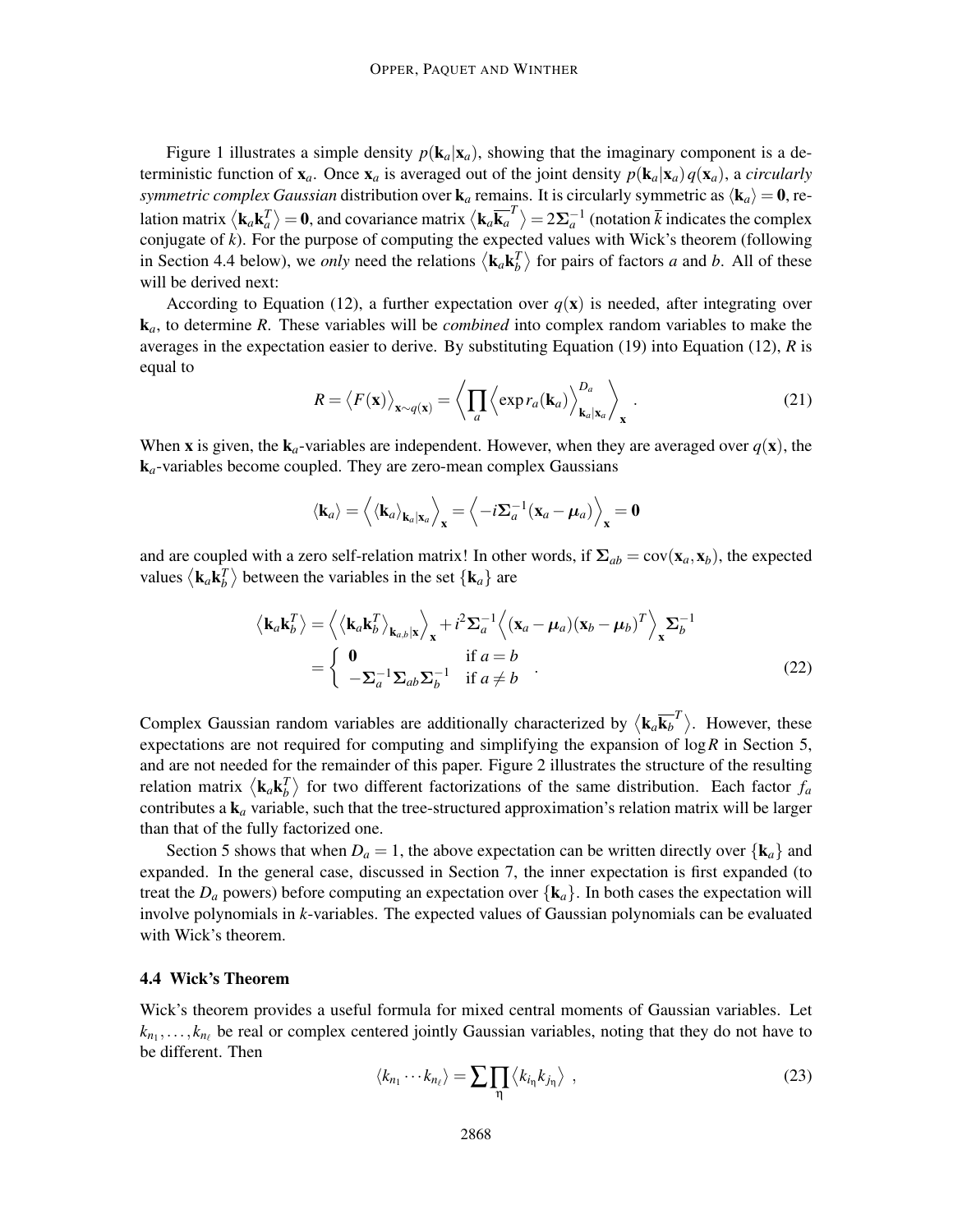

Figure 2: The relation matrices between  $\mathbf{k}_a$  for two factorizations of  $\prod_{n=1}^4 t_n(x_n)$ : the top illustration is for  $t_1t_2t_3t_4$ , while the bottom illustration is of a tree structure  $(t_1t_2)(t_2t_3)(t_3t_4)/t_2/t_3$ . The white squares indicate a zero relation matrix  $\langle \mathbf{k}_a \mathbf{k}_b^T \rangle$ , with the *diagonal* being zero. From the properties of Equation (22) there are additional zeros in the tree structure's relation matrix, where edge and node factors share variables. The factor  $f_0 = g_0$  is shadowed in grey in the left-hand figures, and can make  $q(\mathbf{x})$  densely connected.

where the sum is over all partitions of  $\{n_1, \ldots, n_\ell\}$  into disjoint pairs  $\{i_n, j_n\}$ . If  $\ell = 2m$  is even, then there are  $(2m)!/(2^m m!) = (2m-1)!$  such partitions.<sup>3</sup> If  $\ell$  is odd, then there are none, and the expectation in Equation (23) is zero.

Consider the one-dimensional variable  $k \sim \mathcal{N}(k; 0, \sigma^2)$ . Wick's theorem states that  $\langle k^{\ell} \rangle = (\ell - \sigma^2)$ 1)!!  $\sigma^{\ell}$  if  $\ell$  is even, and  $\langle k^{\ell} \rangle = 0$  if  $\ell$  is odd. In other words,  $\langle k^3 \rangle = 0$ ,  $\langle k^4 \rangle = 3(\sigma^2)^2$ ,  $\langle k^6 \rangle = 15(\sigma^2)^3$ , and so forth.

## 5. Factorized Approximations

In the fully factorized approximation, with  $f_n(x_n) = t_n(x_n)$ , the exact distribution in Equation (13) depends on the *single node marginals*  $F(\mathbf{x}) = \prod_{n} q_n(x_n) / q(x_n)$ . Following Equation (21), the correction to the free energy

$$
R = \left\langle \prod_{n} \left\langle \exp r_{n}(k_{n}) \right\rangle_{k_{n}|x_{n}} \right\rangle_{\mathbf{x}} = \left\langle \exp \left[ \sum_{n} r_{n}(k_{n}) \right] \right\rangle_{\mathbf{k}} \tag{24}
$$

is taken directly over the centered complex-valued Gaussian random variables  $\mathbf{k} = (k_1, \ldots, k_N)$ , which have a relations

$$
\langle k_m k_n \rangle = \begin{cases} 0 & \text{if } m = n \\ -\Sigma_{mn} / (\Sigma_{mm} \Sigma_{nn}) & \text{if } m \neq n \end{cases} . \tag{25}
$$

3. The double factorial is  $(2m-1)!! = (2m-1) \times (2m-3) \times (2m-5) \times \cdots$  1.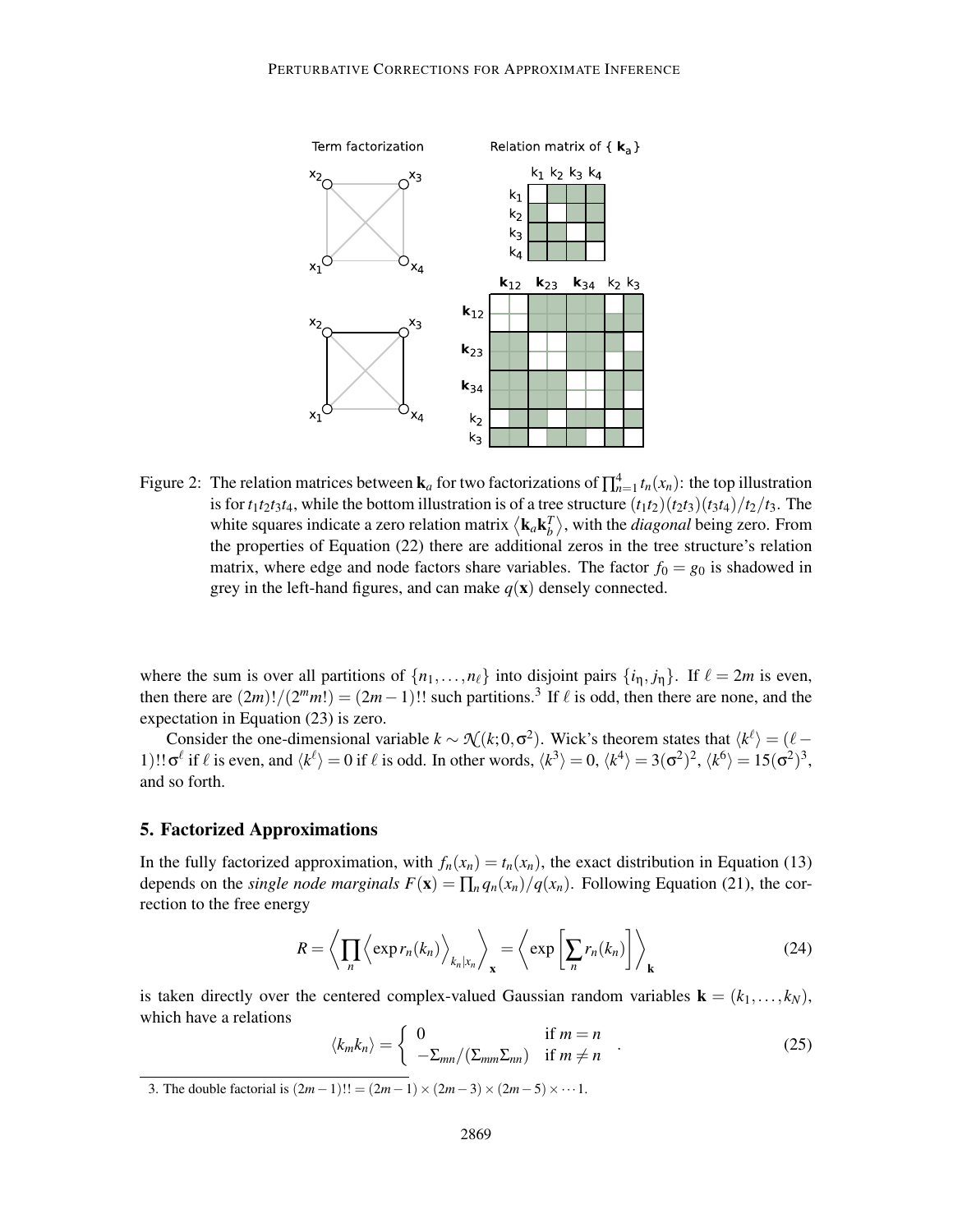In the section to follow, all expectations shall be with respect to  $\bf{k}$ , which will be dropped where it is clear from the context.

Thus far, *R* is re-expressed in terms of site contributions. The expression in Equation (24) is exact, albeit still intractable, and will be treated through a power series expansion. Other quantities of interest, like marginal distributions or moments, can similarly be expressed exactly, and then expanded (see Appendix D).

#### 5.1 Second Order Correction to log*R*

Assuming that the  $r_n$ 's are small on average with respect to  $\bf{k}$ , Equation (24) is expanded and the lower order terms kept:

$$
\log R = \log \left\langle \exp \left[ \sum_{n} r_{n}(k_{n}) \right] \right\rangle = \sum_{n} \left\langle r_{n} \right\rangle + \frac{1}{2} \left\langle \left( \sum_{n} r_{n} \right)^{2} \right\rangle - \frac{1}{2} \left( \sum_{n} \left\langle r_{n} \right\rangle \right)^{2} + \cdots
$$

$$
= \frac{1}{2} \sum_{m \neq n} \left\langle r_{m} r_{n} \right\rangle + \cdots
$$
(26)

The simplification in the second line is a result of the variance terms being zero from Equation (25). The single marginal terms also vanish (and hence EP is correct to first order) because both  $\langle k_n \rangle = 0$ and  $\langle k_n^2 \rangle = 0$ .

This result can give us a hint in which situations the corrections are expected to be small:

- Firstly, the  $r_n$  could be small for values of  $k_n$  where the density of **k** is not small. For example, under a zero noise Gaussian process classification model,  $q_n(x_n)$  equals a step function  $t_n(x_n)$ times a Gaussian, where the latter often has small variance compared to the mean. Hence,  $q_n(x_n)$  should be very close to a Gaussian.
- Secondly, for systems with weakly (posterior) dependent variables  $x_n$  we might expect that the log partition function log*Z* would scale approximately linearly with *N*, the number of variables. Since terms with  $m = n$  vanish in the computation of  $\ln R$ , there are no corrections that are *proportional to* N when  $\Sigma_{mn}$  is sufficiently small as  $N \rightarrow \infty$ . Hence, the dominant contributions to log*Z* should already be included in the EP approximation. However, Section 8.3 illustrates an example where this need not be the case.

The expectation  $\langle r_m r_n \rangle$ , as it appears in Equation (26), is treated by substituting  $r_n$  with its cumulant expansion  $r_n(k_n) = \sum_{l \ge 3} i^l c_{ln} k_n^l / l!$  from Equation (17). Wick's theorem now plays a pivotal role in evaluating the expectations that appear in the expansion:

$$
\langle r_m(k_m)r_n(k_n)\rangle = \sum_{l,s\geq 3} i^{l+s} \frac{c_{ln}c_{sm}}{l!s!} \langle k_m^s k_n^l \rangle
$$
  
= 
$$
\sum_{l\geq 3} i^{2l} l! \frac{c_{ln}c_{sm}}{(l!)^2} \langle k_m k_n \rangle^l
$$
  
= 
$$
\sum_{l\geq 3} \frac{c_{lm}c_{ln}}{l!} \left(\frac{\Sigma_{mn}}{\Sigma_{mm}\Sigma_{nn}}\right)^l.
$$
 (27)

The second line above follows from contractions in Wick's theorem. All the *self-pairing terms*, when for example one of the *l*  $k_n$ 's is paired with another  $k_n$  in Equation (23), are zero because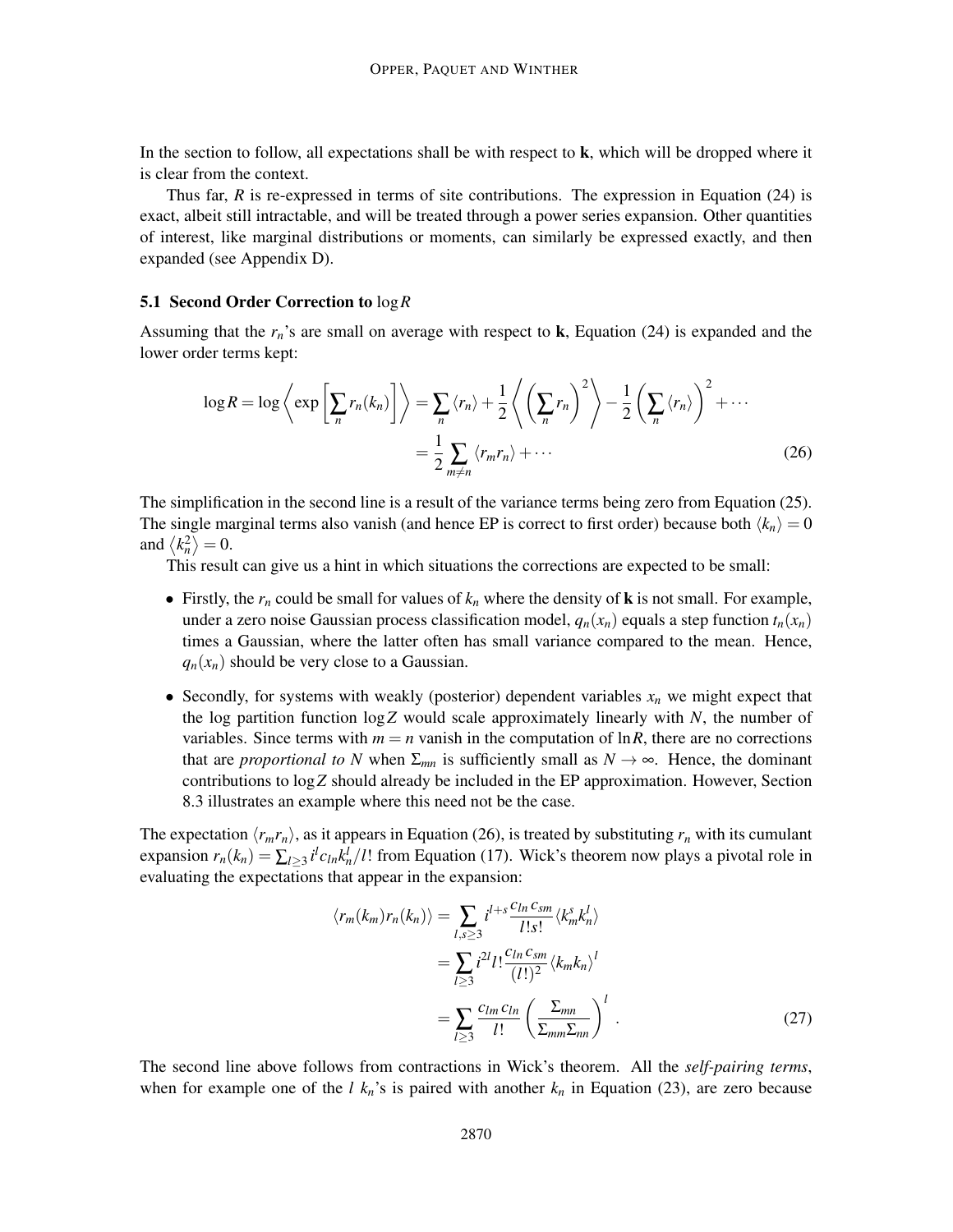$\langle k_n^2 \rangle = 0$ . To therefore get a non-zero result for  $\langle k_m^s k_n^l \rangle$ , using Equation (23), *each* factor  $k_n$  has to be paired with some factor  $k_m$ , and this is possible only when  $l = s$ . Wick's theorem sums over all pairings, and there are *l*! ways of pairing a *k<sup>n</sup>* with a *km*, giving the result in Equation (27). Finally, plugging Equation (27) into Equation (26) gives the second order correction

$$
\log R = \frac{1}{2} \sum_{m \neq n} \sum_{l \geq 3} \frac{c_{lm} c_{ln}}{l!} \left( \frac{\Sigma_{mn}}{\Sigma_{mm} \Sigma_{nn}} \right)^l + \cdots \,. \tag{28}
$$

#### 5.1.1 ISING EXAMPLE CONTINUED

We can now compute the second order  $\log R$  correction for the  $N = 2$  Ising model example of Section 3.1. The covariance matrix has  $\Sigma_{nn} = 1$  from moment matching and  $\Sigma_{12} = J/(\lambda^2 - J^2)$ with  $\lambda = \frac{1}{2}$  $\frac{1}{2}$   $\left[J^2 + \sqrt{J^4 + 4}\right]$ . The uneven terms in the cumulant expansion derived in Section 4.2.1 disappear because  $m = 0$ . The first nontrivial term is therefore  $l = 4$  which gives a contribution of  $\frac{1}{2} \times 2 \times \frac{c_4^2}{4!} \Sigma_{12}^4 = \frac{(-2)^2}{4!} \Sigma_{12}^4 = \frac{1}{6}$  $\frac{1}{6}\Sigma_{12}^4$ . In Section 3.1, we saw that  $\log Z - \log Z_{EP} = \frac{J^4}{6}$  $\frac{1}{6}$  plus terms of order  $J^6$  and higher. To lowest order in *J* we have  $\Sigma_{12} = J$  and thus  $\log R = \frac{J^4}{6}$  which exactly cancels the lowest order error of EP.

#### 5.2 Corrections to Other Quantities

The schema given here is applicable to any other quantity of interest, be it marginal or predictive distributions, or the marginal moments of  $p(x)$ . The cumulant corrections for the marginal moments are derived in Appendix D; for example, the correction to the marginal mean  $\mu_i$  of an approximation  $q(\mathbf{x}) = \mathcal{N}(\mathbf{x}; \boldsymbol{\mu}, \boldsymbol{\Sigma})$  is

$$
\langle x_i \rangle_{p(\mathbf{x})} - \mu_i = \sum_{l \ge 3} \sum_{j \ne n} \frac{\Sigma_{ij}}{\Sigma_{jj}} \frac{c_{l+1,j} c_{ln}}{l!} \left( \frac{\Sigma_{jn}}{\Sigma_{jj} \Sigma_{nn}} \right)^l + \cdots , \qquad (29)
$$

while the correction to the marginal covariance is

$$
\langle (x_i - \mu_i)(x_{i'} - \mu_{i'}) \rangle_{p(\mathbf{x})} - \Sigma_{ii'} = \sum_{l \ge 3} \sum_{j \ne n} \frac{\Sigma_{ij} \Sigma_{i'j}}{\Sigma_{jj}^2} \frac{c_{l+2,j} c_{ln}}{l!} \left( \frac{\Sigma_{jn}}{\Sigma_{jj} \Sigma_{nn}} \right)^l
$$

$$
+ \sum_{l \ge 3} \sum_{j \ne n} \frac{\Sigma_{ij}}{\Sigma_{jj}} \frac{\Sigma_{i'n}}{\Sigma_{nn}} \frac{c_{lj} c_{ln}}{l!} \left( \frac{\Sigma_{jn}}{\Sigma_{jj} \Sigma_{nn}} \right)^{l-1} + \cdots \qquad (30)
$$

#### 5.3 Edgeworth-Type Expansions

To simplify the expansion of Equation (24), we integrated (combined) degenerate complex Gaussians  $k_n|x_n$  over  $q(\mathbf{x})$  to obtain fully complex Gaussian random variables  $\{k_n\}$ . We've then relied on  $\langle k_n^2 \rangle = 0$  to simplify the expansion of log *R*.

The expectations  $\langle k_n^2 \rangle = 0$  are closely related to the orthogonality of Hermite polynomials, and this can be employed in an alternative derivation. In particular, one can *first* make a Taylor expansion of  $\exp(r_n(k_n))$  around zero, giving complex-valued polynomials in  $\{k_n\}$ . When the inner average in Equation (24) is then taken over  $k_n|x_n$ , a real-valued series of Hermite polynomials in  $\{x_n\}$  arises. These polynomials are orthogonal under  $q(\mathbf{x})$ . The series that describes the tilted distribution  $q_n(x_n)$ is equal to the product of  $q(x_n)$  and an expansion of polynomials for the higher-cumulant *deviation*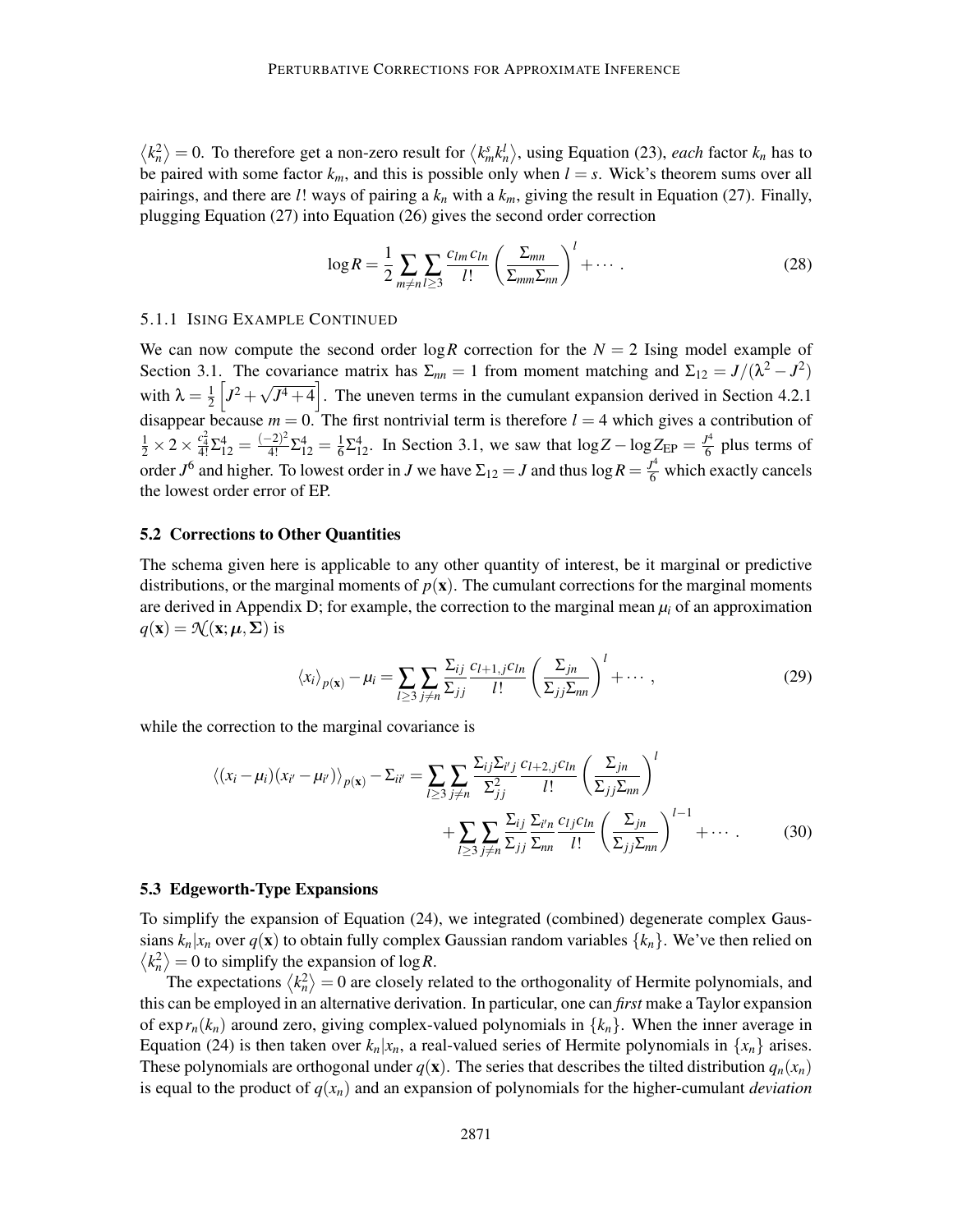from a Gaussian density. This line of derivation gives an Edgeworth expansion for*each* factor's tilted distribution.

As a second step, Equation (24) couples the product of separate Edgeworth expansions (one for each factor) together by requiring an outer average over  $q(x)$ . The orthogonality of Hermite polynomials under *q*(x) now come into play: it allows products of orthogonal polynomials under  $q(\mathbf{x})$  to integrate to zero. This is similar to contractions in Wick's theorem, where  $\langle k_n^2 \rangle = 0$  allows us to simplify Equation (27). Although it is not the focus of this work, an example of such a derivation appears in Appendix C.1.

## 6. Radius of Convergence

We may hope that in practice the low order terms in the cumulant expansions will account already for the dominant contributions. But will such an expansion actually converge when extended to arbitrary orders? While we will leave a more general answer to future research, we can at least give a partial result for the example of the Ising model. Let  $D = diag(\Sigma)$ , the diagonal of the covariance matrix of the EP approximation  $q(x)$ . We prove here that a cumulant expansion for *R* will converge when the eigenvalues of  $D^{-1/2} \Sigma D^{-1/2}$ —which has diagonal values of one—are bounded between zero and two.

In practice we've found that even if the largest of these eigenvalues grows with *N*, the secondorder correction gives a remarkable improvement. This, with the results in Figure 6, lead us to believe that the power series expansion is often divergent. It may well be that our expansions are only of an asymptotic type (Boyd, 1999) for which the summation of only a certain number of terms might give an improvement whereas further terms would lead to worse results. It leads to a paradoxical situation, which seems common when interesting functions are computed: On the one hand we may have a series which does not converge, but in many ways is more practical; on the other hand one might obtain an expansion that converges, but only impractically. Quoting George F. Carrier's rule from Boyd (1999):

*Divergent series converge faster than convergent series because they don't have to converge.*

For this, we do not yet have a clear-cut answer.

## 6.1 A Formal Expression for the Cumulant Expansion to All Orders

To discuss the question when our expansion will converge when extended to arbitrary orders, we introduce a single extra parameter  $\lambda$  into *R*, which controls the strength of the contribution of cumulants. Expanded into a series in powers of λ, contributions of cumulants of *total* order *l* are multiplied by a factor  $\lambda^l$ , for example  $\lambda^l c_{nl}$  or  $\lambda^{k+l} c_{nk} c_{nl}$ . Of course, at the end of the calculation, we set  $\lambda = 1$ . This approach is obviously achieved by replacing

$$
r_n(k_n)\to r_n(\lambda k_n)
$$

in Equation (24). Hence, we define

$$
R(\lambda) = \left\langle \exp \left[ \sum_n r_n(\lambda k_n) \right] \right\rangle_{\mathbf{k}} = \left\langle \exp \left[ \sum_n r_n(k_n) \right] \right\rangle_{\mathbf{k}'}
$$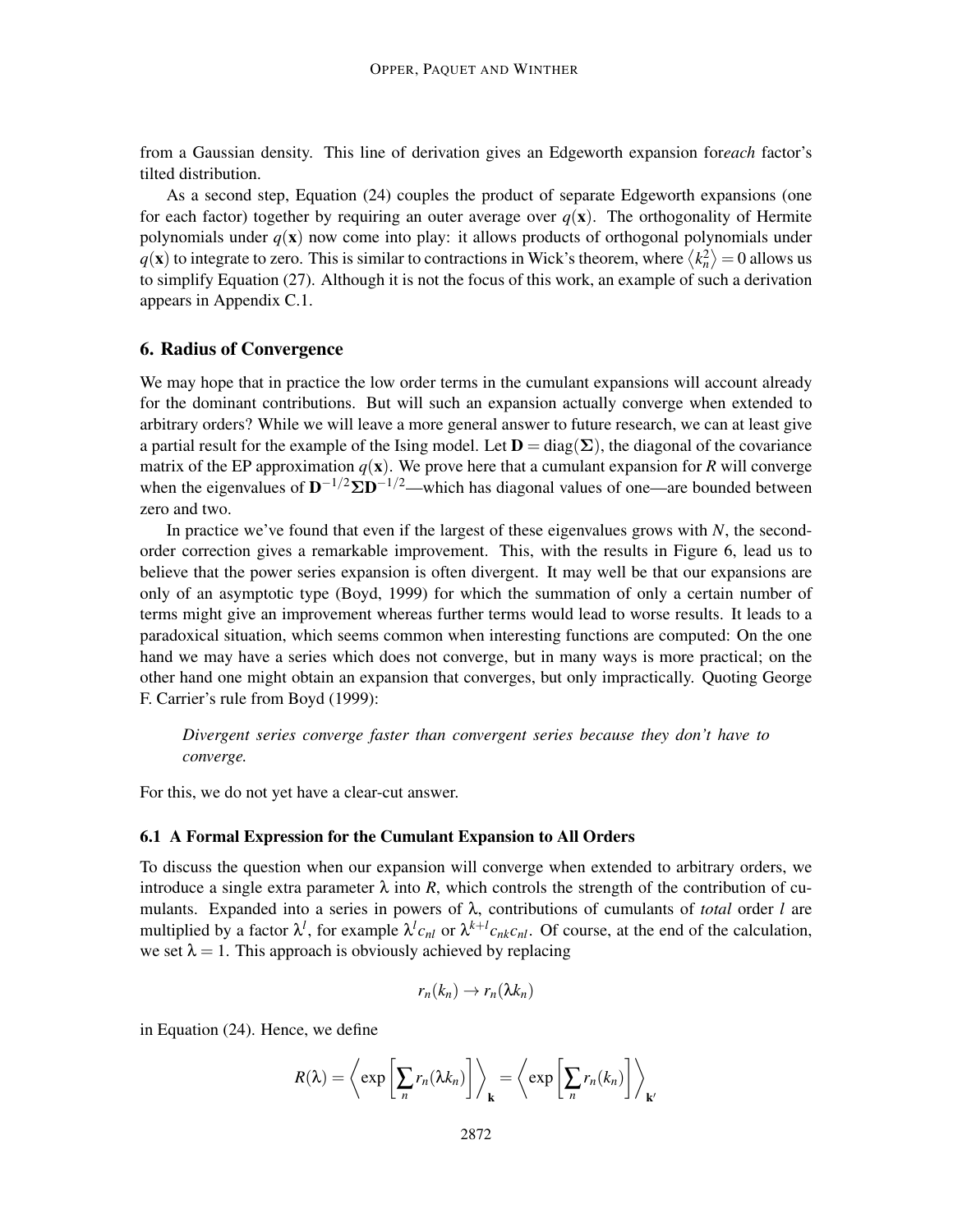where

$$
\langle k'_m k'_n \rangle = \begin{cases} 0 & \text{if } m = n \\ -\lambda^2 \Sigma_{mn} / (\Sigma_{mn} \Sigma_{nn}) & \text{if } m \neq n \end{cases}
$$

By working backwards, and expressing everything by the original densities over  $x_n$ , the correction can be written as

$$
R(\lambda) = \left\langle \prod_{n} \frac{q_n(x_n)}{q(x_n)} \right\rangle_{q_\lambda(\mathbf{x})},\tag{31}
$$

.

where the density  $q_{\lambda}(\mathbf{x})$  is a multivariate Gaussian with mean  $\mu$  and covariance given by

$$
\Sigma_\lambda = D + z (\Sigma - D) \; ,
$$

where  $\mathbf{D} = \text{diag}(\Sigma)$  and  $z = \lambda^2$ . Hence, we see that the expansion in powers of  $\lambda$  is actually equivalent to an expansion in products of nondiagonal elements of  $\Sigma$ .

Noticing that as  $R(\lambda)$  depends on  $\lambda$  through the density  $q_{\lambda}(\mathbf{x}) \propto |\Sigma_{\lambda}|^{-1/2} e^{-\frac{1}{2}\mathbf{x}^{\top} \Sigma_{\lambda}^{-1} \mathbf{x}}$ , we can see by expressing  $\Sigma_{\lambda}^{-1}$  in terms of eigenvalues and eigenvectors that for any *fixed* **x**,  $q_{\lambda}$ (**x**) is an analytic function of the *complex variable z* as long as  $\Sigma_{\lambda}$  is positive definite. Since

$$
\Sigma_{\lambda} = \mathbf{D}^{1/2} \left\{ \mathbf{I} + z \left( \mathbf{D}^{-1/2} \Sigma \mathbf{D}^{-1/2} - \mathbf{I} \right) \right\} \mathbf{D}^{1/2}
$$

this is equivalent to the condition that the matrix  $\mathbf{I} + z(\mathbf{D}^{-1/2}\Sigma \mathbf{D}^{-1/2} - \mathbf{I})$  is positive definite. Introducing  $\gamma_i$ , the eigenvalues of  $D^{-1/2} \Sigma D^{-1/2}$ , positive definiteness fails when for the first time  $1+z(\gamma_i-1)=0$ . Thus the series for  $q_\lambda(\mathbf{x})$  is convergent for

$$
|z| < \min_i \frac{1}{|1 - \gamma_i|} \; .
$$

Setting  $z = 1$ , this is equivalent to the condition

$$
1<\min_i\frac{1}{|1-\gamma_i|}.
$$

This means that the eigenvalues have to fulfil  $0 < \gamma_i < 2$ . Unfortunately, we can not conclude from this condition that pointwise convergence of  $q_\lambda(\mathbf{x})$  for each x leads to convergence of  $R(\lambda)$  (which is an integral of  $q_\lambda(x)$  over all x!). However, in cases where the integral eventually becomes a finite sum, such as the Ising model, pointwise convergence in **x** leads to convergence of  $R(\lambda)$ .

#### 6.1.1 ISING MODEL EXAMPLE

From Section 4.2.1 the tilted distribution for the running example Ising model is  $q_n(x_n) = \frac{1}{2} [\delta(x_n +$ 1) +  $\delta(x_n - 1)$ , and hence  $q(x_n) = \frac{1}{(2\pi)^{1/2}} e^{-x_n^2/2}$ . As each  $q(x_n)$  is a unit-variance Gaussian, **D** = diag( $\Sigma$ ) = **I**. Hence  $D^{-1/2} \Sigma D^{-1/2} = \Sigma$  and

$$
R(\lambda) = \frac{1}{\sqrt{|(1-\lambda^2)\mathbf{I} + \lambda^2 \Sigma|}} \frac{e^{N/2}}{2^N} \sum_{\mathbf{x} \in \{-1,1\}^N} \exp\left[-\frac{1}{2}\mathbf{x}^T \left((1-\lambda^2)\mathbf{I} + \lambda^2 \Sigma\right)^{-1} \mathbf{x}\right]
$$

follows from Equation (31). The arguments of the previous section show that the *radius of convergence* of  $R(\lambda)$  is determined by the condition that the matrix  $\mathbf{I} + \lambda^2(\Sigma - \mathbf{I})$  is positive definite or the eigenvalues  $l_i$  of  $\Sigma$  fulfil  $|l_i - 1| \leq 1/\lambda^2$ .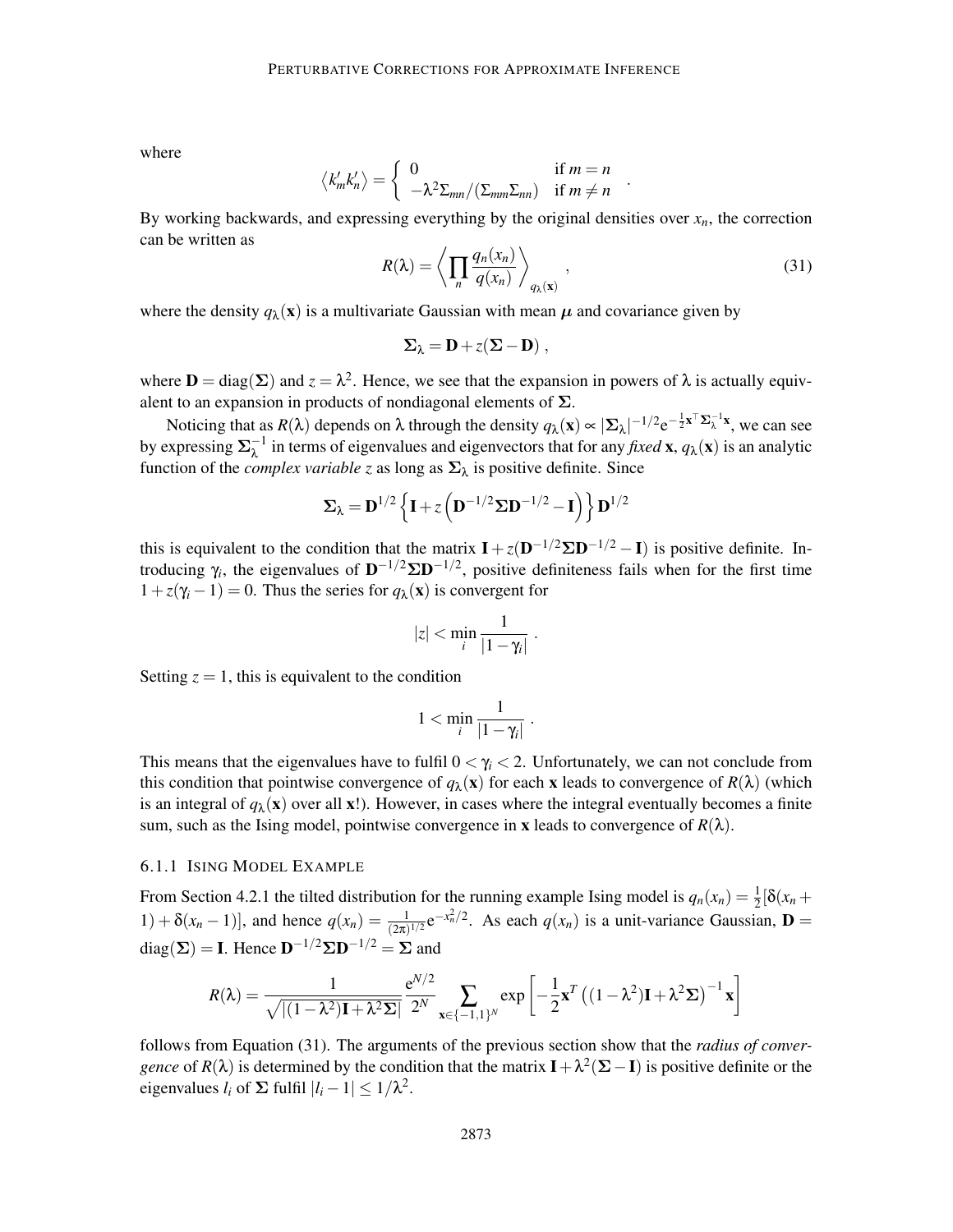In the  $N = 2$  case,  $\Sigma = \begin{pmatrix} 1 & c \\ 1 & 1 \end{pmatrix}$ *c* 1  $\setminus$ with  $c = c(J) \in ]-1,1[$  which has eigenvalues  $1 - c$  and 1+*c*, meaning that cumulant expansion for  $R(\lambda)$  is convergent for the  $N = 2$  Ising model. For  $N > 2$ , it is easy to show that this is not necessarily true. Consider the 'isotropic' Ising model with  $J_{ij} = J$  and zero external field, then  $\Sigma_{ii} = 1$  and  $\Sigma_{ij} = c$  for  $i \neq j$  with  $c = c(J) \in ]-1/(N-1),1[$ . The eigenvalues are now  $1 + (N - 1)c$  and  $1 - c$  (the latter with degeneracy  $N - 1$ ). For finite *c*, the largest eigenvalue will scale with *N* and thus be larger than the upper value of two that would be required for convergence. Scaling with *N* for the largest eigenvalue of  $D^{-1/2} \Sigma D^{-1/2}$  is also observed in the Ising model simulations Section 9.

We conjecture that convergence of the cumulant series for  $R(\lambda)$  also implies convergence of the series for  $\log R(\lambda)$  but leave an investigation of this point to future research. We only illustrate this point for the  $N = 2$  Ising model case, where we have the explicit formula

$$
\log R(\lambda) = 1 - \frac{1}{2} \log \left( 1 - \lambda^4 c^2 \right) - \frac{1}{1 - \lambda^4 c^2} + \log \cosh \left( \frac{\lambda^2 c}{1 - \lambda^4 c^2} \right).
$$

As can be easily seen, an expansion in  $\lambda$  converges for  $c^2\lambda^4 < 1$  which gives the same radius of convergence  $|c| < 1$  as for the expansion of *R*.

## 7. General Approximations

The general approximations differ from the factorized approximation in that an expansion in terms of expectations under  $\{k_a\}$  doesn't immediately arise. Consider *R* in Equation (21): Its inner expectations are over  $\mathbf{k}_a|\mathbf{x}$ , and outer expectations are over x. First take the binomial expansion of the *inner* expectation, and keep it to second order in *ra*:

$$
\left\langle e^{r_a(\mathbf{k}_a)} \right\rangle_{\mathbf{k}_a|\mathbf{x}}^{D_a} = \left( 1 + \langle r_a \rangle + \frac{1}{2} \langle r_a^2 \rangle + \cdots \right)^{D_a}
$$
  
=  $1 + D_a \left[ \langle r_a \rangle + \frac{1}{2} \langle r_a^2 \rangle + \cdots \right] + \frac{D_a(D_a - 1)}{2} \left[ \langle r_a \rangle + \frac{1}{2} \langle r_a^2 \rangle + \cdots \right]^2 + \cdots$   
=  $1 + D_a \langle r_a \rangle + \frac{D_a}{2} \langle r_a^2 \rangle + \frac{D_a(D_a - 1)}{2} \langle r_a \rangle^2 + \cdots$ 

Notice that  $r_a(\mathbf{k}_a)$  can be complex, but  $\langle r_a(\mathbf{k}_a) \rangle_{\mathbf{k}_a|\mathbf{x}}$ , as it appears in the above expansion, is realvalued. Using this result, again expand  $\langle \prod_a \langle e^{r_a} \rangle_{\mathbf{k}_a}^{D_a}$  $\left. \frac{D_a}{k_a | x} \right|_X$ . The correction to log *R*, up to second order, is

$$
\log R = \frac{1}{2} \sum_{a \neq b} D_a D_b \left\langle \langle r_a(\mathbf{k}_a) \rangle_{\mathbf{k}_a|\mathbf{x}} \langle r_b(\mathbf{k}_b) \rangle_{\mathbf{k}_b|\mathbf{x}} \right\rangle_{\mathbf{x}} + \frac{1}{2} \sum_a D_a (D_a - 1) \left\langle \langle r_a(\mathbf{k}_a) \rangle_{\mathbf{k}_a|\mathbf{x}}^2 \right\rangle_{\mathbf{x}} + \cdots
$$
 (32)

In the above relation the first-order terms all disappeared as  $\langle\langle r_a(\mathbf{k}_a)\rangle\rangle = 0$ . Terms involving  $\langle \langle r_a(\mathbf{k}_a)^2 \rangle \rangle = 0$  similarly disappear, as every polynomial in the expansion  $r_a(\mathbf{k}_a)^2$  averages to zero. This is a general case of Equation (26), in which  $D_n = 1$  for all factors. In Appendix B we show how to use the general result for the case where the factorization is a tree and our factors are edges (pairs) and nodes (single variables).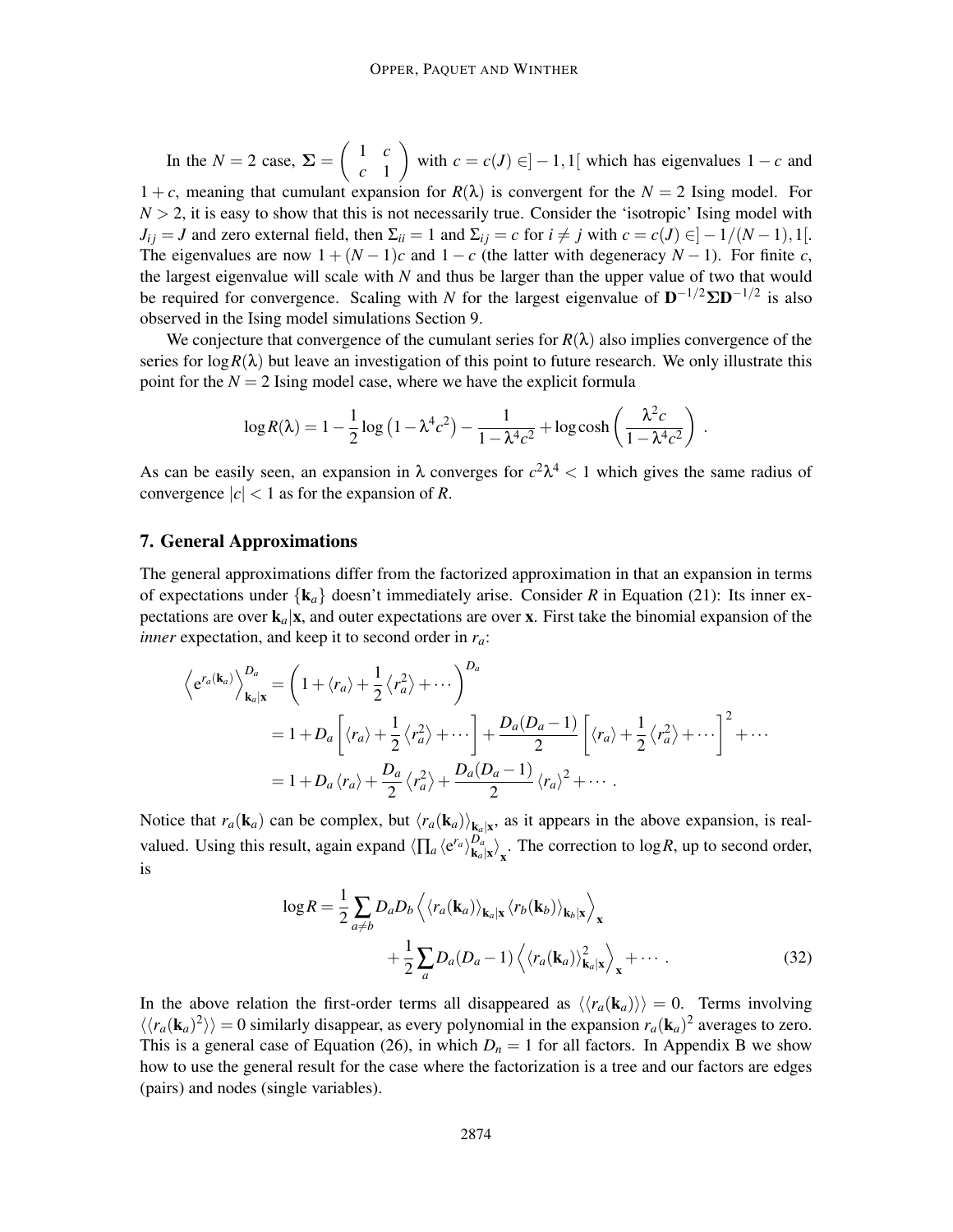## 8. Gaussian Process Results

One of the most important applications of EP is to statistical models with Gaussian process (GP) priors, where  $x$  is a latent variable with Gaussian prior distribution with a kernel matrix  $K$  as covariance  $\mathbb{E}[\mathbf{x}\mathbf{x}^T] = \mathbf{K}$ .

It is well known that for many models, like GP classification, inference with EP is on par with MCMC ground truth (Kuss and Rasmussen, 2005). Section 8.1 underlines this case, and shows corrections to the partition function on the USPS data set over a range of kernel hyperparameter settings.

A common inference task is to predict the output for previously unseen data. Under a GP regression model, a key quantity is the predictive mean function. The predictive mean is analytically tractable when the latent function is corrupted with Gaussian noise to produce observations  $y_n$ . This need not be the case; in Section 8.2 we examine the problem of quantized regression, where the noise model is non-Gaussian with sharp discontinuities. We show practically how the corrections transfer to other moments, like the predictive mean. Through it, we arrive at a hypothetical rule of thumb: if the data isn't "sensible" under the (probabilistic) model of interest, there is no guarantee for EP giving satisfactory inference.

Armed with the rule of thumb, Section 8.3 constructs an insightful counterexample where the EP estimate diverges or is far from ground truth with more data. Divergence in the partition function is manifested in the initial correction terms, giving a test for the approximation accuracy that doesn't rely on any Monte Carlo ground truth.

## 8.1 Gaussian Process Classification

The GP classification model arises when we observe *N* data points  $s_n$  with class labels  $y_n \in \{-1,1\}$ , and model *y* through a latent function *x* with a GP prior. The likelihood terms for *y<sup>n</sup>* are assumed to be  $t_n(x_n) = \Phi(y_n x_n)$ , where  $\Phi(\cdot)$  denotes the cumulative Normal density.

An extensive MCMC evaluation of EP for GP classification on various data sets was given by Kuss and Rasmussen (2005), showing that the log marginal likelihood of the data can be approximated remarkably well. As shown by Opper et al. (2009), an even more accurate estimation of the approximation error is given by considering the second order correction in Equation (28). For GPC we generally found that the  $l = 3$  term dominates  $l = 4$ , and we do not include any higher cumulants here.

Figure 3 illustrates the correction to  $\log R$ , with  $l = 3, 4$ , on the binary subproblem of the USPS 3's vs. 5's digits data set, with  $N = 767$ . This is the same set-up of Kuss and Rasmussen (2005) and Opper et al. (2009), using the kernel  $k(s, s') = \sigma^2 \exp(-\frac{1}{2})$  $\frac{1}{2} \|\mathbf{s} - \mathbf{s}'\|^2 / \ell^2$ , and we refer the reader to both papers for additional and complimentary figures and results. We evaluated Equation (28) on a similar grid of log  $\ell$  and log  $\sigma$  values. For the same grid values we obtained Monte Carlo estimates of log*Z*, and hence log*R*. The correction, compared to the magnitude of the log*Z* grids by Kuss and Rasmussen (2005), is remarkably small, and underlines their findings on the accuracy of EP for GPC.

The correction from Equation (28), as computed here, is  $O(N^2)$ , and compares favorably to  $O(N^3)$  complexity of EP for GPC.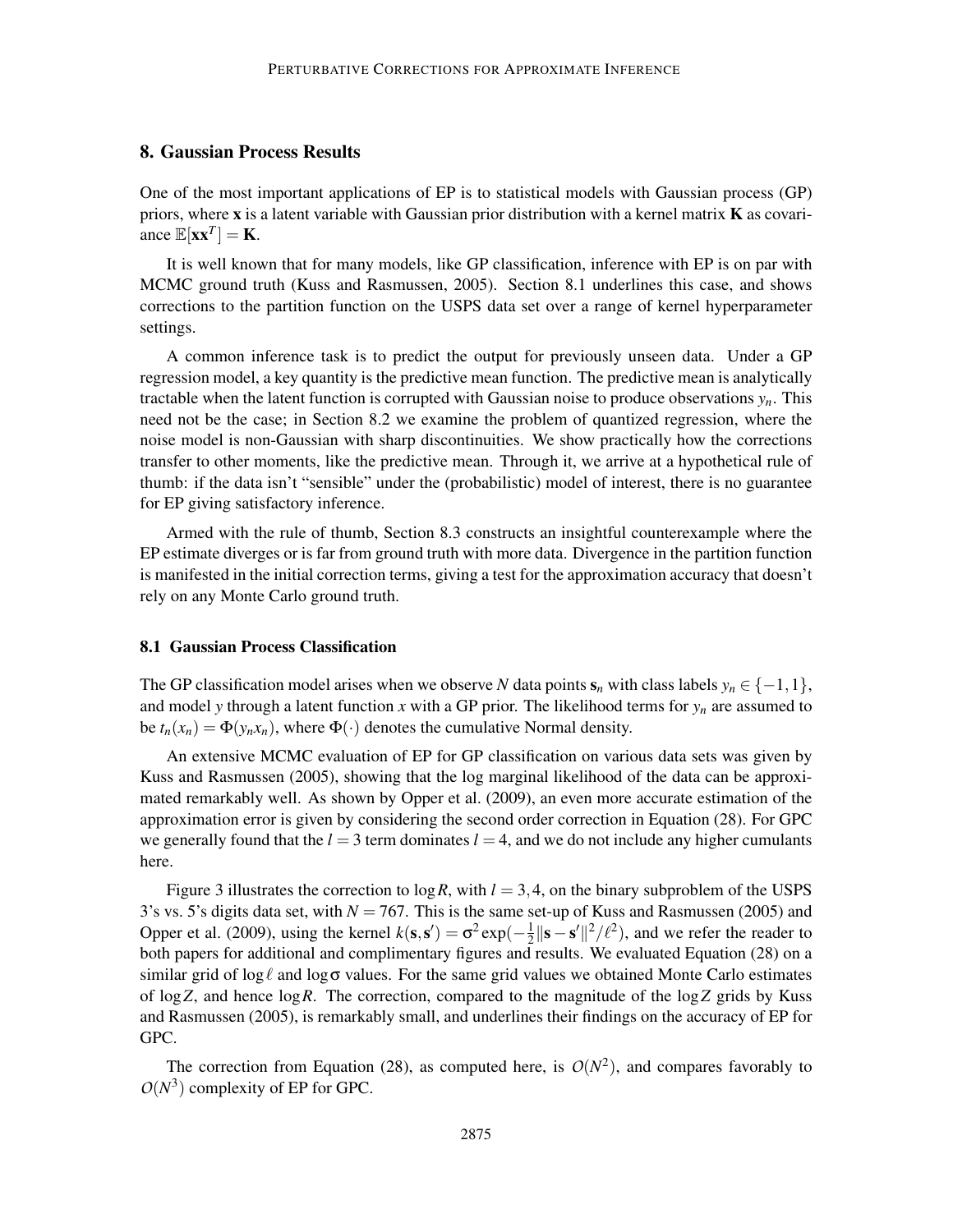

Figure 3: A comparison of log*R* using a perturbation expansion of Equation (28) against Monte Carlo estimates of log*R*, using the USPS data set from Kuss and Rasmussen (2005). The second order correction to  $\log R$ , with  $l = 3, 4$ , is used on the *left*; the *right* plot uses a Monte Carlo estimate of log*R*.

## 8.2 Uniform Noise Regression

We turn our attention to a regression problem, that of learning a latent function  $x(s)$  from inputs  ${s_n}$  and matching real-valued observations  ${y_n}$ . A frequent nonparametric treatment assumes that  $x(s)$  is *a priori* drawn from a GP prior with covariance function  $k(s, s')$ , from which a corrupted version *y* is observed. Analytically tractable inference is no longer possible in this model when the observation noise is non-Gaussian. Some scenarios include that of quantized regression, where *y<sup>n</sup>* is formed by rounding  $x(s_n)$  to, say, the nearest integer, or where  $x(s)$  indicates a robot's path in a control problem, with conditions to stay within certain "wall" bounds. In these scenarios the latent function  $x(s_n)$  can be reconstructed from  $y_n$  by adding sharply discontinuous uniformly random  $U[-a,a]$  noise,

$$
p(\mathbf{x}) = \frac{1}{Z} \prod_{n} \mathbb{I}\left[|x_n - y_n| < a\right] \mathcal{N}(\mathbf{x}; \mathbf{0}, \mathbf{K}) \; .
$$

We now assume an EP approximation  $q(\mathbf{x}) = \mathcal{N}(\mathbf{x}; \boldsymbol{\mu}, \boldsymbol{\Sigma})$ , which can be obtained by using the moment calculations in Appendix E.2. To simplify the exposition of the predictive marginal, we follow the notation of Rasmussen and Williams (2005, Chapter 3) and let  $\lambda_n = (\tau_n, v_n)$ , so that the final EP approximation multiplies  $g_n$  terms  $\prod_n \exp\{-\frac{1}{2}\tau_n x_n^2 + v_n x_n\}$  into a joint Gaussian  $\mathcal{N}(\mathbf{x};\mathbf{0},\mathbf{K}).$ 

## 8.2.1 MAKING PREDICTIONS FOR NEW DATA

The latent function  $x(\mathbf{s}_*)$  at any new input  $\mathbf{s}_*$  is obtained by the predictive marginal  $q(x_*)$  of  $q(\mathbf{x}, x_*)$ . The marginal  $q(x_*)$ —given below in Equation (34)—is directly obtained from the EP approximation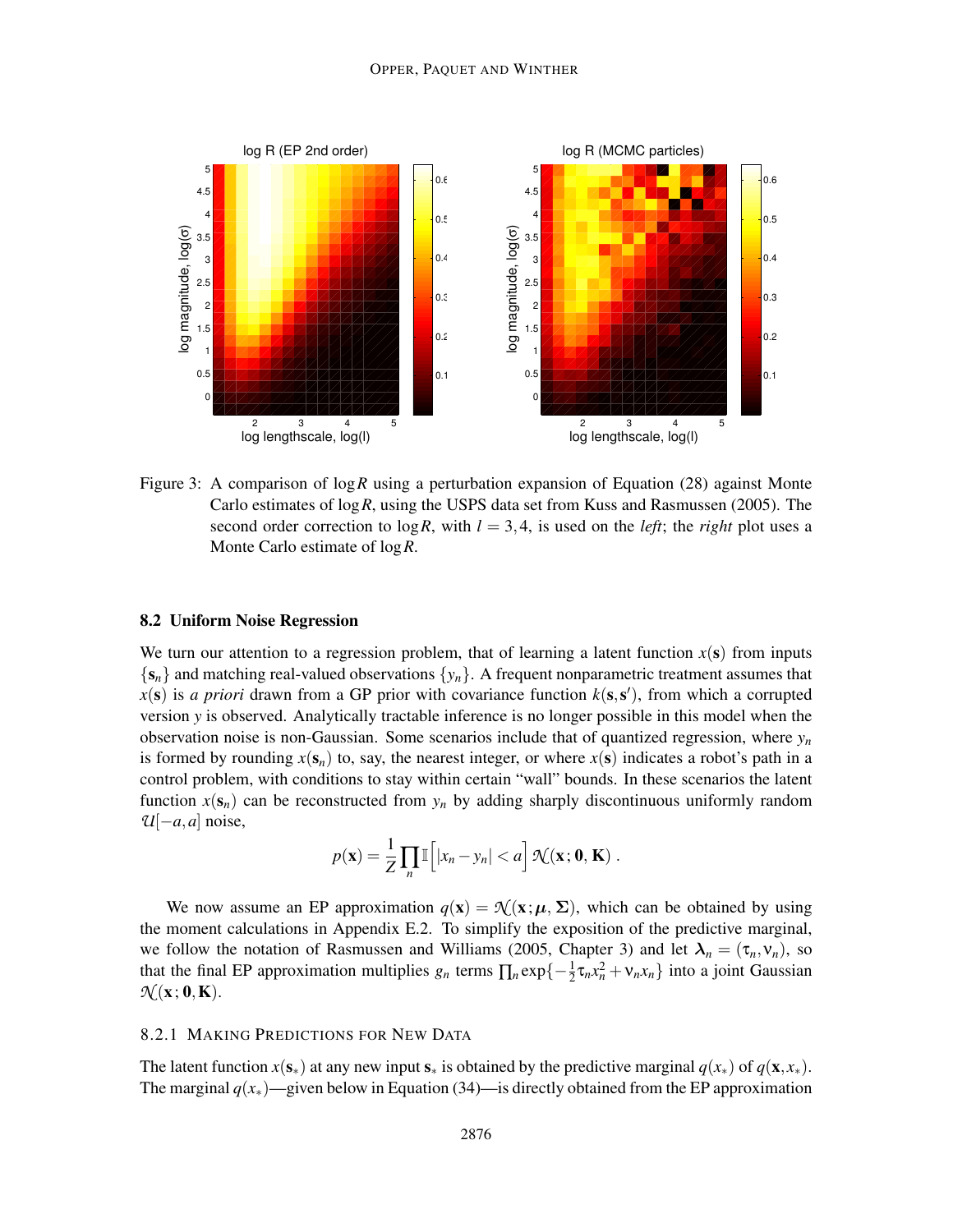$q(\mathbf{x}) = \mathcal{N}(\mathbf{x}; \boldsymbol{\mu}, \boldsymbol{\Sigma})$ . However, the correction to its mean, as was given in Equation (29), requires covariances  $\Sigma_{*n}$ , which are derived here.

Let  $\kappa_* = k(\mathbf{s}_*, \mathbf{s}_*)$ , and  $\mathbf{k}_*$  be a vector containing the covariance function evaluations  $k(\mathbf{s}_*, \mathbf{s}_n)$ . Again following Rasmussen and Williams (2005)'s notation, let  $\tilde{\Sigma}$  be the diagonal matrix containing  $1/\tau_n$  along its diagonal. The EP covariance, on the inclusion of  $x_*,$  is

$$
\Sigma_* = \left( \begin{bmatrix} \mathbf{K} & \mathbf{k}_* \\ \mathbf{k}_*^T & \mathbf{k}_* \end{bmatrix}^{-1} + \begin{bmatrix} \tilde{\Sigma}^{-1} & \mathbf{0} \\ \mathbf{0}^T & 0 \end{bmatrix} \right)^{-1}
$$

$$
= \begin{bmatrix} \Sigma & \mathbf{k}_* - \mathbf{K}(\mathbf{K} + \tilde{\Sigma})^{-1} \mathbf{k}_* \\ \mathbf{k}_*^T - \mathbf{k}_*^T(\mathbf{K} + \tilde{\Sigma})^{-1} \mathbf{K} & \mathbf{k}_* - \mathbf{k}_*^T(\mathbf{K} + \tilde{\Sigma})^{-1} \mathbf{k}_* \end{bmatrix},
$$
(33)

with  $\Sigma = K - K(K + \tilde{\Sigma})^{-1}K$ . There is no observation associated with  $s_*$ , hence  $\tau_* = 0$  in the first line above, and its inclusion has  $c_{l*} = 0$  for  $l > 3$ . The second line follows by computing matrix partitioned inverses twice on  $\Sigma_{*}$ . The joint EP approximation for any new input point  $s_{*}$  is directly obtained as

$$
q(\mathbf{x},x_*) = \mathcal{K}\left(\left[\begin{array}{c} \mathbf{x} \\ x_* \end{array}\right]; \left[\begin{array}{c} \boldsymbol{\mu} \\ \mathbf{k}_*^T \mathbf{K}^{-1} \boldsymbol{\mu} \end{array}\right], \boldsymbol{\Sigma}_*\right),
$$

with the marginal  $q(x_*)$  being

$$
q(x_*) = \mathcal{N}(x_*; \mathbf{k}_*^T \mathbf{K}^{-1} \boldsymbol{\mu}, \kappa_* - \mathbf{k}_*^T (\mathbf{K} + \tilde{\boldsymbol{\Sigma}})^{-1} \mathbf{k}_*) = \mathcal{N}(x_*; \boldsymbol{\mu}_*, \sigma^2_*)
$$
 (34)

According to Equation (29), one needs the covariances  $\Sigma_{*j}$  to correct the marginal's mean; they appear in the last column of  $\Sigma_*$  in Equation (33). The correction is

$$
\langle x_* \rangle_{p(\mathbf{x},x_*)} - \mu_* = \sum_{l \geq 3} \sum_{j \neq n} \frac{\sum_{*j} c_{l+1,j} c_{ln}}{\sum_{jj} \sum_{l}} \left( \frac{\sum_{jn}}{\sum_{jj} \sum_{nn}} \right)^l + \cdots
$$

The sum over pairs  $j \neq n$  include the added dimension  $*$ , and thus pairs  $(j,*)$  and  $(*,n)$ . The cumulants for this problem, used both for EP and correcting it, are derived in Appendix E.2.

## 8.2.2 PREDICTIVE CORRECTIONS

In Figure 4 we investigate the predictive mean correction for two cases, one where the data cannot realistically be expected to appear under the prior, and the other where the prior is reasonable. For  $s \in \mathbb{R}$ , the values of  $x(s_*)$  are predicted using a GP with squared exponential covariance function  $k(s, s') = \theta \exp(-\frac{1}{2})$  $\frac{1}{2}(s-s')^2/\ell$ .

In the first instance, the prior amplitude  $\theta$  and lengthscale  $\ell$  are deliberately set to values that are too big; in other words, a typical sample from the prior would not match the observed data. We illustrate the posterior marginal  $q(x_*)$ , and using Equations (29) and (30), show visible corrections to its mean and variance.<sup>4</sup> For comparison, Figure 4 additionally shows what the predictive mean would have been were  $\{y_n\}$  observed under Gaussian noise with the same mean and variance as *U*[−*a*,*a*]: it is substantially different.

In the second instance,  $\log Z_{EP}$  is maximized with respect to the covariance function hyperparameters θ and  $\ell$  to get a kernel function that more reasonably describes the data. The correction

<sup>4.</sup> In the correction for the mean in Equation (29), we used  $l = 3$  and  $l = 4$  in the second order correction. For the correction to the variance in Equation (30), we used  $l = 3$  in the first sum, and  $l = 3$  and  $l = 4$  in the second sum.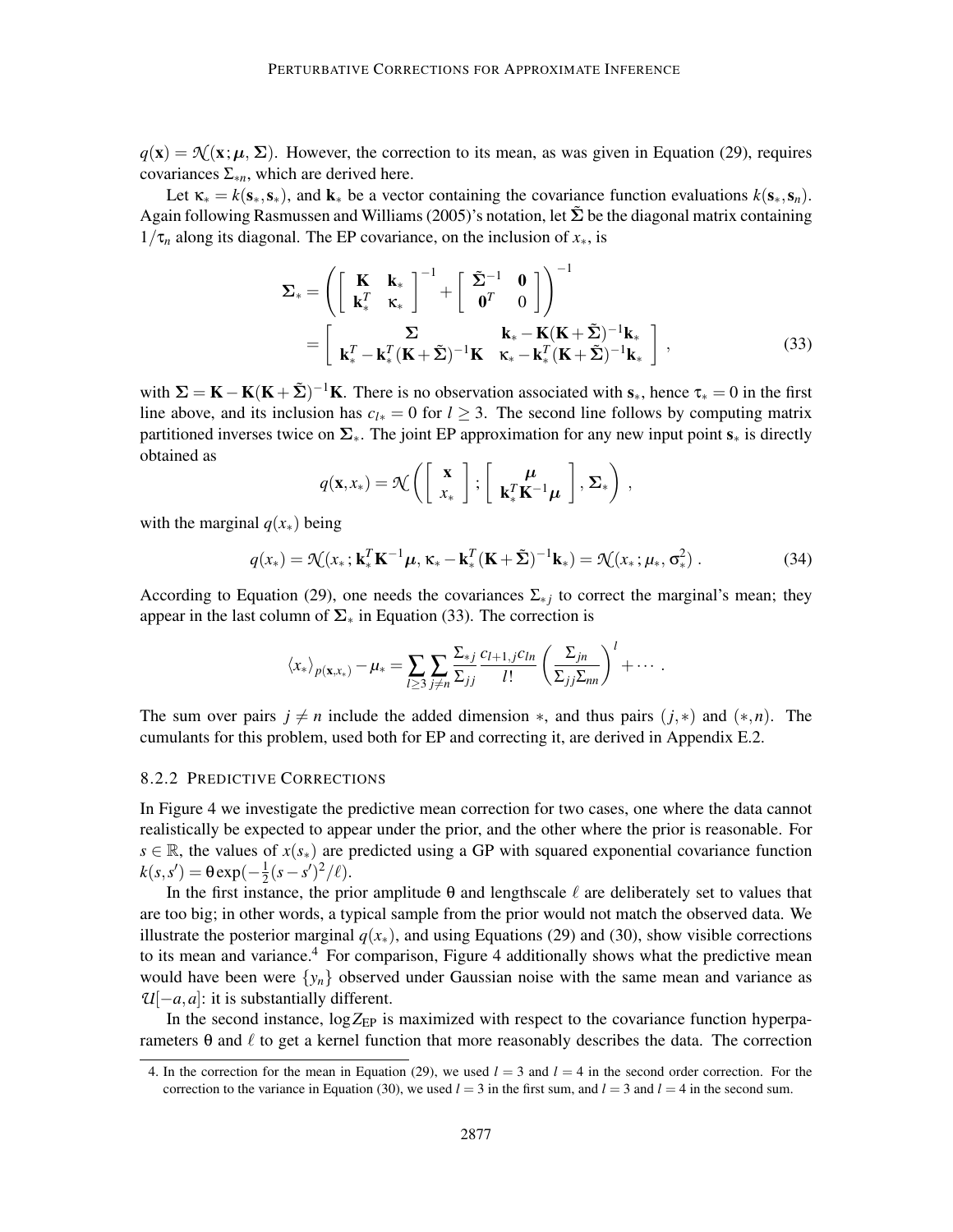

Figure 4: Predicting  $x(s_*)$  with a GP. The "boxed" bars indicate the permissible  $x(s_n)$  values; they are linked to observations  $y_n$  through the uniform likelihood  $\mathbb{I}[[x_n - y_n] < a]$ . Due to the  $U[-a,a]$  noise model,  $q(x_*)$  is ambivalent to where in the "box"  $x(s_*)$  is placed. A second order correction to the mean of  $q(x<sub>*</sub>)$  is shown in a dotted line. The lightly shaded function plots  $p(x_*)$ , *if* the likelihood was also Gaussian with variance matching that of the "box". In the *top* figure both the prior amplitude  $\theta$  and lengthscale  $\ell$  are overestimated. In the *bottom* figure,  $\theta$  and  $\ell$  were chosen by maximizing  $\log Z_{EP}$  with respect to their values. Notice the smaller EP approximation error.

to the mean of  $q(s<sub>*</sub>)$  is much smaller, and furthermore, generally follows the "Gaussian noise" posterior mean. When the observed data is not typical under the prior, the correction to  $\langle x_* \rangle$  is substantially bigger than when the prior is representative of the data.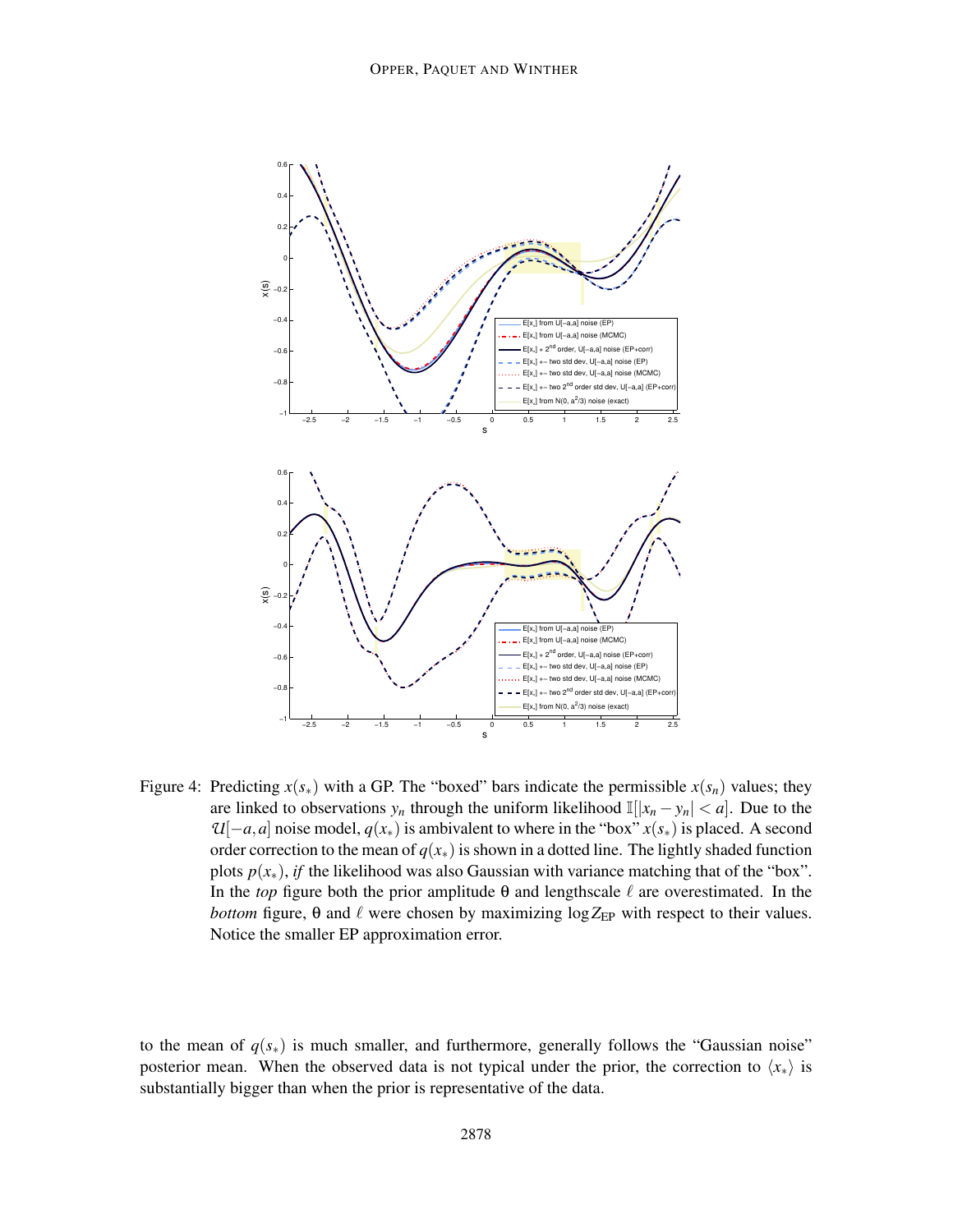

Figure 5: Predicting  $x(s_*)$  with a GP with  $k(s, s') = \exp\{-|s - s'|/2\ell\}$  and  $\ell = 1$ . In the *left* figure  $\log R_{\text{MCMC}} = 0.41$ , while the second order correction estimates it as  $\log R \approx 0.64$ . On the *right*, the correction to the variance is not as accurate as that on the *left*. The *right* correction is  $\log R_{\text{MCMC}} = 0.28$ , and its discrepancy with  $\log R \approx 0.45$  (EP+corr) is much bigger.

## 8.2.3 UNDERESTIMATING THE TRUTH

Under closer inspection, the variance in Figure 4 is slightly underestimated in regions where there are many close box constraints  $|x_n - y_n| < a$ . However, under sparser constraints relative to the kernel width, EP accurately estimates the predictive mean and variance. In Figure 5 this is taken further: for  $N = 100$  uniformly spaced inputs  $s \in [0,1]$ , it is clear that  $q(\mathbf{x})$  becomes too narrow. The second order correction, on the other hand, provides a much closer estimate to the ground truth.

One might inquire about the behavior of the EP estimate as  $N \to \infty$  in Figure 5. In the next section, this will be used as a basis for illustrating a special case where  $\log Z_{EP}$  *diverges*.

## 8.3 Gaussian Process in a Box

In the following insightful example—a special case of uniform noise regression—log $Z_{EP}$  diverges from the ground truth with more data. Consider the ratio of functions  $x(s)$  over [0,1], drawn from a GP prior with kernel  $k(s, s')$ , such that  $x(s)$  lies within the  $[-a, a]$  box. Figure 6 illustrates three random draws from a GP prior, two of which are not contained in the [−*a*,*a*] interval. The ratio of functions contained in the interval is equal to the normalizing constant of

$$
p(\mathbf{x}) = \frac{1}{Z} \prod_{n} \mathbb{I}\left[|x_n| < a\right] \mathcal{N}(\mathbf{x}; \mathbf{0}, \mathbf{K}) \,. \tag{35}
$$

The fraction of samples from the GP prior that lie inside  $[-a, a]$  shouldn't change as the GP is sampled at increasing granularity of inputs *s*. As Figure 6 illustrates, the MCMC estimate of log*Z* converges to a constant as  $N \to \infty$ . The EP estimate log Z<sub>EP</sub>, on the other hand, diverges to  $-\infty$ . (The cumulants that are required for the correction in Equation (28), and recipes for deriving them, are given in Appendix E.1.) Of course the correction also depends on the value *a* chosen. Figure 7 shows that for both  $a \to 0$  and  $a \to \infty$  the correction is zero for large N.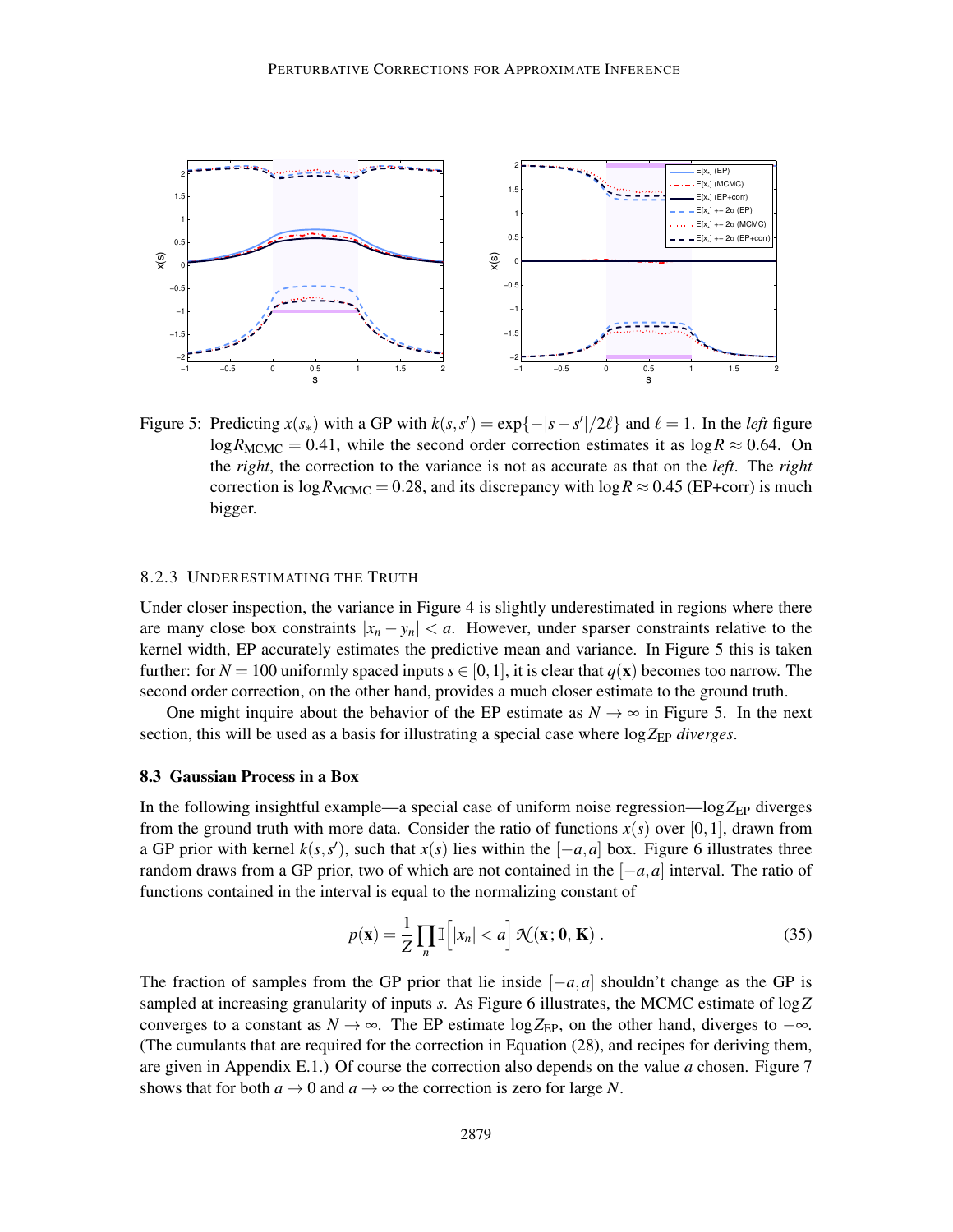

Figure 6: Samples from a GP prior with kernel  $k(s, s') = \exp\{-|s - s'|/2\ell\}$  with  $\ell = 1$ , two of which are not contained in the [−*a*,*a*] interval, are shown *top left*. As *N* increases in Equation (35), with  $s_n \in [0,1]$ ,  $\log Z_{EP}$  diverges, while  $\log Z$  converges to a constant. This is shown *top right*. The  $+$ 's and  $\times$ 's indicate the inclusion of the fourth  $(+)$  and fourth and sixth  $(\times)$  cumulants from the 2<sup>nd</sup> order in Equation (28) (an arrangement by total order would include 3<sup>rd</sup> order  $c_4 - c_4 - c_4$  in  $\times$ ). *Bottom left* and *right* show the growth for 2<sup>nd</sup> order  $c_4$ correction relative to the exact correction.

An intuitive explanation, due to Philipp Hennig, takes a one-dimensional model  $p(x) = \mathbb{I}(|x| <$  $a^N N(x; 0, 1)$ . A fully-factorized approximation therefore has *N* − 1 *redundant* factors, as removing them doesn't change  $p(x)$ . However, each additional  $\mathbb{I}(|x| < a$  truncates the estimate, forcing EP to further reduce the variance of  $q(x)$ . The EP estimate using *N* factors  $\mathbb{I}[[x] < a]^{1/N}$  is correct (see Appendix C for a similar example and analysis), even though the original problem remains unchanged. Even though this immediate solution cannot be applied to Equation (35), the *redundancy* across factors could be addressed by a principled junction tree-like factorization, where tuples of "neighboring" factors can be co-treated. Although beyond the scope of this paper, Appendix A gives a guideline on how to structure such an approximation.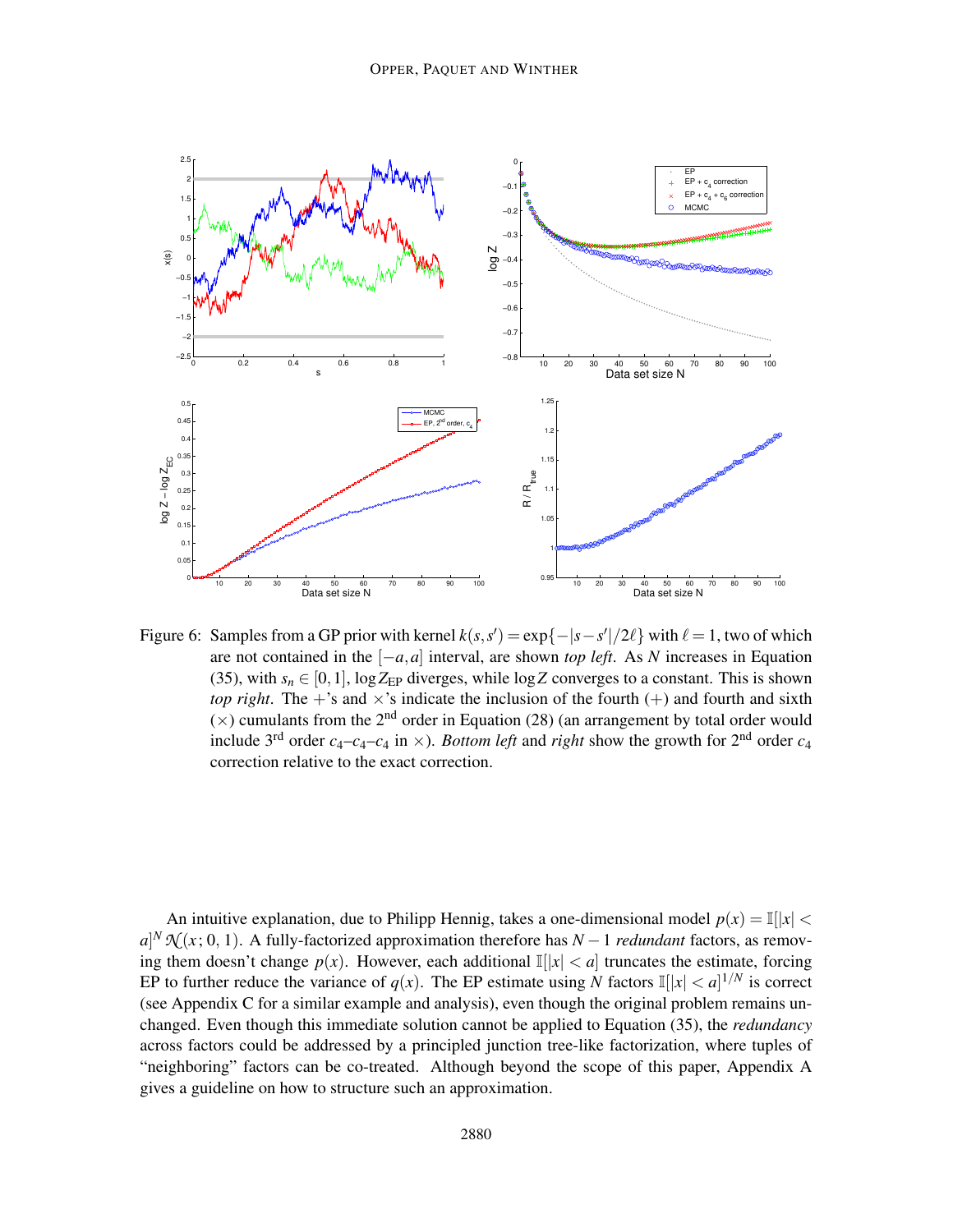

Figure 7: The accurateness of log Z<sub>EP</sub> depends on the size of the  $[-a, a]$  box relative to  $\ell$ , with the estimation being exact as  $a \to 0$  and  $a \to \infty$ . The second order correction for Figure 6's kernel is illustrated here over varying  $a$ 's. The +'s and  $\times$ 's indicate the inclusion of the  $4<sup>th</sup> (+)$  and  $4<sup>th</sup>$  and  $6<sup>th</sup> ( $\times$ )$  cumulants in Equation (28). Of these, the top pair of lines are for  $N = 100$ , and the bottom pair for  $N = 50$ .

## 9. Ising Model Results

This section discusses various aspects of corrections to EP as applied to the Ising model—a Bayesian network with binary variables and pairwise potentials—in Equation (3).

We consider the set-up proposed by Wainwright and Jordan (2006) in which  $N = 16$  nodes are either fully connected or connected to their nearest neighbors in a 4-by-4 grid. The external field (observation) strengths  $\theta_i$  are drawn from a *uniform* distribution  $\theta_i \sim \mathcal{U}[-d_{obs}, d_{obs}]$  with  $d_{obs} =$ 0.25. Three types of coupling strength statistics are considered: repulsive (anti-ferromagnetic)  $J_{ij} \sim$  $U[-2d_{\text{coup}},0]$ , mixed  $J_{ij} \sim U[-d_{\text{coup}},+d_{\text{coup}}]$ , and attractive (ferromagnetic)  $J_{ij} \sim U[0,+2d_{\text{coup}}]$ .

Previously we have shown (Opper and Winther, 2005) that EP/EC gives very competitive results compared to several standard methods. In Section 9.1 we are interested in investigating whether a further improvement is obtained with the cumulant expansion. In Section 9.2, we revisit the correction approach proposed in Paquet et al. (2009) and make and empirical comparison with the cumulant approach.

#### 9.1 Cumulant Expansion

For the factorized approximation we use Equations (26) and (29) for the log*Z* and marginal corrections, respectively. The expression for the cumulants of the Ising model is given in Section 4.2.1. The derivation of the corresponding tree expressions may be found in Appendices B and E.4.

Table 1 gives the average absolute deviation (AAD) of marginals

$$
AAD = \frac{1}{N} \sum_{i} \left| p(x_i = 1) - p(x_i = 1 | \text{method}) \right| = \frac{1}{2N} \sum_{i} \left| m_i - m_i^{\text{est}} \right|,
$$

while Table 2 gives the absolute deviation of  $\log Z$  averaged of 100 repetitions. In two cases (Grid,  $d_{\text{coup}} = 2$  Repulsive and Attractive coupling) we observed some numerical problems with the EC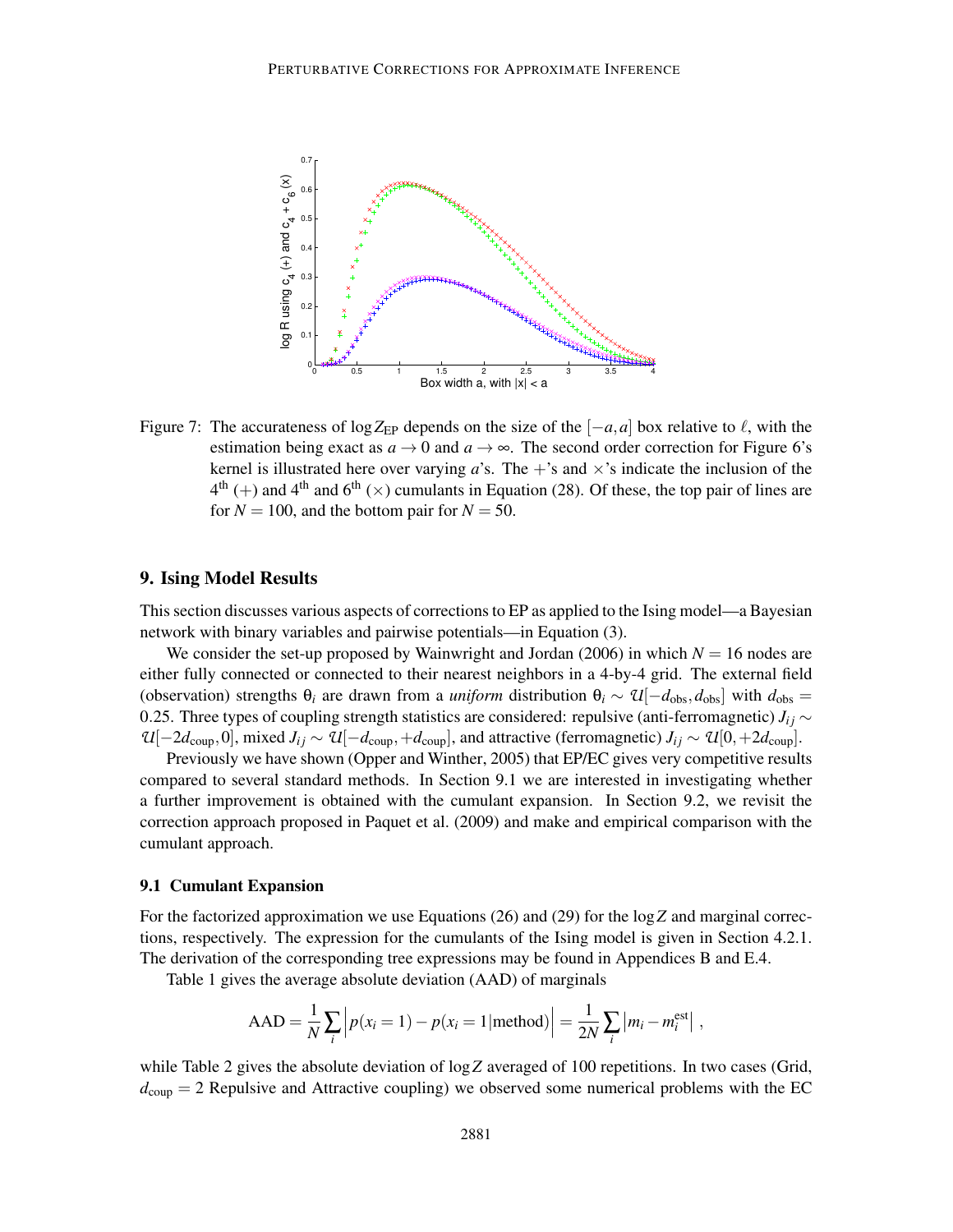| Problem type |            |                   | AAD marginals |      |      |       |       |  |
|--------------|------------|-------------------|---------------|------|------|-------|-------|--|
| Graph        | Coupling   | $d_{\text{coup}}$ | <b>LBP</b>    | LD   | EС   | ECc   | EC t  |  |
| Full         | Repulsive  | 0.25              | .037          | .020 | .003 | .0006 | .0017 |  |
|              |            | 0.50              | .071          | .018 | .031 | .0157 | .0143 |  |
|              | Mixed      | 0.25              | .004          | .020 | .002 | .0004 | .0013 |  |
|              |            | 0.50              | .055          | .021 | .022 | .0159 | .0151 |  |
|              | Attractive | 0.06              | .024          | .027 | .004 | .0023 | .0025 |  |
|              |            | 0.12              | .435          | .033 | .117 | .1066 | .0211 |  |
| Grid         | Repulsive  | 1.0               | .294          | .047 | .153 | .1693 | .0031 |  |
|              |            | 2.0               | .342          | .041 | .198 | .4244 | .0021 |  |
|              | Mixed      | 1.0               | .014          | .016 | .011 | .0122 | .0018 |  |
|              |            | 2.0               | .095          | .038 | .082 | .0984 | .0068 |  |
|              | Attractive | 1.0               | .440          | .047 | .125 | .1759 | .0028 |  |
|              |            | 2.0               | .520          | .042 | .177 | .4730 | .0002 |  |

Table 1: Average absolute deviation (AAD) of marginals in a Wainwright-Jordan set-up, comparing loopy belief propagation (LBP), log-determinant relaxation (LD), EC, EC with  $l = 4$ second order correction (EC c), and an EC tree (EC t). Results in bold face highlight best results, while italics indicate where the cumulant expression is less accurate than the original approximation.

tree solver. It might be some cases that a solution does not exist but we ascribe numerical instabilities in our implementation as the main cause for these problems. It is currently out of the scope of this work to come up with a better solver. We choose to report the average performance for those runs that could attain a high degree of expectation consistency:  $\sum_{i=1}^{N} (\langle x_i \rangle_{q_i} - \langle x_i \rangle_q)^2 \le 10^{-20}$ . This was 69 out of 100 in the mentioned cases and 100 of 100 in the remaining.

We observe that for the Grid simulations, the corrected marginals in factorized approximation are less accurate than the original approximation. In Figure 8 we vary the coupling strength for a specific set-up (Grid Mixed) and observe a cross-over between the correction and original for the error on marginals as the coupling strength increases. We conjecture that when the error of the original solution is high then the number of terms needed in the cumulant correction increases. The estimation of the marginal seems more sensitive to this than the log*Z* estimate. The tree approximation is very precise for the whole coupling strength interval considered and the fourth order cumulant in the second order expansion is therefore sufficient to get often quite large improvements over the original tree approximation.

#### 9.2 The ε-Expansion

In Paquet et al. (2009) we introduced an alternative expansion for *R* and applied it to Gaussian processes and mixture models. It is obtained from Equation (12) using a finite series expansion, where the normalized deviation

$$
\varepsilon_n(x_n) = \frac{q_n(x_n)}{q(x_n)} - 1
$$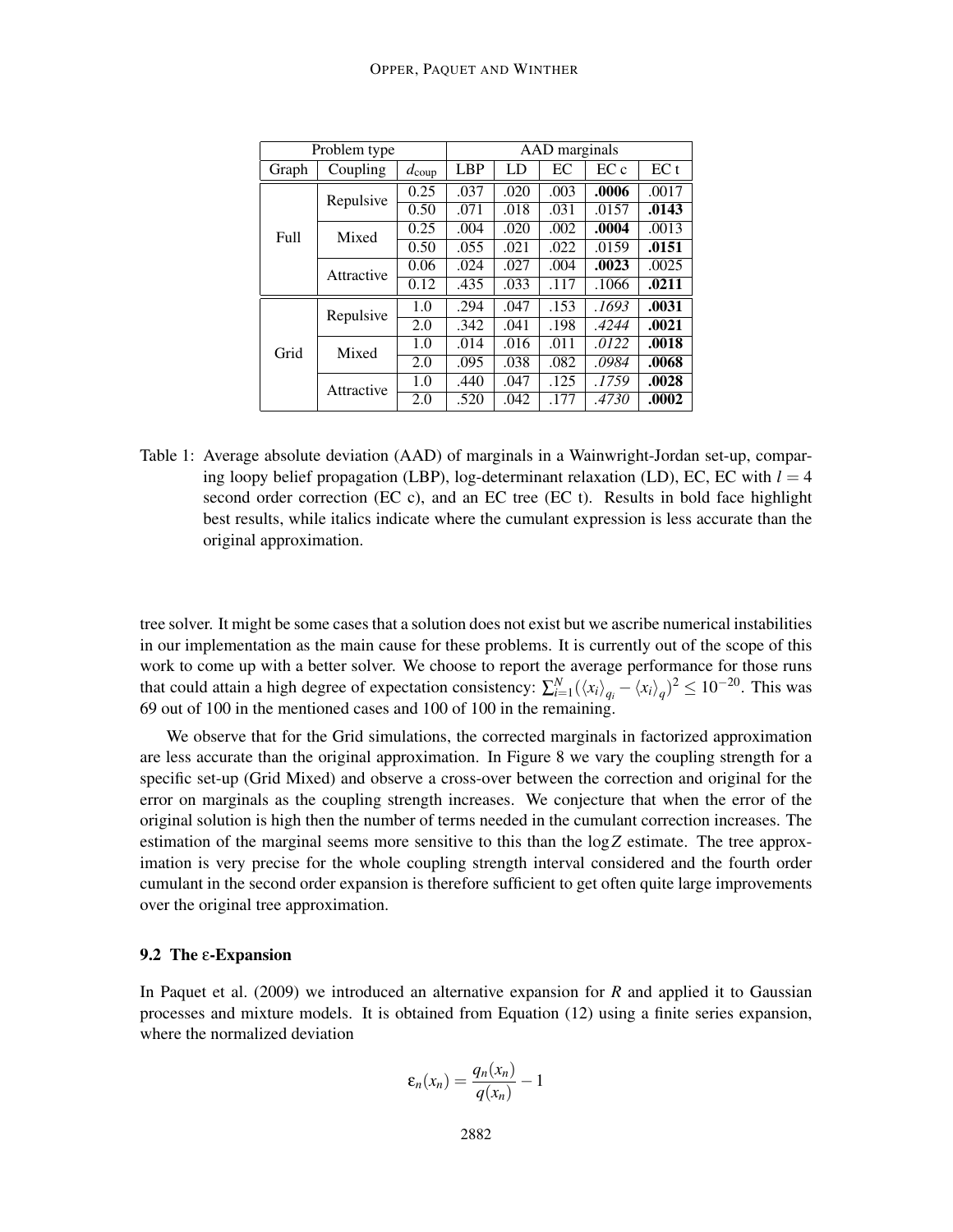| Problem type |            |                   | Absolute deviation $\log Z$ |        |                     |       |         |  |  |
|--------------|------------|-------------------|-----------------------------|--------|---------------------|-------|---------|--|--|
| Graph        | Coupling   | $d_{\text{coup}}$ | EC                          | EC c   | $EC$ $\epsilon$ $c$ | EC t  | $EC$ tc |  |  |
| Full         | Repulsive  | 0.25              | .0310                       | .0018  | .0061               | .0104 | .0010   |  |  |
|              |            | 0.50              | .3358                       | .0639  | .0697               | .1412 | .0440   |  |  |
|              | Mixed      | 0.25              | .0235                       | .0013  | .0046               | .0129 | .0009   |  |  |
|              |            | 0.50              | .3362                       | .0655  | .0671               | .1798 | .0620   |  |  |
|              | Attractive | 0.06              | .0236                       | .0028  | .0048               | .0166 | .0006   |  |  |
|              |            | 0.12              | .8297                       | .1882  | .2281               | .2672 | .2094   |  |  |
| Grid         | Repulsive  | 1.0               | 1.7776                      | .8461  | .8124               | .0279 | .0115   |  |  |
|              |            | 2.0               | 4.3555                      | 2.9239 | 3.4741              | .0086 | .0077   |  |  |
|              | Mixed      | 1.0               | .3539                       | .1443  | .0321               | .0133 | .0039   |  |  |
|              |            | 2.0               | 1.2960                      | .7057  | .4460               | .0566 | .0179   |  |  |
|              | Attractive | 1.0               | 1.6114                      | .7916  | .7546               | .0282 | .0111   |  |  |
|              |            | 2.0               | 4.2861                      | 2.9350 | 3.4638              | .0441 | .0433   |  |  |

Table 2: Absolute deviation log partition function in a Wainwright-Jordan set-up, comparing EC, EC with  $l = 4$  second order correction (EC c), EC with a full second order  $\varepsilon$  expansion (EC  $\epsilon$ c), EC tree (EC t) and EC tree with  $l = 4$  second order correction (EC tc). Results in bold face highlight best results. The cumulant expression is consistently more accurate than the original approximation.



Figure 8: Error on marginal *(left)* and log*Z (right)* for grid and mixed couplings as a function of coupling strength.

is treated as the small quantity instead of higher order cumulants. *R* has an exact representation with  $2<sup>N</sup>$  terms that we may truncate at lowest non-trivial order:

$$
R = \left\langle \prod_n (1 + \varepsilon_n(x_n)) \right\rangle_{q(\mathbf{x})} \approx 1 + \sum_{m < n} \left\langle \varepsilon_m(x_m) \varepsilon_n(x_n) \right\rangle + O(\varepsilon^3) \; .
$$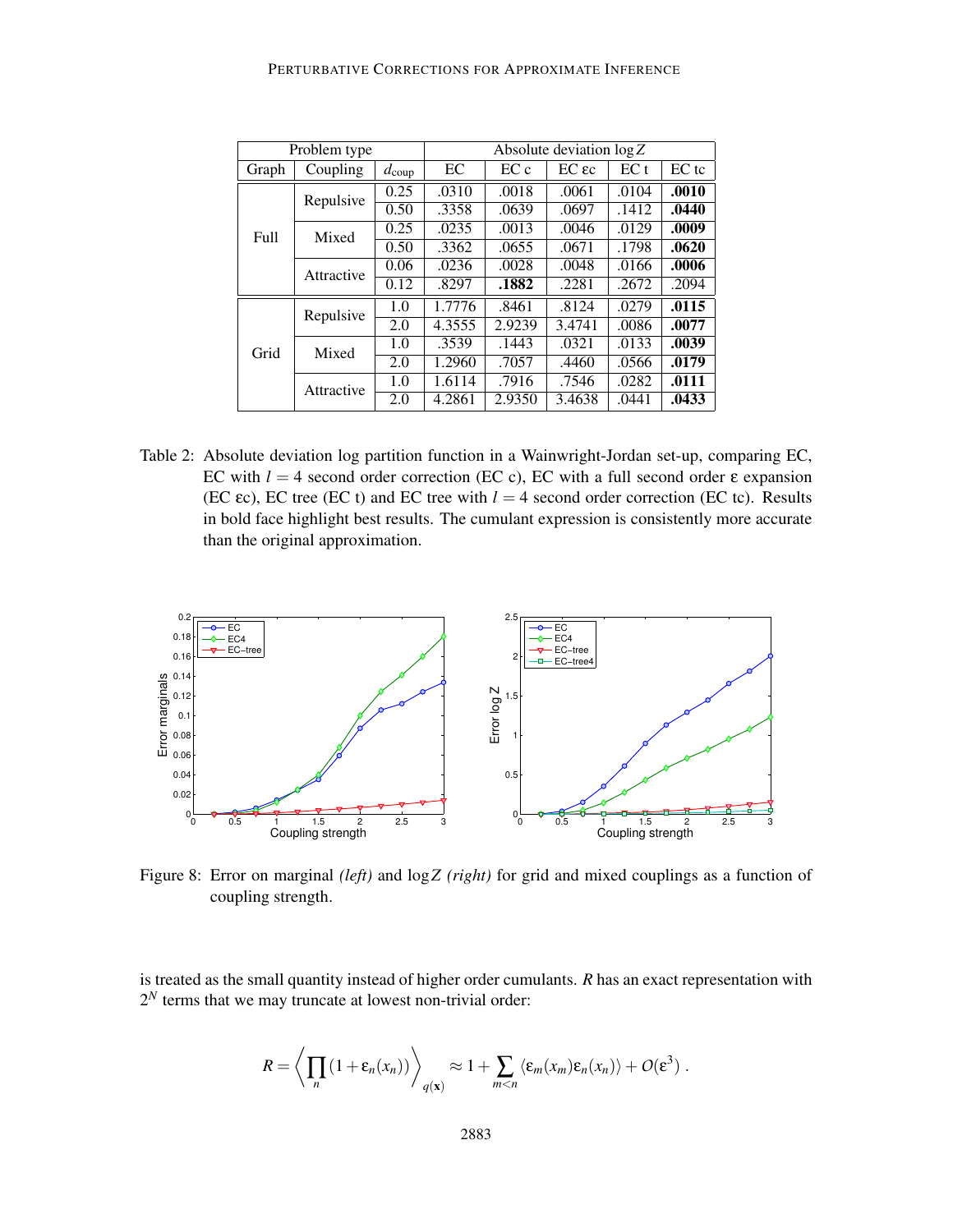The linear terms are all equal to one because  $\left\langle \frac{q_n(x_n)}{q(x_n)} \right\rangle$ *q*(*xn*)  $\setminus$  $q = \int q(x_n) \frac{q_n(x_n)}{q(x_n)}$  $\frac{d_n(x_n)}{q(x_n)} dx_n = 1$  and since  $q_n(x_n)$  is a binary distribution the quadratic term becomes a weighted sum of ratios of Normal distributions:

$$
\left\langle \frac{q_m(x_m)}{q(x_m)} \right\rangle_{q(\mathbf{x})} = \sum_{x_n, x_m = \pm 1} \frac{1 + x_m m_m}{2} \frac{1 + x_n m_n}{2} \frac{q(x_m, x_n)}{q(x_m) q(x_n)}.
$$

The final expression for the lowest order approximation to *R* is then

$$
R \approx 1 + \sum_{m < n} \sum_{x_n, x_m = \pm 1} \frac{1 + x_m m_m}{2} \frac{1 + x_n m_n}{2} \frac{q(x_m, x_n)}{q(x_m) q(x_n)} - \frac{N(N-1)}{2}.
$$

From Table 2 we observe an improvement over the original factorized approximation and results similar to the cumulant correction to the factorized approximation for all settings. The ε-expansion may also used to calculate marginals and applied to generalized factorizations. These topics will be studied elsewhere.

## 10. Future Directions

Corrections to Gaussian EP approximations were examined in this paper. The Gaussian measure allowed for a convenient set of mathematical tools to be employed, mostly because it admits orthogonality of a set of polynomials, the Hermite polynomials, which allowed a clean simplification of many expressions. So far we have restricted ourselves to expansions to low orders in cumulants. Our results indicate that these first corrections to EP can already provide useful information about the quality of the EP solution. Small corrections typically show that EP is fairly accurate and the corrections improve on that. On the other hand, large corrections indicate that the EP approximation performs poorly. The low order corrections can yield a step in the right direction but in general their result may not be trusted and alternatives to the Gaussian EP approximation should be considered. It will be interesting to develop similar expansions to EP approximations with other exponential families besides the Gaussian one.

Can we expect that higher order terms in the cumulant expansion will give more reliable approximations? Before such a question could be attacked one first would need to decide in which order the terms of the expansion should be evaluated in order to obtain the most dominant contributions. For example, we might think of trying to first compute all terms in the second order expansion of the exponential in Equation (26), and then move on to higher orders. An alternative is to sort the expansion by the total sum of the orders of cumulants involved. This is in fact possible by introducing a suitable expansion parameter (which is later set equal to one) such that the formal Taylor series with respect to this parameter yields the desired expansion. However, it is not clear yet if and when such a power series expansion would actually converge. It may well be that our expansions are only of an asymptotic type (Boyd, 1999) for which the summation of only a certain number of terms might give an improvement whereas further terms would lead to worse results.

We expect that such questions could at least be answered for toy models such as the *Gaussian process in a box* model of Section 8.3. Our results for the latter example (together with the related *uniform noise regression* case) indicates that EP may not be understood as an off the shelf method for approximately calculating arbitrary high dimensional sums or integrals. One may conjecture that its quality strongly depends on the fact that such sums or integrals may or may not have an interpretation in terms of a proper statistical inference model which contain data that are highly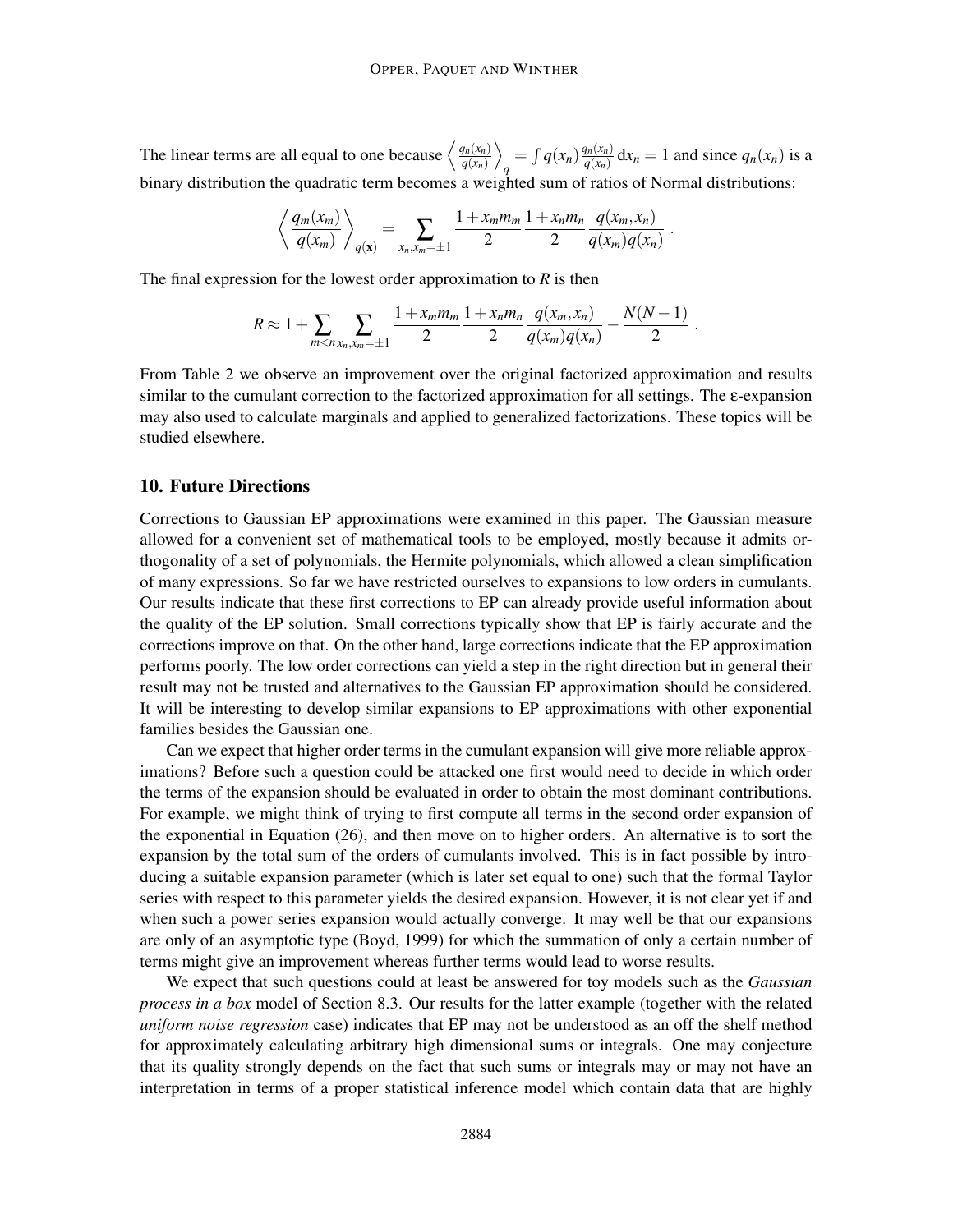probable with respect to the model. It would be interesting to see if one can develop a theory for the average case performance of EP under such statistical assumptions of the data.

## Appendix A. Factorizations: Gaussian Examples

As  $p(x)$  is a latent Gaussian model, the *g*-terms in Equation (5) are chosen in this paper to give a Gaussian approximation

$$
q(\mathbf{x}) = \frac{1}{Z_q} \exp\{\boldsymbol{\lambda}^T \phi(\mathbf{x})\} = \mathcal{N}(\mathbf{x}; \boldsymbol{\mu}, \boldsymbol{\Sigma})
$$

The sufficient statistics  $\phi(\mathbf{x})$  and natural parameters  $\lambda$  of the Gaussian are defined as

$$
\phi(\mathbf{x}) = (\mathbf{x}, -\frac{1}{2}\mathbf{x}\mathbf{x}^T)
$$
 and  $\lambda = (\gamma, \Lambda)$ ,

where  $\mathbf{\lambda}^T \phi(\mathbf{x}) = \boldsymbol{\gamma}^T \mathbf{x} - \frac{1}{2}$  $\frac{1}{2}$ tr[ $\Lambda$ **xx**<sup>*T*</sup>] =  $\gamma$ <sup>*T*</sup>**x** -  $\frac{1}{2}$  $\frac{1}{2} \mathbf{x}^T \mathbf{\Lambda} \mathbf{x}$ . There exists a bijection between the canonical parameters  $\mu$  and  $\Sigma$  and natural parameters, such that the mean and covariance can be determined with  $\Sigma = \Lambda^{-1}$  and  $\mu = \Sigma \gamma$ .

In Equation (1) we can define  $g_0(\mathbf{x}) = \exp\{\lambda_0^T \phi(\mathbf{x})\}$ , where  $\lambda_0 = (\gamma^{(0)}, \Lambda^{(0)})$ , such that it is In Equation (1) we can define  $g_0(x) = \exp{\lambda_0 \phi(x)} f$ , where  $\lambda_0 = (\gamma \sqrt{\lambda_0}, \Lambda \sqrt{\lambda_0})$ , such that R is<br>essentially a rescaling of factor *f*<sub>0</sub>. In the Ising model in Equation (3), this means that  $\Lambda^{(0)} = -J$  and  $\gamma^{(0)} = \theta$ . In the Gaussian process classification model in Equation (2), this implies that  $\Lambda^{(0)} = K^{-1}$ and  $\gamma^{(0)} = 0$ .

## A.1 Term-Wise Factorizations

It remains to define a suitable factorization for the term-product  $\prod_n t_n(x_n)$ . This factorization can be fully factorized, factorized over disjoint sets of variables, factorized as a tree, or follow more arbitrary factorizations (see the simple example in Appendix C). A few such factorizations are given below in increasing orders of complexity. *In each case we do not include the f*<sup>0</sup> *factor for clarity.* Furthermore, even though the term factorization may be chosen to fully factorize,  $q(\mathbf{x})$  may be fully connected through the inclusion of  $f_0$ .

#### A.1.1 FULLY FACTORIZED

A common factorization of  $\prod_n t_n(x_n)$  is to set  $f_n(\mathbf{x}) = t_n(x_n)$ . The natural parameters of  $g_n(\mathbf{x}) =$  $\exp{\{\lambda_n^T \phi(\mathbf{x})\}}$  are chosen to be  $\lambda_n = (\gamma_n^{(n)}, \Lambda_m^{(n)})$ , corresponding to  $\phi_n(x_n) = (x_n, -\frac{1}{2})$  $\frac{1}{2}x_n^2$ ). For clarity the other  $\gamma$  and  $\Lambda$  parameters in  $\lambda_n$  are not shown, as they are clamped at zero. This gives an approximation  $q(\mathbf{x})$  that is defined by  $\boldsymbol{\lambda} = \boldsymbol{\lambda}_0 + \sum_n \boldsymbol{\lambda}_n$ .

#### A.1.2 FACTORIZATION INTO DISJOINT PAIRS

As a second step the *N* variables can be subdivided into *disjoint* pairs  $\mathbf{x}_{\pi} = (x_m, x_n)$ . The factorization over terms couples pairs of variables through

$$
\prod_n t_n(x_n) = \prod_{\pi=(m,n)} [t_m(x_m)t_n(x_n)] = \prod_{\pi} f_{\pi}(\mathbf{x}).
$$

In this case each factor will have a contribution  $g_{\pi}(x) = \exp\{\lambda_{\pi}^T \phi(x)\}$  to the overall approximation, and, as  $g_{\pi}$  is a function of two variables, it is parameterized by the "correlated Gaussian form"  $\lambda_{\pi} = (\gamma_m^{(\pi)}, \gamma_n^{(\pi)}, \Lambda_{mm}^{(\pi)}, \Lambda_{mn}^{(\pi)}, \Lambda_{mm}^{(\pi)})$ . By symmetry  $\Lambda_{nm}^{(\pi)} = \Lambda_{mn}^{(\pi)}$ . The resulting  $q(\mathbf{x})$  is defined in terms of these disjoint sets with  $\lambda = \lambda_0 + \sum_{\pi} \lambda_{\pi}$ .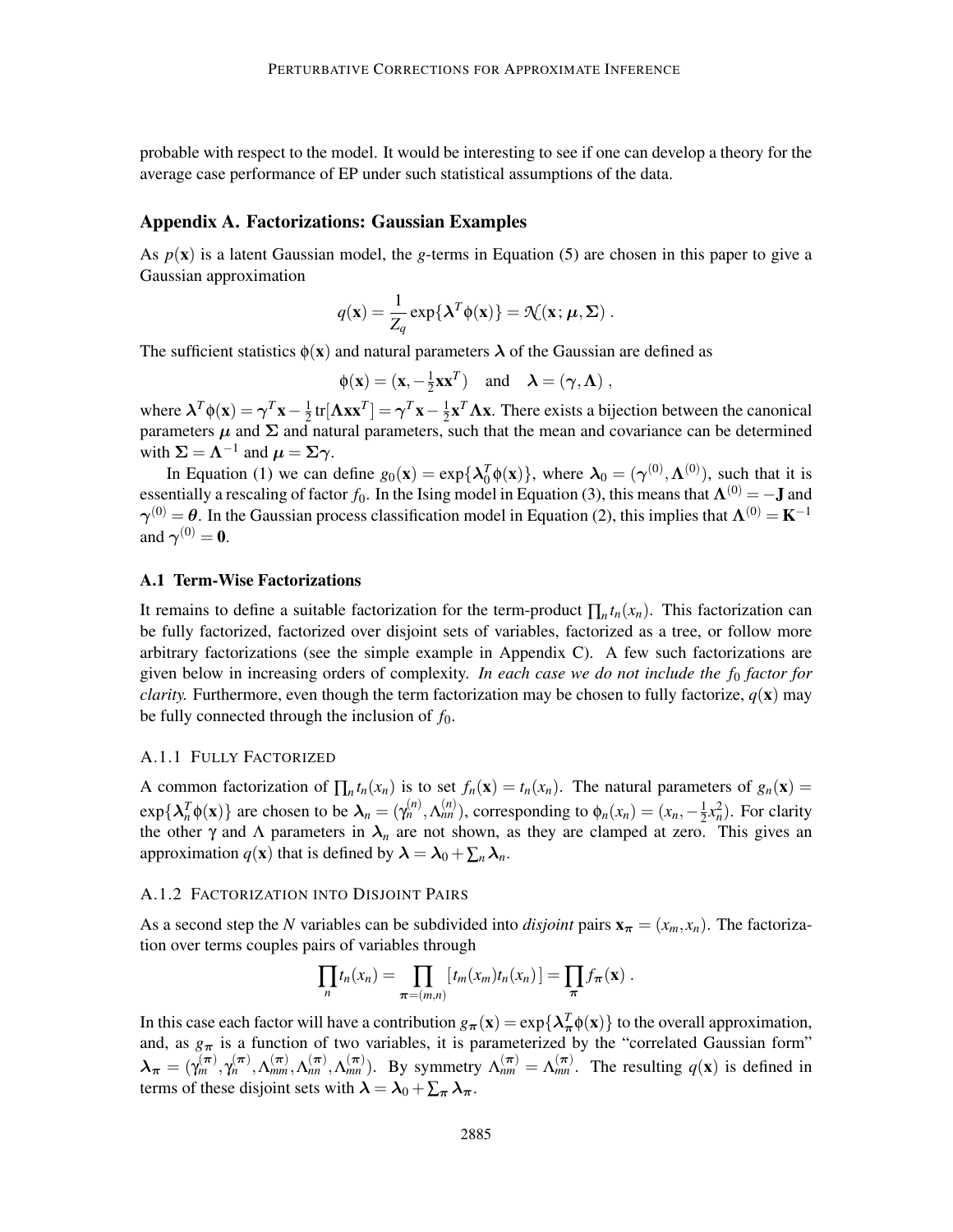## A.1.3 TREE-STRUCTURED FACTORIZATION

A tree structure factorization can be defined by extending the above "disjoint pairs" case to allow for overlaps between terms. Let *G* define a spanning tree structure over all **x**, and let  $\tau = (m, n) \in G$ define the edges in the tree. Let  $d_n$  be the number of edges emanating from node  $x_n$  in the graph. Through a clever regrouping of terms into a "junction tree" form with

$$
\prod_n t_n(x_n)=\frac{\prod_{\tau=(m,n)}[t_m(x_m)t_n(x_n)]}{\prod_n t_n(x_n)^{d_n-1}}=\frac{\prod_{\tau}f_{\tau}(\mathbf{x})}{\prod_n f_n(\mathbf{x})^{d_n-1}}\;,
$$

the term-approximation will be tree-structured. In this example the  $D_a$  powers are 1 for edge factors *f*<sub>τ</sub> and  $(1 - d_n)$  for node factors  $f_n$ . Let  $g_{\tau}(x)$  and  $g_n(x)$  be parameterized by  $\lambda_{\tau}$  and  $\lambda_n$ , as was done in the two examples above. Using

$$
\frac{\prod_{\tau} g_{\tau}(\mathbf{x})}{\prod_{n} g_{n}(\mathbf{x})^{d_n-1}} = \frac{\prod_{\tau} \exp\{\lambda_{\tau}^T \phi(\mathbf{x})\}}{\prod_{n} \exp\{\lambda_{n}^T \phi(\mathbf{x})\}^{d_n-1}},
$$

the resulting  $q(\mathbf{x})$  has parameter vector  $\boldsymbol{\lambda} = \boldsymbol{\lambda}_0 + \sum_{\tau} \boldsymbol{\lambda}_{\tau} - \sum_{n} (d_n - 1) \boldsymbol{\lambda}_n$ .

It is useful to note that the form of the tree-structured approximation given here is that used by Opper and Winther (2005); it approximates the "junction tree" form using a Power EP factorization (Minka, 2004). The factorization and stationary condition is *different* from that of Tree EP (Minka and Qi, 2004).

## A.2 Stationary Point

The EP moment matching conditions from Equation (7) are uniquely met at the stationary point of log Z<sub>EP</sub> in Equation (8), and are shown here. Consider the logarithm of the normalizer,

$$
\log Z_{\rm EP} = \log Z_q + \sum_a D_a \log Z_a \,. \tag{36}
$$

Using the sufficient statistics and natural parameters defined above, the two normalizers that constitute Equation (36) are

$$
Z_q = \int e^{\sum_a D_a \lambda_a^T \phi(\mathbf{x})} d\mathbf{x} ,
$$
  
\n
$$
Z_a = \frac{1}{Z_q} \int e^{\sum_b D_b \lambda_b^T \phi(\mathbf{x}) - \lambda_a^T \phi(\mathbf{x})} f_a(\mathbf{x}) d\mathbf{x} .
$$

Using these definitions, the derivatives of the terms in Equation (36) with respect to some EP factor *c*'s parameters  $\lambda_c$  are

$$
\frac{\partial \log Z_q}{\partial \lambda_c} = D_c \langle \phi(\mathbf{x}) \rangle_q ,
$$
  
\n
$$
\frac{\partial \log Z_q}{\partial \lambda_c} = \begin{cases} D_c \langle \phi(\mathbf{x}) \rangle_{q_a} - D_c \langle \phi(\mathbf{x}) \rangle_q & \text{if } c \neq a \\ (D_c - 1) \langle \phi(\mathbf{x}) \rangle_{q_c} - D_c \langle \phi(\mathbf{x}) \rangle_q & \text{if } c = a \end{cases}.
$$

When  $\partial \log Z_{\rm EP}/\partial \lambda_c = 0$  for any *c*, the following therefore holds:

$$
\mathbf{0} = (D_c - 1) (\langle \phi(\mathbf{x}) \rangle_{q_c} - \langle \phi(\mathbf{x}) \rangle_q) + \sum_{a \neq c} D_a (\langle \phi(\mathbf{x}) \rangle_{q_a} - \langle \phi(\mathbf{x}) \rangle_q) .
$$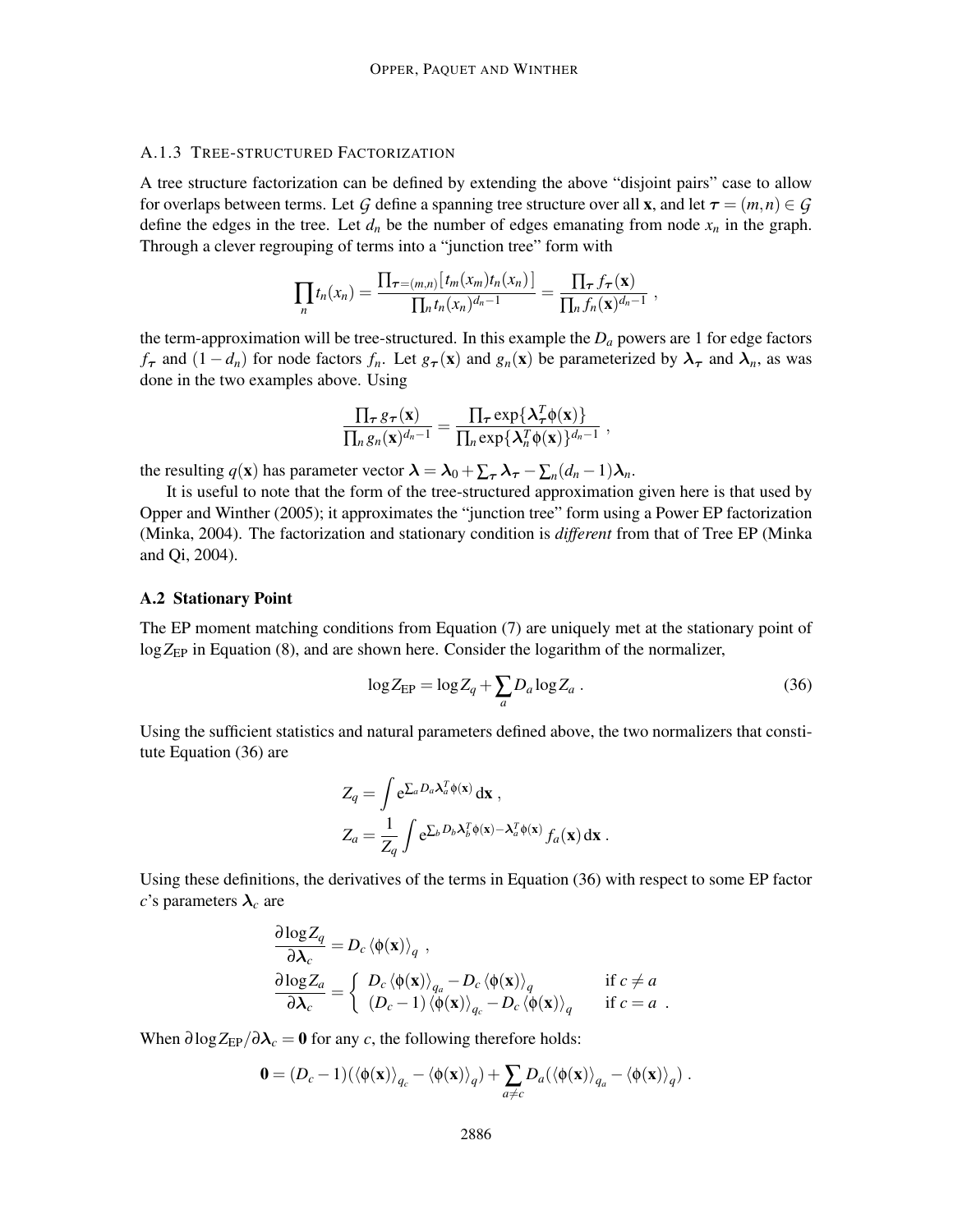Let **D** be a square matrix where the values in column *a* are  $D_a$ ; all the rows in **D** are equal and it is singular. Furthermore, let  $\psi_a = \langle \phi(\mathbf{x}) \rangle_{q_a} - \langle \phi(\mathbf{x}) \rangle_q$ . By stacking all the  $\psi_a$ 's into a column vector  $\psi$ , the above set of equalities lead to a system of equations

$$
0 = ((D - I) \otimes I_{\dim}) \psi.
$$

(The Kronecker product is only required as the sufficient statistics' differences  $\psi_a$  have dimensionality "dim", usually larger than one.) As  $D - I$  is nonsingular, it is solved by  $\psi = 0$ , and hence  $\langle \phi(\mathbf{x}) \rangle_{q_a} = \langle \phi(\mathbf{x}) \rangle_q$  for all *a*.

The choice of parameterization of  $\lambda_a$  might give an overcomplete representation, and the exact moment-matching conditions  $\langle \phi(\mathbf{x}) \rangle_{q_a} = \langle \phi(\mathbf{x}) \rangle_q$  might have more than one unique solution. However, this does not invalidate that at the stationary point of Equation (36), all moment-matching conditions must hold.

#### Appendix B. Tree-Structured Approximation

Let the factorization of the term-product  $\prod_n t_n(x_n)$  take the form of a tree *G* with edges  $\tau = (m, n) \in$ *G*, as is described in Appendix A.1.3. The number connections to a node or vertex *n* shall be denoted by  $d_n$ . From Equation (32) the second order expansion is

$$
\log R = \frac{1}{2} \sum_{\tau \neq \tau'} \langle \langle r_{\tau} \rangle \langle r_{\tau'} \rangle \rangle + \frac{1}{2} \sum_{m \neq n} (1 - d_m) (1 - d_n) \langle \langle r_m \rangle \langle r_n \rangle \rangle
$$
  
+ 
$$
\sum_{\tau,n} (1 - d_n) \langle \langle r_{\tau} \rangle \langle r_n \rangle \rangle + \frac{1}{2} \sum_{n} (1 - d_n) (-d_n) \langle \langle r_n \rangle^2 \rangle + \cdots , \qquad (37)
$$

where the inner expectations are over  $\mathbf{k}_{\tau}|\mathbf{x}$  and  $k_n|\mathbf{x}$ , while the outer expectations are over  $\mathbf{x}$ .<sup>5</sup> The edge-edge, edge-node, and node-node expectations that are needed in Equation (37) are given in the following three sections.

#### B.1 Edge-Edge Expectations

The edge-edge expectation provides a beautiful illustration of the combinatorics that may be involved in Wick's theorem. For  $\tau \neq \tau'$ , the following expectation needs to be evaluated:

$$
\langle\langle r_{\tau}(\mathbf{k}_{\tau})\rangle\langle r_{\tau'}(\mathbf{k}_{\tau'})\rangle\rangle = \left\langle \sum_{l\geq3}\sum_{s\geq3}i^{l+s}\left\{\sum_{|\alpha|=l}\frac{c_{\alpha\tau}}{\alpha!}\left\langle\mathbf{k}_{\tau}^{\alpha}\right\rangle_{\mathbf{k}_{\tau}|\mathbf{x}}\right\}\left\{\sum_{|\alpha'|=s}\frac{c_{\alpha'\tau'}}{\alpha'!}\left\langle\mathbf{k}_{\tau'}^{\alpha'}\right\rangle_{\mathbf{k}_{\tau'}|\mathbf{x}}\right\}\right\rangle_{\mathbf{x}}.
$$
 (38)

The vectors  $\alpha$  that are summed over to get  $|\alpha| = l$  are  $\alpha = (0, l), (1, l - 1), \ldots, (l, 0)$ ; let  $\alpha =$  $(\alpha_1, l - \alpha_1)$  when  $|\alpha| = l$ . From the independence of  $\mathbf{k}_{\tau} | \mathbf{x}$  and  $\mathbf{k}_{\tau'} | \mathbf{x}$ ,

$$
\left\langle \left\langle \mathbf{k}_{\tau}^{\alpha} \right\rangle_{\mathbf{k}_{\tau}|\mathbf{x}} \left\langle \mathbf{k}_{\tau'}^{\alpha'} \right\rangle_{\mathbf{k}_{\tau'}|\mathbf{x}} \right\rangle_{\mathbf{x}} = \left\langle \left\langle \mathbf{k}_{\tau}^{\alpha} \mathbf{k}_{\tau'}^{\alpha'} \right\rangle_{\mathbf{k}_{\tau},\mathbf{k}_{\tau'}|\mathbf{x}} \right\rangle_{\mathbf{x}} = \left\langle k_{\tau_1}^{\alpha_1} k_{\tau_2}^{l - \alpha_1} k_{\tau'_1}^{\alpha'_1} k_{\tau'_2}^{s - \alpha'_1} \right\rangle_{\mathbf{k}_{\tau},\mathbf{k}_{\tau'}},\tag{39}
$$

<sup>5.</sup> Some readers might wonder why there is no  $\frac{1}{2}$  associated with the sum over  $(\tau, n)$  in Equation (37). In the other quadratic sums, for example over  $m \neq n$ , each  $(m, n)$  pair appears twice, as  $r_m r_n$  and as  $r_n r_m$ . Each edge-node pair makes only one appearance in the sum; if the sum double-counted by including node-edge pairs, a division by two would have been necessary.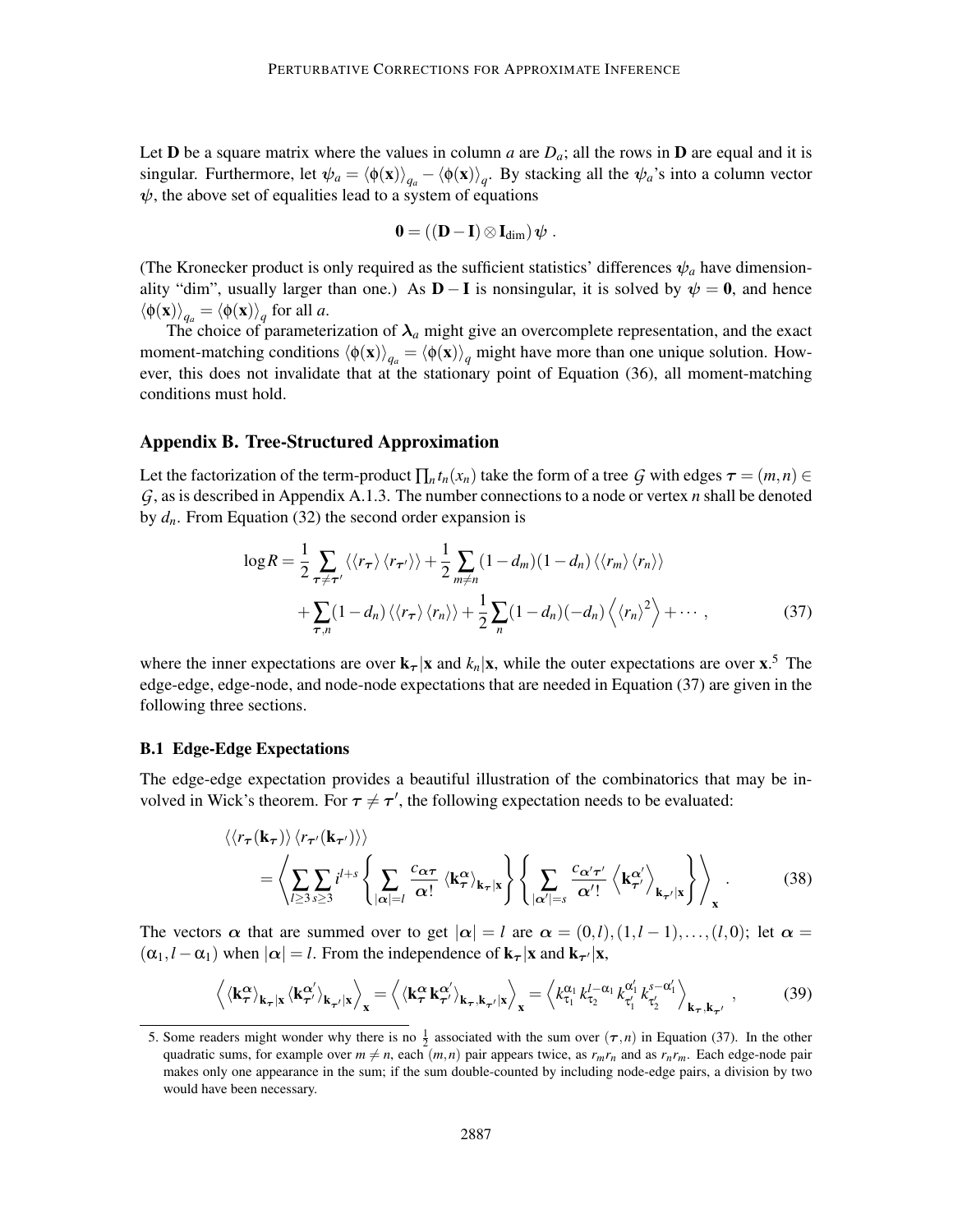and therefore  $\langle\langle r_{\tau}\rangle\langle r_{\tau'}\rangle\rangle = \langle\langle r_{\tau} r_{\tau'}\rangle\rangle$  whenever  $\tau \neq \tau'.$ 

Wick's theorem is again instrumental in computing  $\langle k^\alpha_\tau k^{\alpha'}_\tau \rangle$ , as all possible pairings of the random variables  $\mathbf{k}_{\tau} = (k_{\tau_1}, k_{\tau_2})$  and  $\mathbf{k}_{\tau'} = (k_{\tau'_1}, k_{\tau'_2})$  need to be included. As  $\langle k_{\tau_1}^2 \rangle = 0$ ,  $\langle k_{\tau_1} k_{\tau_2} \rangle = 0$ 0,  $\langle k_{\tau'_1}^2 \rangle = 0$ , and  $\langle k_{\tau'_1} k_{\tau'_2} \rangle = 0$ , the only non-zero expectations in the Wick expansion of Equation (39) occur when *all* the variables in  $\mathbf{k}_{\tau}$  and  $\mathbf{k}_{\tau'}$  are paired. This immediately means that  $\langle k_{\tau_1}^{\alpha_1} k_{\tau_2}^{l-\alpha_1} k_{\tau'_1}^{\alpha'_1} k_{\tau'_2}^{s-\alpha'_1} \rangle = 0$  whenever  $l \neq s$ , as there will be some remaining variables in  $\mathbf{k}_{\tau}$  (or  $\mathbf{k}_{\tau'}$ ) that can't be paired and have to be self-paired with zero expectation.

Given  $l = s$ , evaluate the expectation in Equation (39). We introduce the "pairing count" vector β with elements  $β_j ∈ ℕ_0$  and constraint  $\sum_{j=1}^4 β_j = l$ . Let  $β_1$  count the number of pairings of  $k_{τ_1}$  with  $k_{\tau_1}$ , and  $\beta_2$  count the number of pairings of  $k_{\tau_1}$  with  $k_{\tau_2}$ . As there are  $\alpha_1$   $k_{\tau_1}$  terms, the sum of its outgoing pairings should equal  $\alpha_1$  with

$$
\beta_1+\beta_2=\alpha_1.
$$

A furthermore requirement is that

$$
\beta_1 + \beta_3 = \alpha'_1 \; , \quad \beta_3 + \beta_4 = \alpha_2 \; , \quad \beta_2 + \beta_4 = \alpha'_2 \; ,
$$

where  $\alpha_2 = l - \alpha_1$  and  $\alpha_2' = l - \alpha_1'$ , and  $\beta_3$  and  $\beta_4$  be as in the Wick expansion below. Define *B* to be the set of all such  $\beta$ 's, and let  $C(\beta)$  count the number of permuted configurations for a given pairing  $\beta$ . From Wick's theorem the expected value is equal to the sum over all possible pairings  $\beta$ :

$$
\left\langle k_{\tau_1}^{\alpha_1} k_{\tau_2}^{\alpha_2} k_{\tau'_1}^{\alpha'_1} k_{\tau'_2}^{\alpha'_2} \right\rangle_{\mathbf{k}_{\tau},\mathbf{k}_{\tau'}} = \sum_{\beta \in \mathcal{B}} C(\beta) \left\langle k_{\tau_1} k_{\tau'_1} \right\rangle^{\beta_1} \left\langle k_{\tau_1} k_{\tau'_2} \right\rangle^{\beta_2} \left\langle k_{\tau_2} k_{\tau'_1} \right\rangle^{\beta_3} \left\langle k_{\tau_2} k_{\tau'_2} \right\rangle^{\beta_4}.
$$

A simple scheme to enumerate all  $\beta \in \mathcal{B}$  is to let

$$
\boldsymbol{\beta} = \left[\beta_1, \ \alpha_1 - \beta_1, \ \alpha'_1 - \beta_1, \ (l + \beta_1) - (\alpha_1 + \alpha'_1) \right],
$$

so that  $\beta \in \mathcal{B}$  for each  $\beta_1 \in \{\max(0, (\alpha_1 + \alpha'_1) - l), \dots, \min(\alpha_1, \alpha'_1)\}\.$  The remaining components of  $\beta$  are uniquely determined from  $\beta_1$ .

## B.1.1 COUNTING PAIRINGS

How many permuted pairings  $C(\beta)$  are there?

- 1. There are  $\begin{pmatrix} \alpha_1 \\ \beta_2 \end{pmatrix}$  $\frac{\alpha_1}{\beta_1}$ ) ways of choosing  $\beta_1$  *k*<sub>τ1</sub>'s, and then  $\frac{\alpha'_1!}{(\alpha'_1 - \beta)}$  $\frac{a_1!}{(\alpha'_1 - \beta_1)!}$  ways of choosing  $k_{\tau'_1}$  to pair with.
- 2. This leaves a remaining  $(\alpha_1 \beta_1) k_{\tau_1}$ 's, that need to be paired with  $(l \alpha'_1) k_{\tau'_2}$ 's. There are  $\frac{(l - \alpha'_1)!}{\alpha'_1}$  $\frac{(l-\alpha_1)!}{((l-\alpha'_1)-(\alpha_1-\beta_1))!}$  such pairings.
- 3. There are also  $\alpha'_1 \beta_1$  remaining  $k_{\tau'_1}$ 's, that need to be paired with  $k_{\tau_2}$  variables. There are  $\binom{l-\alpha_1}{\alpha'_1-\beta_1}$  ways of picking a  $k_{\tau_2}$ , and a further  $(\alpha'_1 - \beta_1)!$  ways of arranging the remaining  $k_{\tau'_1}$ .
- 4. Finally, the  $(l \alpha'_1) (\alpha_1 \beta_1)$  remaining  $k'_{\tau_2}$ s need to be coupled with the remaining  $k_{\tau'_2}$ 's, and there are  $((l - \alpha'_1) - (\alpha_1 - \beta_1))!$  such arrangements.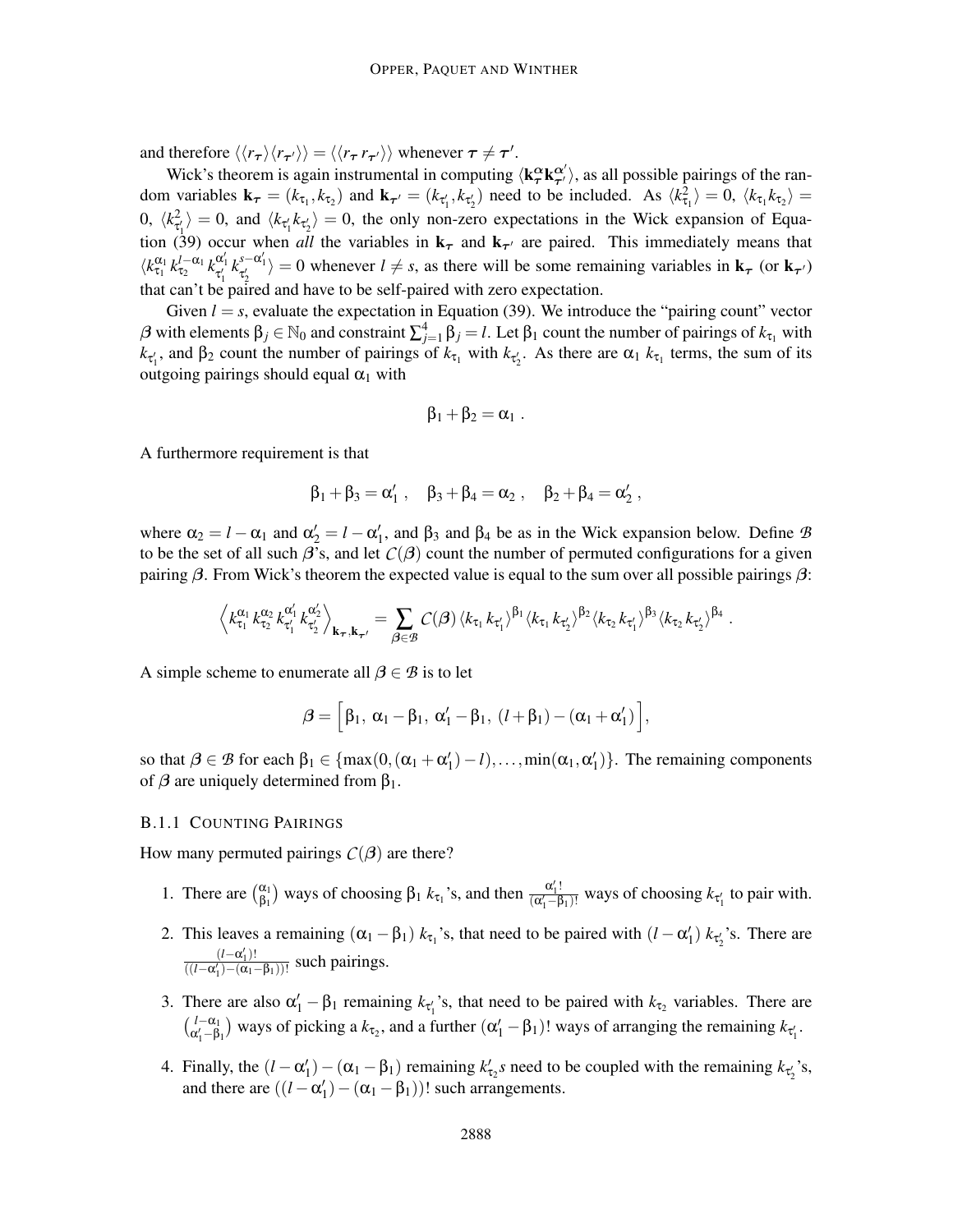Multiplying the possible pairings from the four steps above gives

$$
C(\beta) = {\alpha_1 \choose \beta_1} \frac{\alpha'_1!}{(\alpha'_1 - \beta_1)!} \frac{(l - \alpha'_1)!}{((l + \beta_1) - (\alpha_1 + \alpha'_1))!} \cdots
$$
  

$$
\cdots \times {\binom{l - \alpha_1}{\alpha'_1 - \beta_1}} (\alpha'_1 - \beta_1)! ((l + \beta_1) - (\alpha_1 + \alpha'_1))!
$$
  

$$
= {\binom{\alpha_1}{\beta_1}} \alpha'_1! (l - \alpha'_1)! {\binom{l - \alpha_1}{\alpha'_1 - \beta_1}},
$$

which adds up to the total number of possible pairings  $\sum_{\beta \in \mathcal{B}} C(\beta) = l!$ . A further useful simplification is  $C(\beta)/\alpha! \alpha'$ ! = 1/ $\beta$ ! when  $|\alpha| = |\alpha'| = l$ , and is used below.

#### B.1.2 EDGE-EDGE EXPECTATION

The absence of any self-interacting loops from Wick's theorem lets the ∑*s*≥<sup>3</sup> drop away in Equation (38), as all terms are zero except for when  $l = s$ . Substituting  $\langle k_T^{\alpha} k_{\tau}^{\alpha'} \rangle$  and  $C(\beta)$  into Equation (38) gives the final result,

$$
\langle\langle r_{\tau}(\mathbf{k}_{\tau})\rangle\langle r_{\tau'}(\mathbf{k}_{\tau'})\rangle\rangle
$$
  
=  $\sum_{l\ge3}(-1)^l\sum_{|\alpha|=l}\sum_{|\alpha'|=l}c_{\alpha\tau}c_{\alpha'\tau'}\left\{\sum_{\beta\in\mathcal{B}}\frac{1}{\beta!}\langle k_{\tau_1}k_{\tau_1'}\rangle^{\beta_1}\langle k_{\tau_1}k_{\tau_2'}\rangle^{\beta_2}\langle k_{\tau_2}k_{\tau_1'}\rangle^{\beta_3}\langle k_{\tau_2}k_{\tau_2'}\rangle^{\beta_4}\right\}.$ 

#### B.2 Edge-Node Expectations

The derivation for the edge-node expectations is similar to that of the edge-edge case,

$$
\langle\langle r_{\boldsymbol{\tau}}(\mathbf{k}_{\boldsymbol{\tau}})\rangle\rangle\langle r_{n}(k_{n})\rangle\rangle = \left\langle \sum_{l\geq3}\sum_{s\geq3}i^{l+s}\sum_{|\boldsymbol{\alpha}|=l}\frac{c_{\boldsymbol{\alpha}\boldsymbol{\tau}}c_{sn}}{\boldsymbol{\alpha}!s!}\langle \mathbf{k}_{\boldsymbol{\tau}}^{\boldsymbol{\alpha}}\rangle_{\mathbf{k}_{\boldsymbol{\tau}}|\mathbf{x}}\langle k_{n}^{s}\rangle_{k_{n}|\mathbf{x}}\right\rangle_{\mathbf{x}} =\sum_{l\geq3}(-1)^{l}\sum_{|\boldsymbol{\alpha}|=l}\frac{c_{\boldsymbol{\alpha}\boldsymbol{\tau}}c_{ln}}{\boldsymbol{\alpha}!}\langle k_{\tau_{1}}k_{n}\rangle^{\alpha_{1}}\langle k_{\tau_{2}}k_{n}\rangle^{l-\alpha_{1}},
$$

where the expectations in the last line are again over  $\{k_{\tau}, k_n\}$ . When  $\langle k_{\tau}^{\alpha} k_n^s \rangle$  is evaluated with Wick's theorem, there are  $\alpha_1$  copies of  $k_{\tau_1}$ ,  $l - \alpha_1$  copies of  $k_{\tau_2}$ , and *s* copies of  $k_n$ . The zero relation of  $\mathbf{k}_{\tau}$  and  $k_n$  ensures that the only non-zero terms in the Wick sum are those where all the  $k_{\tau}$ 's are paired with  $k_n$ 's; in other words, when  $l = s$ . There are *l*! possible pairings, which cancels *l*! in the denominator.

The above edge-node expectation is for any edge and node in the tree, but notice that it simplifies greatly when the edge  $\tau$  is a connection to node *n*. Say  $\tau_1$  is the edge variable corresponding to  $x_n$ . In this case the covariance with respect to the *opposite* pair is zero, with  $\langle k_{\tau_2}, k_n \rangle = 0$  (see Figure 2) and only *one* of the  $\alpha$ 's will have a non-zero contribution to the sum, namely when  $\alpha = (l,0)$ .

#### B.3 Node-Node Expectations

The node-node expectation is given in Equation (27), and is also used for  $\langle\langle r_n\rangle^2\rangle$ .<sup>6</sup>

<sup>6.</sup> Due to the square in  $\langle\langle r_n\rangle_{k_n}^2|\mathbf{x}\rangle_{\mathbf{x}}$ , the inner average  $\langle r_n\rangle_{k_n}|\mathbf{x}$  should first be computed to give an expansion over Hermite polynomials in  $x_n - \mu_n$ . An example of such a result is given Appendix C. The orthogonality of these polynomials over  $q(\mathbf{x} - \boldsymbol{\mu})$  allows  $\langle\langle r_n \rangle_{k_n}^2 \rangle_{\mathbf{x}}$  to also reduce to Equation (27).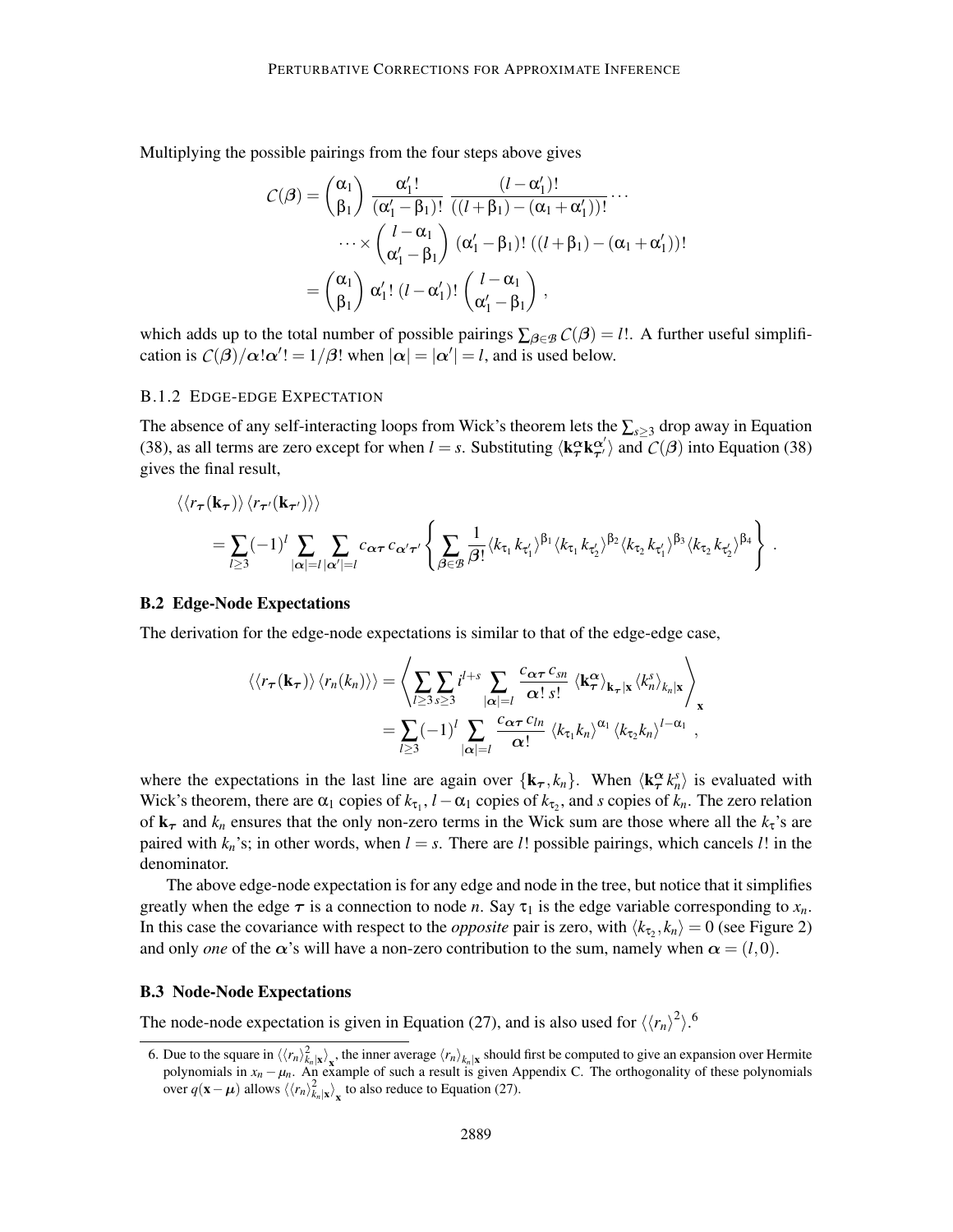## Appendix C. A Tractable, One-Dimensional Example

The following example illustrates a tractable one-dimensional model with two factors. It is shown analytically that the correction to  $log Z_{EP}$  must be zero, and that the result is reflected in the higherorder terms in Equation (32), which are also zero.

Consider the factorization of a probit term with a Gaussian prior into

$$
p(x) = \frac{1}{Z} \Phi(x) \mathcal{N}(x; 0, 1) = \frac{1}{Z} f_a(x)^{1/2} f_b(x)^{1/2} \mathcal{N}(x; 0, 1) ,
$$

where  $\Phi(x)$  is the cumulative Gaussian density function, and  $f_a(x) = f_b(x) = \Phi(x)$ . *Z* can be computed exactly, but for the sake of example  $p(x)$  will be approximated with

$$
q(x) = \frac{1}{Z_q} g_a(x)^{1/2} g_b(x)^{1/2} \mathcal{K}(x; 0, 1) = \mathcal{K}(x; \mu, \sigma^2) .
$$

Choose  $g_a(x) = \exp{\{\phi(x)^T \lambda_a\}}$ , and  $g_b(x) = \exp{\{\phi(x)^T \lambda_b\}}$ . The *q* approximation has parameter vector  $\boldsymbol{\lambda} = \boldsymbol{\lambda}_0 + \frac{1}{2}$  $\frac{1}{2}\lambda_a + \frac{1}{2}$  $\frac{1}{2}\lambda_b$ . The EP fixed point is defined by  $\lambda_a = \lambda_b$  and  $Z_a = Z_b$ . (For example, subtracting  $\lambda_a$  at the fixed point will leave  $\lambda_{\lambda} = \lambda_0 + 0$ , which is equal to a scaled version of the prior  $f_0(x)$ . The factor  $f_a(x) = \Phi(x)$  is hence incorporated into the prior, giving  $Z_a$ . By a symmetric argument,  $Z_a = Z_b$ .) Although it is trivial to show that  $Z_{EP} = Z_q Z_a^{1/2} Z_b^{1/2}$  will be equal to the true partition function *Z*, we shall prove it by showing that the correction term is  $\log R = 0$ .

### C.1 Analytic Correction

In this section a transformation of variables from *x* to *y* ~  $\mathcal{N}(y; 0, 1)$ , with  $y = (x - \mu)/\sigma$ , will be used to make the derivation slightly simpler, and therefore

$$
k_a|y \sim \mathcal{N}\left(k_a; -\frac{iy}{\sigma}, \sigma^{-2}\right)
$$
,  $k_b|y \sim \mathcal{N}\left(k_b; -\frac{iy}{\sigma}, \sigma^{-2}\right)$ .

Below we analytically show that the correction  $\log R$  is zero, and hence that

$$
R = \left\langle \left\langle e^{r_a(k_a)} \right\rangle_{k_a|y}^{1/2} \left\langle e^{r_b(k_b)} \right\rangle_{k_b|y}^{1/2} \right\rangle_y = \left\langle \sqrt{\mathcal{F}_a(y)} \sqrt{\mathcal{F}_b(y)} \right\rangle_y = 1 , \tag{40}
$$

where  $\mathcal{F}_a(y)$  is a shorthand for  $\langle e^{r_a(k_a)} \rangle_{k_a|y}$  and

$$
r_a(k_a) = \sum_{l \ge 3} i^l \frac{c_{al}}{l!} k_a^l , \qquad r_b(k_b) = \sum_{l \ge 3} i^l \frac{c_{bl}}{l!} k_b^l .
$$

Because  $f_a = f_b$ , the cumulants will be the same for all *l*, hence  $c_{al} = c_{bl}$ . Furthermore,  $k_a|y$  and  $k_b$  *y* are both distributed according to the *same* density. Now define, using  $e^{r_a} = 1 + r_a + \frac{1}{2}$  $\frac{1}{2}r_a^2 + \cdots$ ,

$$
\mathcal{F}_a(y) = \left\langle 1 + \sum_{l \ge 3} i^l \frac{c_{al}}{l!} k_a^l + \frac{1}{2} \sum_{l,s \ge 3} i^{l+s} \frac{c_{al}c_{as}}{l!s!} k_a^{l+s} + \cdots \right\rangle_{k_a|y}
$$
  
\n
$$
= \left\langle 1 + \sum_{l \ge 3} \frac{c_{al}}{l!} \left(\frac{1}{\sigma}\right)^l (y + iu)^l + \frac{1}{2} \sum_{l,s \ge 3} \frac{c_{al}c_{as}}{l!s!} \left(\frac{1}{\sigma}\right)^{l+s} (y + iu)^{l+s} + \cdots \right\rangle_u
$$
  
\n
$$
= 1 + \sum_{l \ge 3} \frac{c_{al}}{l!} \left(\frac{1}{\sigma}\right)^l H_l(y) + \frac{1}{2} \sum_{l,s \ge 3} \frac{c_{al}c_{as}}{l!s!} \left(\frac{1}{\sigma}\right)^{l+s} H_{l+s}(y) + \cdots
$$
(41)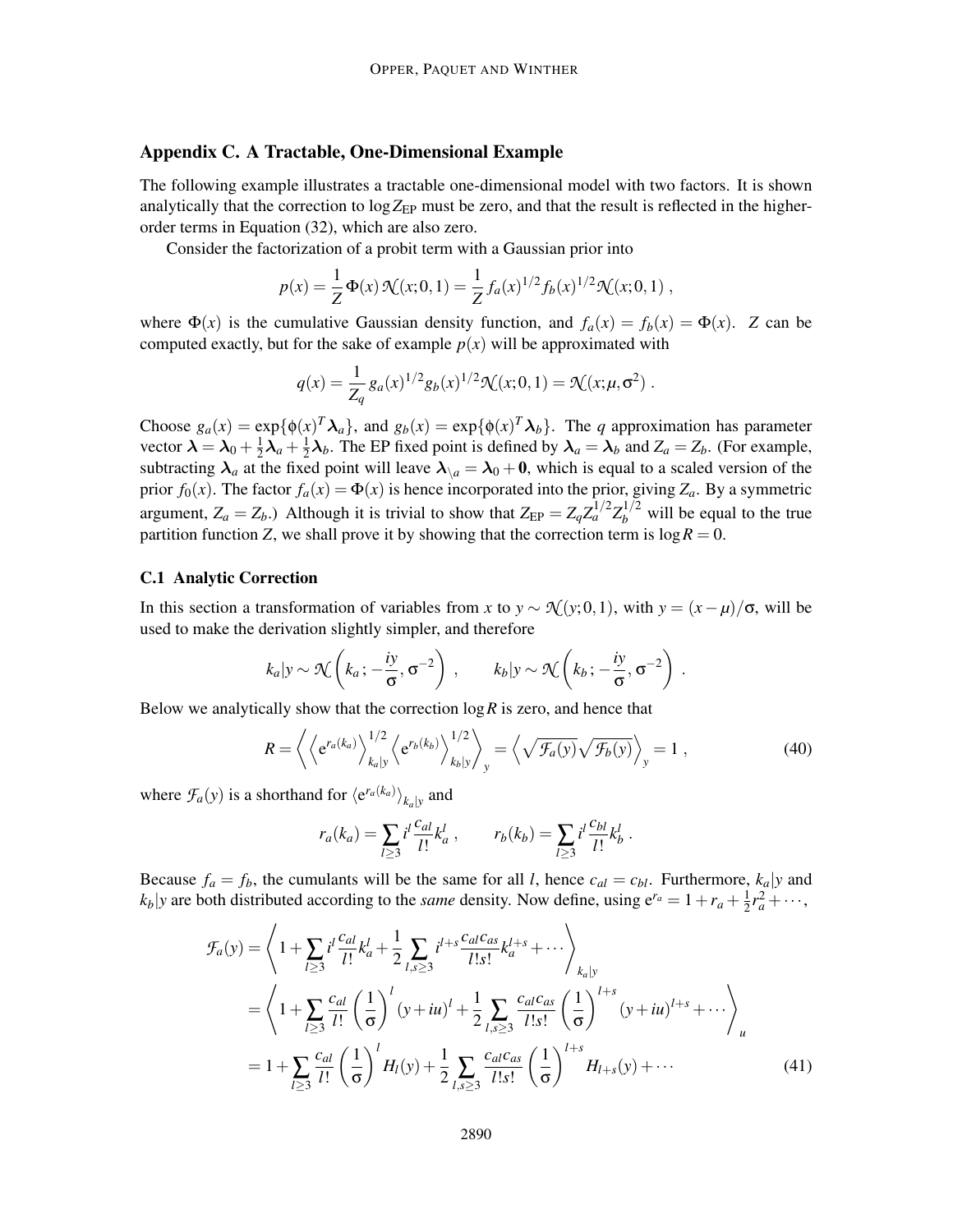In the second line above a transformation of variables was made in the integral, with  $u = \sigma k_a + iy$ , such that  $k_a = (u - iy)/\sigma$ . The Jacobian  $1/\sigma$  ensures proper normalization so that the average is over *u* ∼  $\mathcal{N}(u; 0, 1)$ . In the last line  $H_l(y)$  is the *Hermite polynomial* of degree *l*,

$$
H_0(y) = 1
$$
,  $H_1(y) = y$ ,  $H_2(y) = y^2 - 1$ ,  
\n $H_3(y) = y^3 - 3y$ ,  $H_4(x) = y^4 - 6y^2 + 3$ ,  $H_5(y) = y^5 - 10y^3 + 15y$  ...

which can be obtained for any real *y* and integer  $l = 0, 1, 2, \ldots$  from the average  $H_l(y) = \langle (y + iu)^l \rangle_u$ over  $u \sim \mathcal{N}(u; 0, 1).$ <sup>7</sup>

The remarkable property  $\langle H_l(y)\rangle$ <sub>*y*</sub> = 0 for all *l*, ensures that  $\langle \mathcal{F}_a(y)\rangle$ <sub>*y*</sub> = 1 in Equation (41). Furthermore,  $\mathcal{F}_a(y) = \mathcal{F}_b(y)$  follows from the equivalence in cumulants  $c_{al} = c_{bl}$ ; the roots in Equation (40) disappear to give  $\langle \mathcal{F}_a(y) \rangle$ , proving that  $R = 1$  in Equation (40).

## C.2 Second Order Correction

The second order expansion in Equation (32) in Section 7 evaluates to zero, as the matching cumulants  $c_{al} = c_{bl}$  and equal distributions of  $k_a|x$  and  $k_b|x$  ensure that  $\langle r_a(k_a) \rangle_{k_a|x} = \langle r_b(k_b) \rangle_{k_b|x}$ :

$$
\log R = \frac{1}{4} \left\langle \langle r_a(k_a) \rangle_{k_a|x} \langle r_b(k_b) \rangle_{k_b|x} \right\rangle_{x} - \frac{1}{8} \left( \left\langle \langle r_a(k_a) \rangle_{k_a|x}^2 \rangle_{x} + \left\langle \langle r_b(k_b) \rangle_{k_b|x}^2 \rangle_{x} \right\rangle + \cdots \n= \frac{1}{4} \left\langle \langle r_a(k_a) \rangle_{k_a|x}^2 \rangle_{x} - \frac{1}{8} \left( 2 \left\langle \langle r_a(k_a) \rangle_{k_a|x}^2 \rangle_{x} \right\rangle + \cdots \n= 0 + \cdots
$$

#### Appendix D. Corrections to Marginals Distributions

Corrections to the marginal distributions follow from a similar derivation to that of the normalizing constant. As a simplification, let the Gaussian approximation be centred with  $y = x - \mu$ , so that  $q(y) = \mathcal{N}(y; 0, \Sigma)$ , and assume that  $q(x)$  is arises from the fully factorized approximation in Section 5. In this appendix corrections will be computed for the mean  $\langle x_i - \mu_i \rangle_{p(\mathbf{x})} = \langle y_i \rangle_{p(\mathbf{y})}$ , and variance  $\langle (x_i - \mu_i)(x_j - \mu_j) - \Sigma_{ij} \rangle_{p(\mathbf{x})} = \langle y_i y_j \rangle_{p(\mathbf{y})} - \Sigma_{ij}.$ 

A further simplification that will be employed in the following section is a change of variables  $\eta_n = k_n + i\Sigma_{nn}^{-1}y_n$ , so that  $\eta_n \sim \mathcal{N}(\eta_n; 0, \Sigma_{nn}^{-1})$ . Let

$$
z_n=\eta_n-i\Sigma_{nn}^{-1}y_n,
$$

which is zero-mean complex Gaussian random variable with a relation  $\langle z_n^2 \rangle = 0$  and  $\langle z_m z_n \rangle = 0$  $-\Sigma_{mn}/(\Sigma_{mn}\Sigma_{nn})$  when  $m \neq n$ . Following Equation (24), the correction reads

$$
R = \left\langle \prod_n \left\langle r_n(k_n) \right\rangle_{k_n|y_n} \right\rangle_{\mathbf{y}} = \left\langle \prod_n \left\langle r_n\left(\eta_n - i \Sigma_{nn}^{-1} y_n\right) \right\rangle_{\eta_n} \right\rangle_{\mathbf{y}} = \left\langle \exp\left[\sum_n r_n(z_n)\right] \right\rangle_{\mathbf{z}}.
$$

<sup>7.</sup> When  $\mathcal{F}(y)$  in Equation (41) is rearranged as a power series in  $\sigma^l$ , we obtain an Edgeworth expansion to arbitrary order *l*. The deviation from the Gaussian  $q(y)$  is thereby factorized out of tilted distribution with  $q_a(y) = q(y) \mathcal{F}(y)$ . The interested reader is pointed to Blinnikov and Moessner (1998).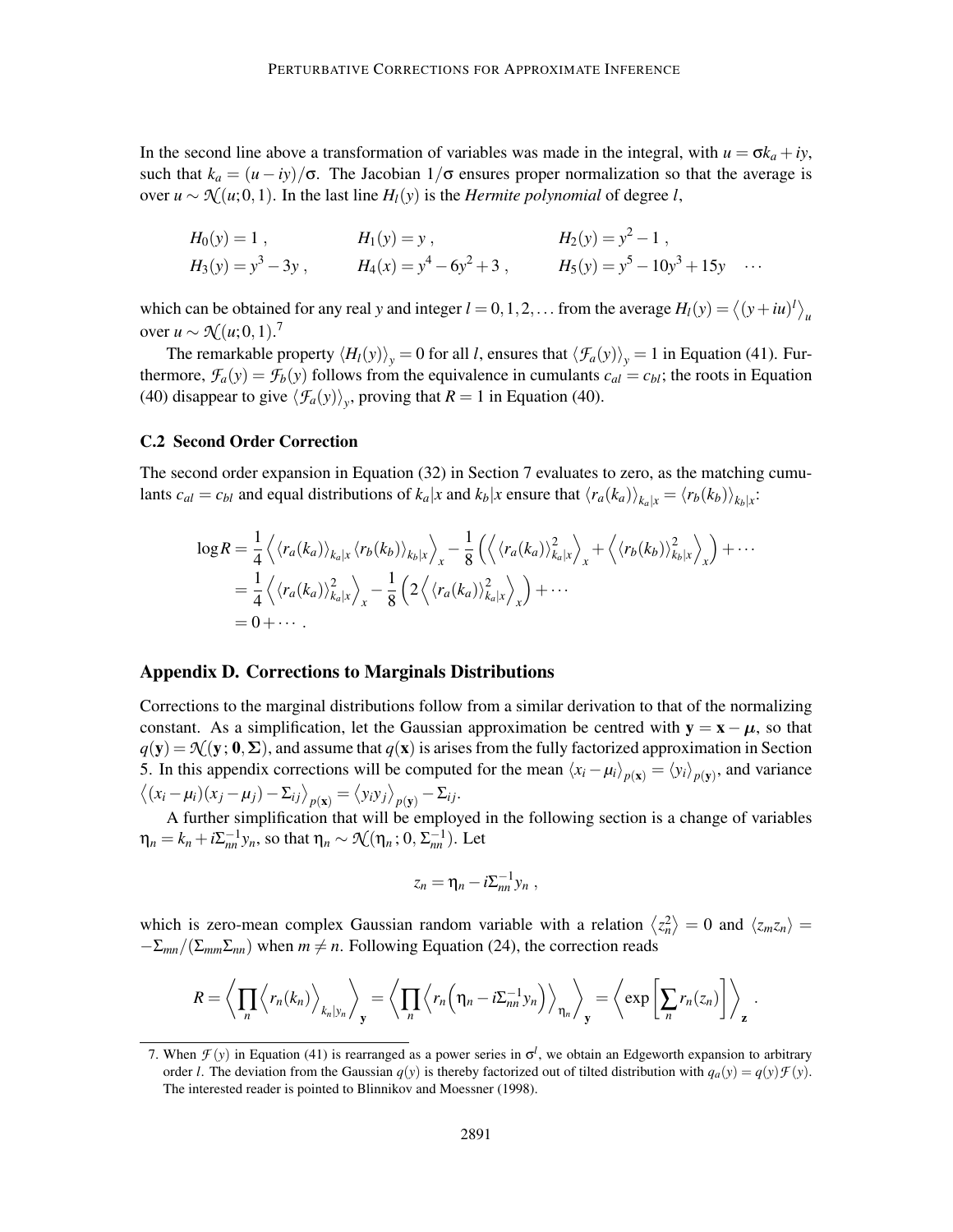## D.1 The Marginal Mean

The lowest order correction to the EP marginal's mean follows from the result in Equation (13):

$$
\langle y_i \rangle_{p(\mathbf{y})} = \frac{1}{R} \langle y_i e^{\sum_n r_n(z_n)} \rangle_{\mathbf{z}}
$$
  
=  $\frac{1}{R} \sum_j \sum_{ij} \langle \frac{\partial}{\partial y_j} e^{\sum_n r_n(z_n)} \rangle$   
=  $\frac{1}{R} \sum_j \sum_{ij} \langle \frac{\partial}{\partial y_j} \left( 1 + \sum_n r_n(z_n) + \frac{1}{2} \sum_{m,n} r_m(z_m) r_n(z_n) + \cdots \right) \rangle$   
=  $\frac{1}{R} \sum_j \sum_{ij} \langle \frac{\partial r_j(z_j)}{\partial y_j} + \sum_n r_n(z_n) \frac{\partial r_j(z_j)}{\partial y_j} + \cdots \rangle$ .

In the above expansion the first order term is  $\frac{\partial r_j(z_j)}{\partial y_j} = \frac{\partial r_j(z_j)}{\partial z_j}$ ∂*z<sup>j</sup>* ∂*z<sup>j</sup>*  $\frac{\partial z_j}{\partial y_j} = -i \Sigma^{-1}_{jj}$ ∂*rj*(*zj*)  $\frac{j(z_j)}{\partial z_j}$ , and disappears as  $\frac{\partial r_j(z_j)}{\partial z_j}$ ∂*z<sup>j</sup>*  $\left\langle \frac{\partial r_j(z_j)}{\partial z_j} \right\rangle$  = *n* second order term also disappears as  $\left\langle r_j(z_j) \frac{\partial r_j(z_j)}{\partial z_j} \right\rangle$ ∂*z<sup>j</sup>*  $\rangle = 0$ . These equivalences can be seen by taking  $r_j(z_j)$  (and also its derivative) as a expansion over powers of  $z_j$ ; as  $\langle z_j^2 \rangle = 0$ , Wick's theorem states that every expectation of powers of *z<sub>j</sub>* should be zero. Hence

$$
\langle y_i \rangle_{p(\mathbf{y})} = -\frac{i}{R} \sum_{j \neq n} \frac{\Sigma_{ij}}{\Sigma_{jj}} \left\langle r_n(z_n) \frac{\partial r_j(z_j)}{\partial z_j} \right\rangle_{\mathbf{z}} + \cdots \tag{42}
$$

The derivative of the characteristic function, as required in Equation (42), is

$$
\frac{\partial r_j(z_j)}{\partial z_j} = \frac{\partial}{\partial z_j} \left[ \sum_{l \ge 3} i^l \frac{c_{lj}}{l!} z_j^l \right] = i \sum_{l \ge 3} i^{l-1} \frac{c_{lj}}{(l-1)!} z_j^{l-1} = i \sum_{l \ge 2} i^l \frac{c_{l+1,j}}{l!} z_j^l.
$$

The expectations for  $j \neq n$  in Equation (42) evaluate to

$$
\left\langle r_n(z_n) \frac{\partial r_j(z_j)}{\partial z_j} \right\rangle_{\mathbf{z}} = i \sum_{s,l \ge 3} i^{s+l} \frac{c_{l+1,j}, c_{sn}}{l!s!} \left\langle z_j^l z_n^s \right\rangle + i \sum_{s \ge 3, l=2} i^{s+l} \frac{c_{l+1,j}}{2!s!} \left\langle z_j^l z_n^s \right\rangle
$$
  
=  $i \sum_{l \ge 3} i^{2l} \frac{c_{l+1,j}c_{ln}}{(l!)^2} \left\langle z_j^l z_n^l \right\rangle$ , (43)

with the second term disappearing as  $s > l = 2$  ensures that some  $z_n$  is always self-paired in Wick's theorem. Finally, by substituting Equation (43) into (42), the correction to the mean is

$$
\langle y_i \rangle_{p(\mathbf{y})} = \sum_{l \geq 3} \sum_{j \neq n} \frac{\Sigma_{ij}}{\Sigma_{jj}} \frac{c_{l+1,j} c_{ln}}{l!} \left( \frac{\Sigma_{jn}}{\Sigma_{jj} \Sigma_{nn}} \right)^l \pm \cdots
$$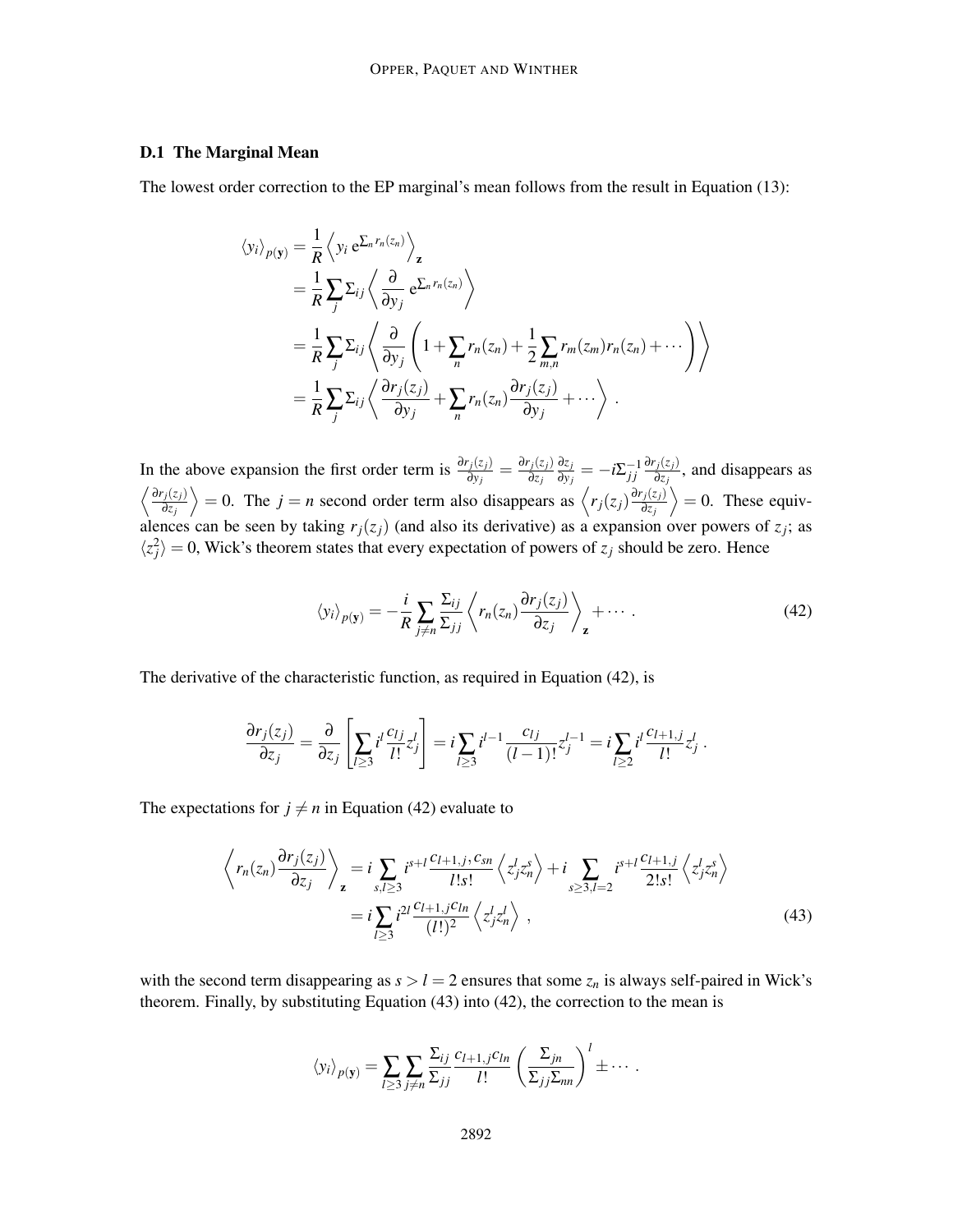## D.2 The Marginal Covariance

The correction to the second moments follow the same recipe as that of the marginal mean in Appendix D.1. We proceed by first treating  $y_i$  with

$$
\langle y_i y_j \rangle_{p(\mathbf{y})} = \frac{1}{R} \langle y_i \{ y_j e^{\sum_n r_n(z_n)} \} \rangle_{\mathbf{z}} \n= \frac{1}{R} \sum_k \sum_{ik} \left\langle \frac{\partial}{\partial y_k} \{ y_j e^{\sum_n r_n(z_n)} \} \right\rangle \n= \frac{1}{R} \sum_k \sum_{ik} \left\langle \delta_{jk} e^{\sum_n r_n(z_n)} + y_j \frac{\partial}{\partial y_k} e^{\sum_n r_n(z_n)} \right\rangle \n= \sum_{ij} + \frac{1}{R} \sum_k \sum_{ik} \left\langle y_j \frac{\partial}{\partial y_k} e^{\sum_n r_n(z_n)} \right\rangle.
$$

Reapplying the recipe gives the correction to the covariance:

$$
\langle y_i y_j \rangle_{p(\mathbf{y})} - \Sigma_{ij} = \frac{1}{R} \sum_{kl} \Sigma_{il} \Sigma_{jk} \left\langle \frac{\partial^2}{\partial y_k \partial y_l} e^{\Sigma_n r_n(z_n)} \right\rangle_{\mathbf{z}}
$$
  
\n
$$
= -i \sum_{kl} \frac{\Sigma_{il}}{\Sigma_{ll}} \Sigma_{jk} \left\langle \frac{\partial}{\partial y_k} \frac{\partial r_l(z_l)}{\partial z_l} e^{\Sigma_n r_n(z_n)} \right\rangle + \cdots
$$
  
\n
$$
= -\sum_{kl} \frac{\Sigma_{il}}{\Sigma_{ll}} \frac{\Sigma_{jk}}{\Sigma_{kl}} \left\langle \left[ \delta_{kl} \frac{\partial^2 r_l(z_l)}{\partial z_l^2} + \frac{\partial r_k(z_k)}{\partial z_k} \frac{\partial r_l(z_l)}{\partial z_l} \right] e^{\Sigma_n r_n(z_n)} \right\rangle
$$
  
\n
$$
= \sum_{s \ge 3} \sum_{k \ne l} \frac{\Sigma_{il} \Sigma_{jl}}{\Sigma_{il}} \frac{c_{sk} c_{s+2,l}}{s!} \left( \frac{\Sigma_{kl}}{\Sigma_{kk} \Sigma_{ll}} \right)^s
$$
  
\n
$$
+ \sum_{s \ge 3} \sum_{k \ne l} \frac{\Sigma_{il}}{\Sigma_{ll}} \frac{\Sigma_{jk}}{\Sigma_{kl}} \frac{c_{sk} c_{sl}}{s!} \left( \frac{\Sigma_{kl}}{\Sigma_{kk} \Sigma_{ll}} \right)^{s-1} + \cdots
$$

## Appendix E. Higher Order Cumulants

Much of this paper hinges on cumulants beyond the second order. These are frequently more cumbersome to obtain than the initial moments that are required by EP. This appendix provides details of the cumulants used in this paper.

The cumulants of a distribution  $q_n(x)$  can be obtained from its moments through

$$
c_3 = \langle x^3 \rangle - 3 \langle x^2 \rangle \langle x \rangle + 2 \langle x \rangle^3 ,
$$
  
\n
$$
c_4 = \langle x^4 \rangle - 4 \langle x^3 \rangle \langle x \rangle - 3 \langle x^2 \rangle^2 + 12 \langle x^2 \rangle \langle x \rangle^2 - 6 \langle x \rangle^4 ,
$$
  
\n
$$
c_5 = \langle x^5 \rangle - 5 \langle x^4 \rangle \langle x \rangle - 10 \langle x^3 \rangle \langle x^2 \rangle + 20 \langle x^3 \rangle \langle x \rangle^2 + 30 \langle x^2 \rangle^2 \langle x \rangle - 60 \langle x^2 \rangle \langle x \rangle^3 + 24 \langle x \rangle^5 ;
$$

they are derived for doubly-truncated Gaussian distributions in Appendices E.1 and E.2. One might also directly take derivatives of the cumulant generating function, and the cumulants of a Probittimes-Gaussian distribution, common to GP classification models, are derived this way in Appendix E.3.

The tree-structured approximation in Sections 7 and 9.1, and Appendices A.1.3 and B, require cumulants over two variables. They are presented in Appendix E.4 for the Ising model.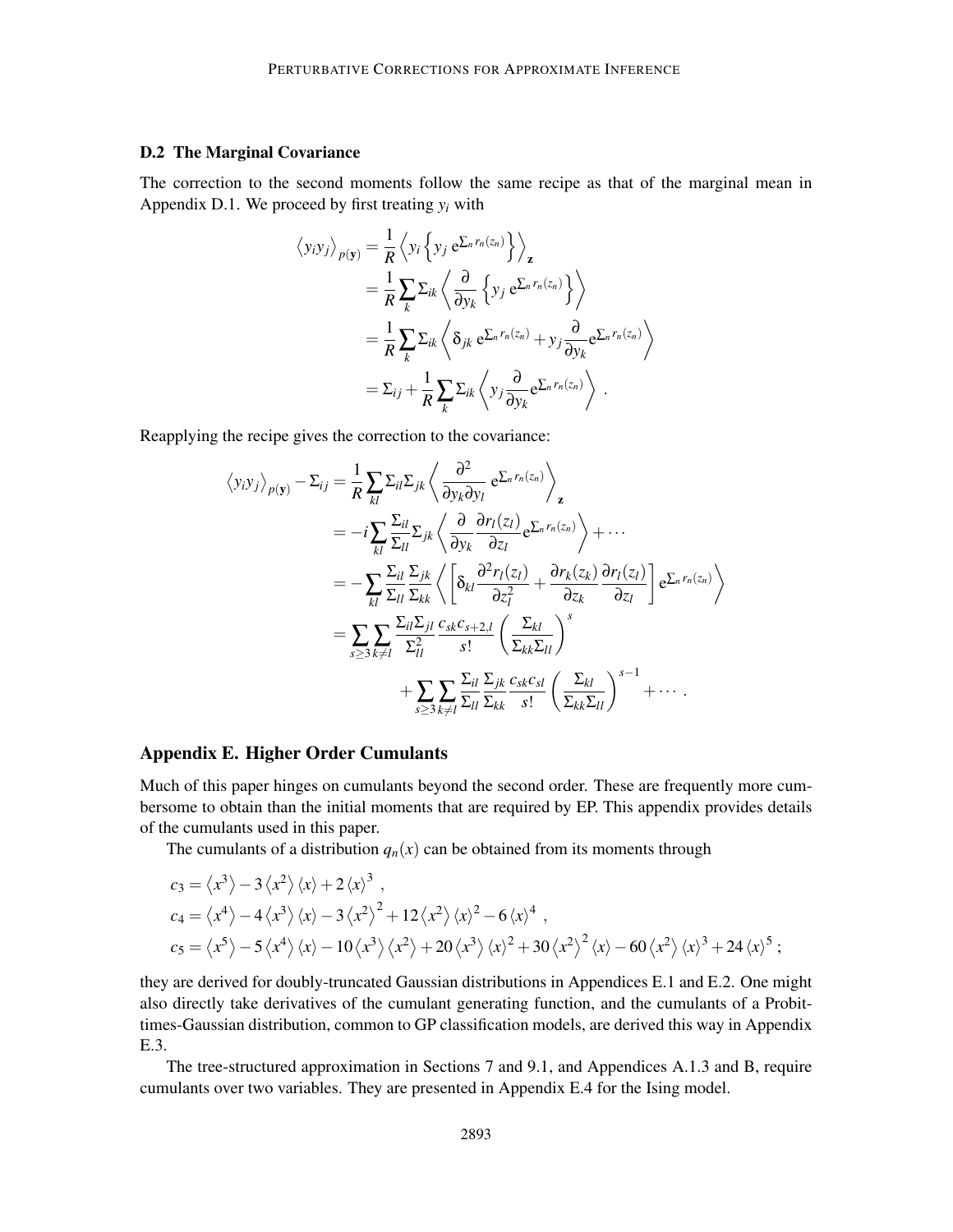## E.1 Doubly Truncated Centered Gaussian

Consider the centered distribution  $q_n(x_n) \propto \mathbb{I}(|x_n| < a] \mathcal{N}(x_n; 0, \lambda_n^{-1})$ . The odd moments of this tilted distributions are, by symmetry,  $\langle x_n \rangle = \langle x_n^3 \rangle = \langle x_n^5 \rangle = 0$ . Let

$$
Z_n = 2\sqrt{\frac{\lambda}{2\pi}} \int_0^a e^{-\frac{1}{2}\lambda x^2} dx = 2\Phi(z) - 1 , \qquad z = \sqrt{\lambda} a ,
$$

with the Probit function being  $\Phi(x) = \int_{-\infty}^{x} \mathcal{N}(z; 0, 1) dz$ . Subscripts *n* are dropped where they are clearly implied by their context. To get the even moments, consider

$$
A_1 = \partial_{\lambda} \log Z_n = \partial_{\lambda} \log \left( \sqrt{\lambda} \int_{-a}^{a} dx e^{-\frac{1}{2}\lambda x^2} \right) = \frac{1}{2\lambda} - \frac{1}{2} \langle x^2 \rangle ,
$$
  

$$
A_2 = \partial_{\lambda}^2 \log Z_n = -\frac{1}{2\lambda^2} + \frac{1}{4} \left( \langle x^4 \rangle - \langle x^2 \rangle^2 \right) .
$$

Using the partition function, we get

$$
A_1 = \partial_{\lambda} \log (2\Phi(z) - 1) = \frac{a}{\sqrt{\lambda}} \left( \frac{\mathcal{N}(z)}{2\Phi(z) - 1} \right),
$$
  
\n
$$
A_2 = \frac{a^2}{2\lambda} \left( \frac{z\mathcal{N}(z)}{2\Phi(z) - 1} \right) - \frac{a}{2\lambda^{3/2}} \left( \frac{\mathcal{N}(z)}{2\Phi(z) - 1} \right) - \frac{a^2}{\lambda} \left( \frac{\mathcal{N}(z)}{2\Phi(z) - 1} \right)^2,
$$

and thus

$$
\langle x^2 \rangle = \frac{1}{\lambda} - 2A_1 ,
$$
  

$$
\langle x^4 \rangle = \frac{2}{\lambda^2} + \langle x^2 \rangle^2 + 4A_2 .
$$

We can further determine  $A_3 = \partial_{\lambda}^3 \log Z_n$  using the partition function, giving

$$
A_3 = \frac{3a}{4\lambda^{5/2}} \left( \frac{\mathcal{N}(z)}{2\Phi(z) - 1} \right) + \frac{3a^2}{4\lambda^2} \left( \frac{z\mathcal{N}(z)}{2\Phi(z) - 1} \right) + \frac{3a^2}{2\lambda^2} \left( \frac{\mathcal{N}(z)}{2\Phi(z) - 1} \right)^2 + \frac{2a^3}{\lambda^{3/2}} \left( \frac{\mathcal{N}(z)}{2\Phi(z) - 1} \right)^3 + \frac{3a^3}{2\lambda^{3/2}} \left( \frac{\mathcal{N}(z)}{2\Phi(z) - 1} \right) \left( \frac{z\mathcal{N}(z)}{2\Phi(z) - 1} \right) + \frac{a^3}{4\lambda^{3/2}} \left( \frac{(z^2 - 1)\mathcal{N}(z)}{2\Phi(z) - 1} \right).
$$

Therefore

$$
\langle x^6 \rangle = \frac{8}{\lambda^3} + \langle x^2 \rangle \langle x^4 \rangle - 2 \langle x^2 \rangle^3 + 2 \langle x^4 \rangle \langle x^2 \rangle - 8A_3.
$$

## E.2 Doubly Truncated Non-Centered Gaussian

The same calculation from Appendix E.1 can be repeated to get the moments of the non-centered truncated Gaussian  $q_n(x_n) \propto \mathbb{I}[|x_n| < a] \mathcal{N}(x_n; \mu, \lambda_n^{-1})$ . The subscripts *n* are dropped where evident. The partition function is

$$
Z(\lambda,\mu) = \sqrt{\frac{\lambda}{2\pi}} \int_{-a}^{a} e^{-\frac{1}{2}\lambda(x-\mu)^2} dx = \Phi(z_{\text{max}}) - \Phi(z_{\text{min}}) ,
$$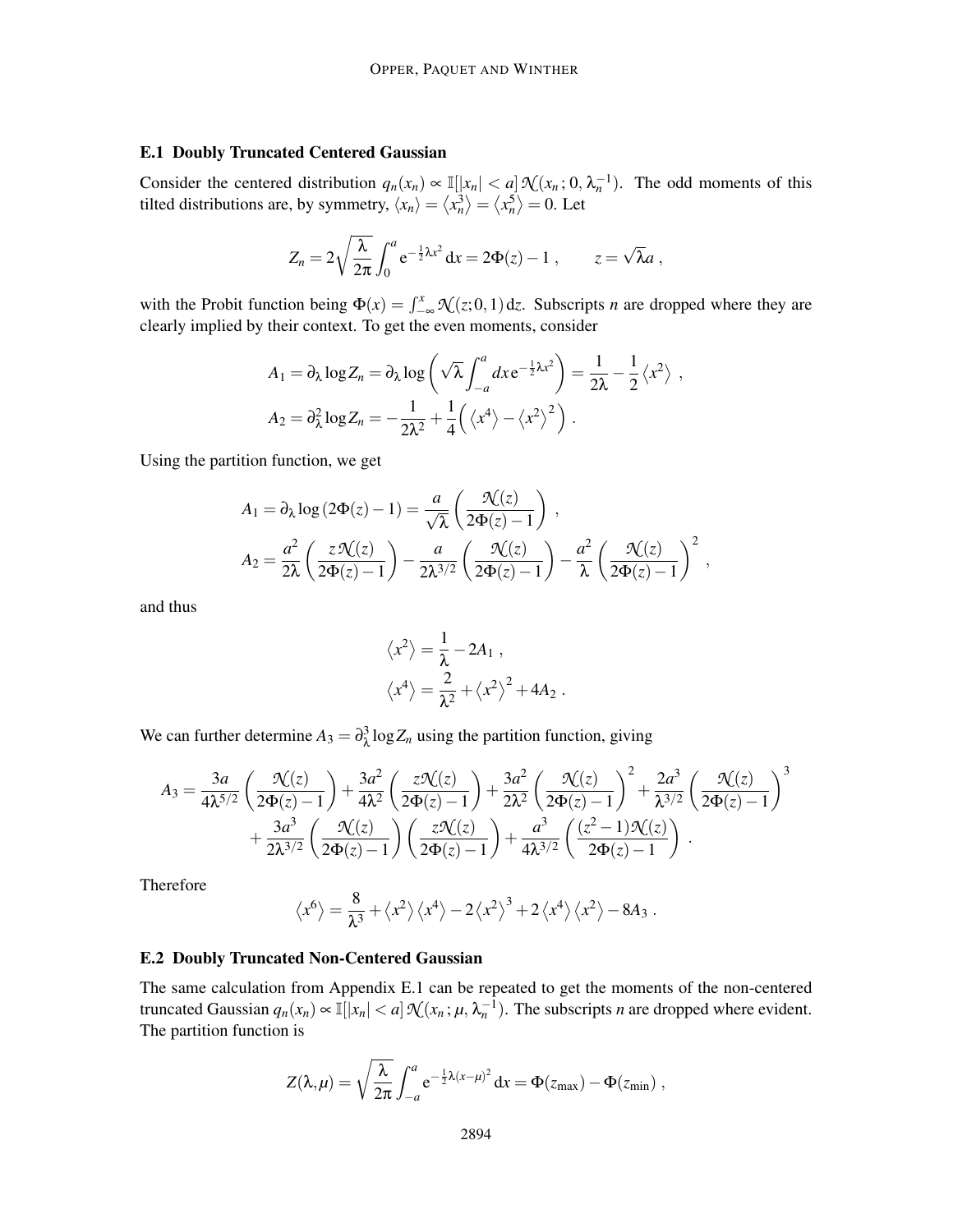

Figure 9: The moments of  $q_n(x) \propto \mathbb{I}(|x| < a] \mathcal{N}(x; \mu, \sigma^2)$ , as a function of  $\sigma^2$ . As the Gaussian variance  $\sigma^2 \to \infty$ , the moments converge to that of a uniform  $\mathcal{U}[-a,a]$  distribution.

where

$$
z_{\max} = \sqrt{\lambda}(\mu + a) , \quad z_{\min} = \sqrt{\lambda}(\mu - a) .
$$

By again taking increasing derivatives of  $Z(\lambda, \mu)$  with respect to  $\mu$  and  $\lambda$ , the moments solved for are

$$
\langle x \rangle = \mu + \frac{1}{\sqrt{\lambda}} \frac{\mathcal{N}(z_{\text{max}}) - \mathcal{N}(z_{\text{min}})}{\Phi(z_{\text{max}}) - \Phi(z_{\text{min}})},
$$
  
\n
$$
\langle x^2 \rangle = 2 \langle x \rangle \mu + \frac{1}{\lambda} - \mu^2 - \frac{1}{\lambda} \frac{z_{\text{max}} \mathcal{N}(z_{\text{max}}) - z_{\text{min}} \mathcal{N}(z_{\text{min}})}{\Phi(z_{\text{max}}) - \Phi(z_{\text{min}})},
$$
  
\n
$$
\langle x^3 \rangle = 3 \langle x^2 \rangle \mu + \langle x \rangle \left[ \frac{3}{\lambda} - 3\mu^2 \right] - \frac{3}{\lambda} \mu + \mu^3,
$$
  
\n
$$
- \frac{1}{\lambda^{3/2}} \frac{(1 - z_{\text{max}}^2) \mathcal{N}(z_{\text{max}}) - (1 - z_{\text{min}}^2) \mathcal{N}(z_{\text{min}})}{\Phi(z_{\text{max}}) - \Phi(z_{\text{min}})},
$$
  
\n
$$
\langle x^4 \rangle = 4 \langle x^3 \rangle \mu + \langle x^2 \rangle \left[ \frac{2}{\lambda} - 6\mu^2 \right] + \langle x \rangle \left[ 4\mu^3 - \frac{4}{\lambda} \mu \right] + \frac{2}{\lambda} \mu^2 - \mu^4 + \frac{1}{\lambda^2} - \frac{1}{\lambda^2} \frac{z_{\text{max}}(1 + z_{\text{max}}^2) \mathcal{N}(z_{\text{max}}) - z_{\text{min}}(1 + z_{\text{min}}^2) \mathcal{N}(z_{\text{min}})}{\Phi(z_{\text{max}}) - \Phi(z_{\text{min}})}
$$

Finally,

$$
\left\langle x^{5}\right\rangle =5\left\langle x^{4}\right\rangle \mu+\left\langle x^{3}\right\rangle \left[\frac{6}{\lambda}-10\mu^{2}\right]+\left\langle x^{2}\right\rangle \left[10\mu^{3}-\frac{18}{\lambda}\mu\right]+\left\langle x\right\rangle \left[\frac{18}{\lambda}\mu^{2}-5\mu^{4}-\frac{3}{\lambda^{2}}\right]+\frac{3}{\lambda^{2}}\mu\\-\frac{6}{\lambda}\mu^{3}+\mu^{5}-\frac{1}{\lambda^{5/2}}\frac{(1+2z_{max}^{2}-z_{max}^{4})\,\mathcal{N}(z_{max})-(1+2z_{min}^{2}-z_{min}^{4})\,\mathcal{N}(z_{min})}{\Phi(z_{max})-\Phi(z_{min})}\,.
$$

.

As Figure 9 illustrates, these moments will converge to that of a uniform distribution as the Gaussian's variance grows large.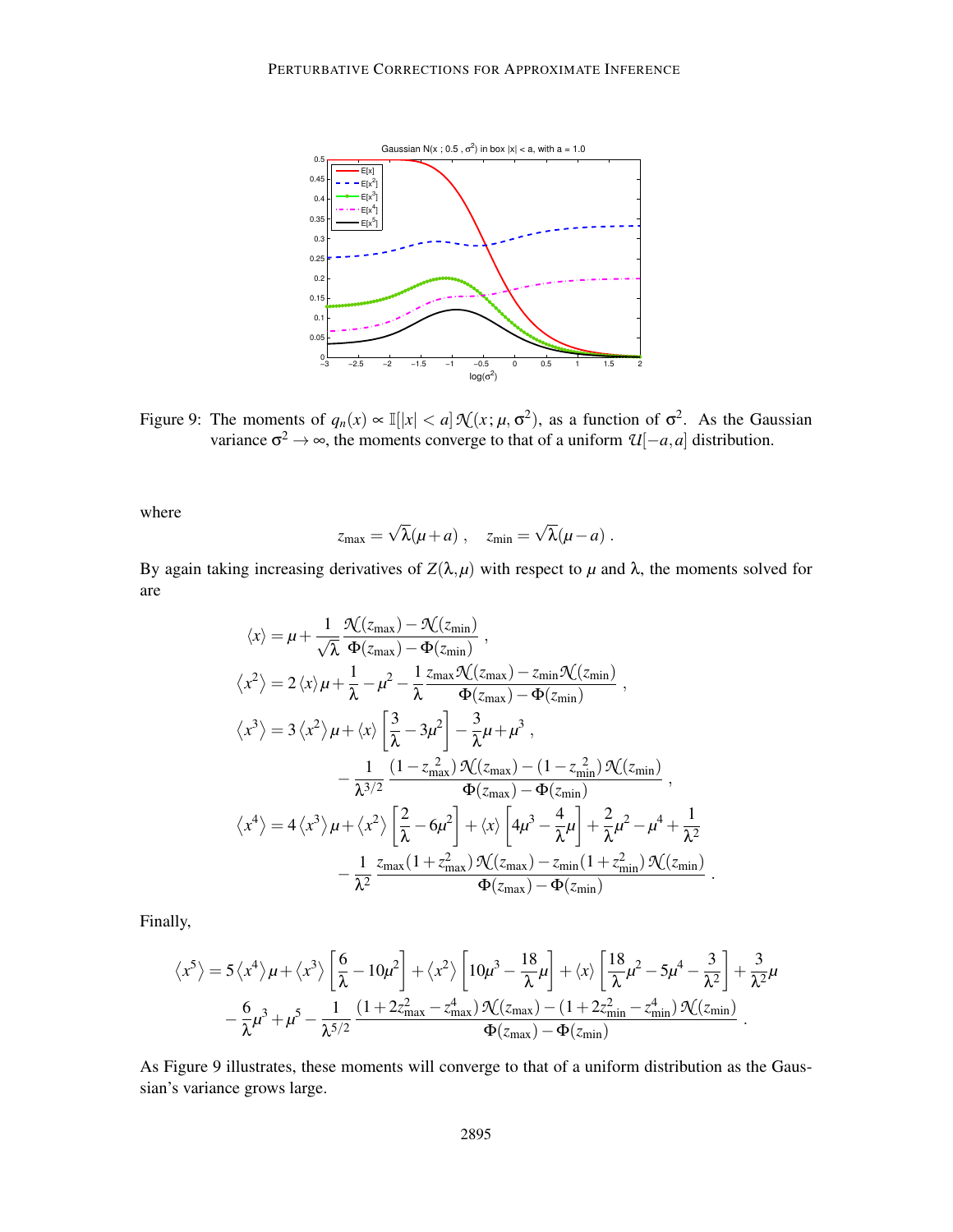

Figure 10: The third and fourth cumulants of the density  $q_n(x) \propto \Phi((x-m)/v) \mathcal{N}(x;\mu,\sigma^2)$  in Appendix E.3. The step function  $\Theta(x)$ , with  $m = v = 0$ , is taken as an example here. The third cumulant is always positive, while the fourth cumulant is positive only when  $\sigma > \mu$ .

## E.3 Probit Link Cumulants

EP approximations to Probit regression models, and Gaussian process classification models in general (see Section 8.1), depend on the moments of  $q_n(x) \propto \Phi((x-m)/v) \mathcal{N}(x;\mu,\sigma^2)$ . We introduce  $v \ge 0$  so that the likelihood can become a step function at  $v = 0$ , for example. We shall obtain the cumulants by taking derivatives of the characteristic function. The characteristic function of  $q_n(x)$ , as described by Equation (15), is

$$
\chi_n(k) = \langle e^{ikx} \rangle_{q_n(x)} = \exp\left\{ik\mu - \frac{1}{2}k^2\sigma^2\right\}\frac{\Phi(z_k)}{\Phi(z)},
$$

with

$$
z = \frac{\mu - m}{\sqrt{v^2 + \sigma^2}} , \quad z_k = \frac{\mu + ik\sigma^2 - m}{\sqrt{v^2 + \sigma^2}} .
$$

The cumulants  $c_{ln}$  are determined from the derivatives of  $\log \chi_n(k)$  at zero; a lengthy calculation shows that they are

$$
c_{3n} = \alpha^3 \beta \left[ 2\beta^2 + 3z\beta + z^2 - 1 \right],
$$
  
\n
$$
c_{4n} = -\alpha^4 \beta \left[ 6\beta^3 + 12z\beta^2 + 7z^2\beta + z^3 - 4\beta - 3z \right],
$$

where  $\alpha = \sigma^2/\sqrt{v^2 + \sigma^2}$  and  $\beta = \mathcal{N}(z; 0, 1)/\Phi(z)$ .

## E.4 Two-Variable Ising Model Cumulants

We need some third and fourth order two-variable cumulants and thus generalize the results of Section 4.2 to the bivariate case. To do this we can exploit the cumulant generating property of  $\log \chi_a(\mathbf{k}_a)$ . Let  $c_{(l,l')}$  denote the joint *l*,*l'* order cumulant of variable one and two, respectively. We can generate this cumulant from derivatives of  $log \chi_a(\mathbf{k}_a)$ :

$$
c_{(l,l')} = \left(\frac{\partial}{\partial i k_1}\right)^l \left(\frac{\partial}{\partial i k_2}\right)^l \log \chi_a(\mathbf{k}_a)\Bigg|_{\mathbf{k}=\mathbf{0}}.
$$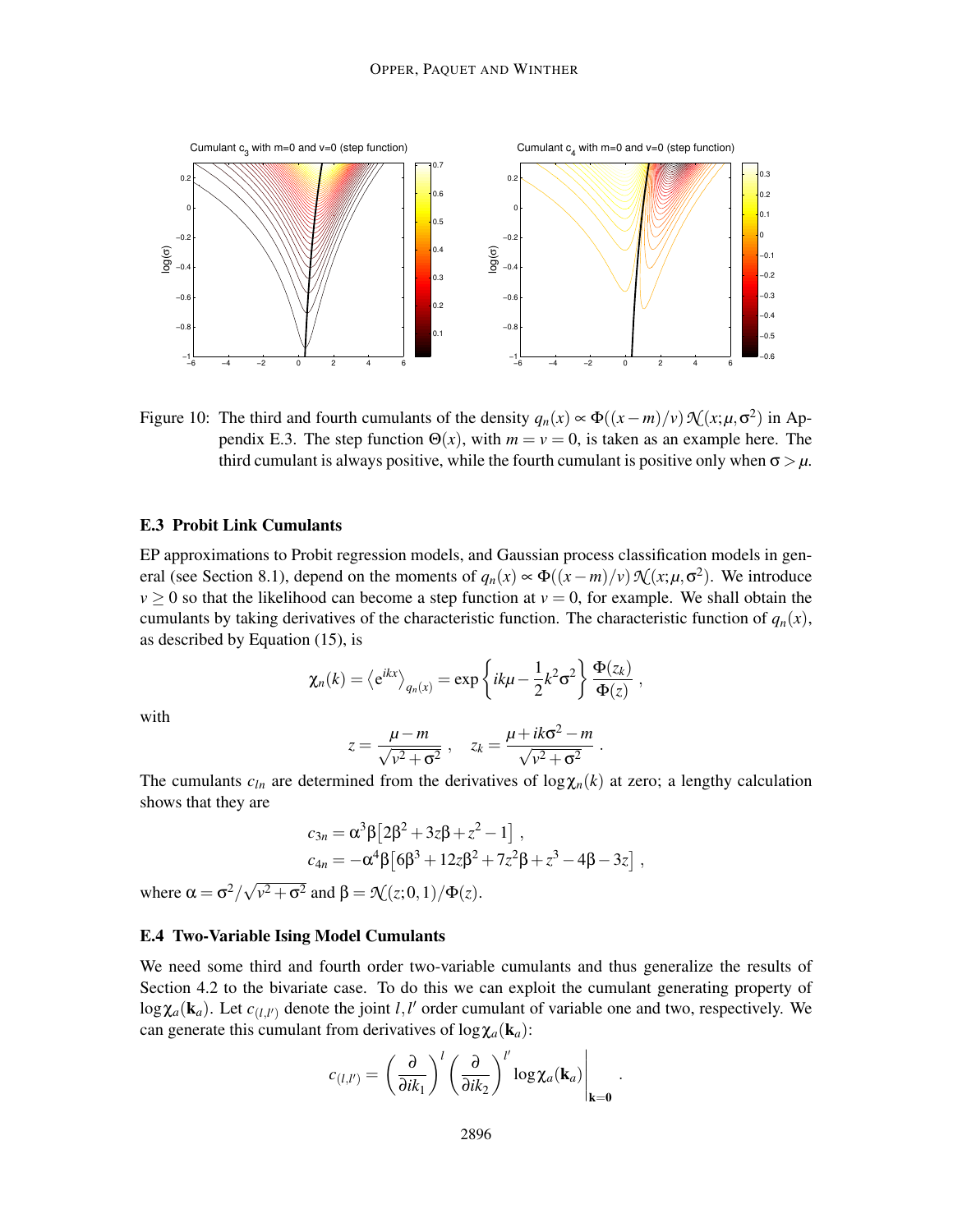We can also express this as a recursion in terms of cumulants:

$$
c_{(l+n,l'+n')} = \left(\frac{\partial}{\partial i k_1}\right)^n \left(\frac{\partial}{\partial i k_2}\right)^{n'} c_{(l,l')}(\mathbf{k})\Big|_{\mathbf{k}=\mathbf{0}}.
$$

By explicit calculation for a bivariate binary distribution we get the first two orders' cumulants:  $c_{(1,0)} = m_1$ ,  $c_{(0,1)} = m_2$ ,  $c_{(2,0)} = 1 - m_1^2$ ,  $c_{(0,2)} = 1 - m_2^2$  and  $c_{(1,1)}$  is equal to the covariance between the two variables (to be matched with  $q(x)$ ). The fact that we can write  $c_{(2,0)}$  in terms of the first order cumulant shows that we can express all order cumulants in terms of the first and second order cumulant for example:

$$
c_{(2,1)} = \frac{\partial}{\partial i k_2} c_{(2,0)}(\mathbf{k})\Big|_{\mathbf{k}=\mathbf{0}} = \frac{\partial}{\partial i k_2} (1 - c_{(1,0)}^2(\mathbf{k}))\Big|_{\mathbf{k}=\mathbf{0}} = -2c_{(1,0)}c_{(1,1)}.
$$

Using the same recursion it is easy to show:  $c_{(3,0)} = -2c_{(1,0)}c_{(2,0)}$ ,  $c_{(4,0)} = -2c_{(2,0)}^2 - 2c_{(1,0)}c_{(3,0)}$ ,  $c_{(3,1)} = -2c_{(2,0)}c_{(1,1)} - 2c_{(1,0)}c_{(2,1)}$  and  $c_{(2,2)} = -2c_{(1,1)}^2 - 2c_{(1,0)}c_{(1,2)} = -2c_{(1,1)}^2 + 4c_{(1,0)}c_{(0,1)}c_{(1,1)}$ .

## References

- D. Barber. *Bayesian Reasoning and Machine Learning*. Cambridge University Press, 2012.
- C. M. Bishop. *Pattern Recognition and Machine Learning*. Springer, 2006.
- S. Blinnikov and R. Moessner. Expansions for nearly Gaussian distributions. *Astronomy and Astrophysics Supplement Series*, 130:193–205, 1998.
- J. P. Boyd. The devil's invention: Asymptotic, superasymptotic and hyperasymptotic series. *Acta Applicandae Mathematicae*, 56:1–98, 1999.
- M. Chertkov and V. Y. Chernyak. Loop series for discrete statistical models on graphs. *Journal of Statistical Mechanics: Theory and Experiment*, 2006:P06009, 2006.
- B. Cseke and T. Heskes. Approximate marginals in latent Gaussian models. *Journal of Machine Learning Research*, 12:417–457, 2011.
- M. Kuss and C. E. Rasmussen. Assessing approximate inference for binary Gaussian process classification. *Journal of Machine Learning Research*, 6:1679–1704, 2005.
- M. Mézard, G. Parisi, and M. A. Virasoro. Spin Glass Theory and Beyond, volume 9 of Lecture *Notes in Physics*. World Scientific, 1987.
- T. P. Minka. Expectation propagation for approximate Bayesian inference. In *UAI 2001*, pages 362–369, 2001a.
- T. P. Minka. *A family of algorithms for approximate Bayesian inference*. PhD thesis, MIT Media Lab, 2001b.
- T. P. Minka. Power EP. Technical Report MSR-TR-2004-149, Microsoft Research Ltd, 2004.